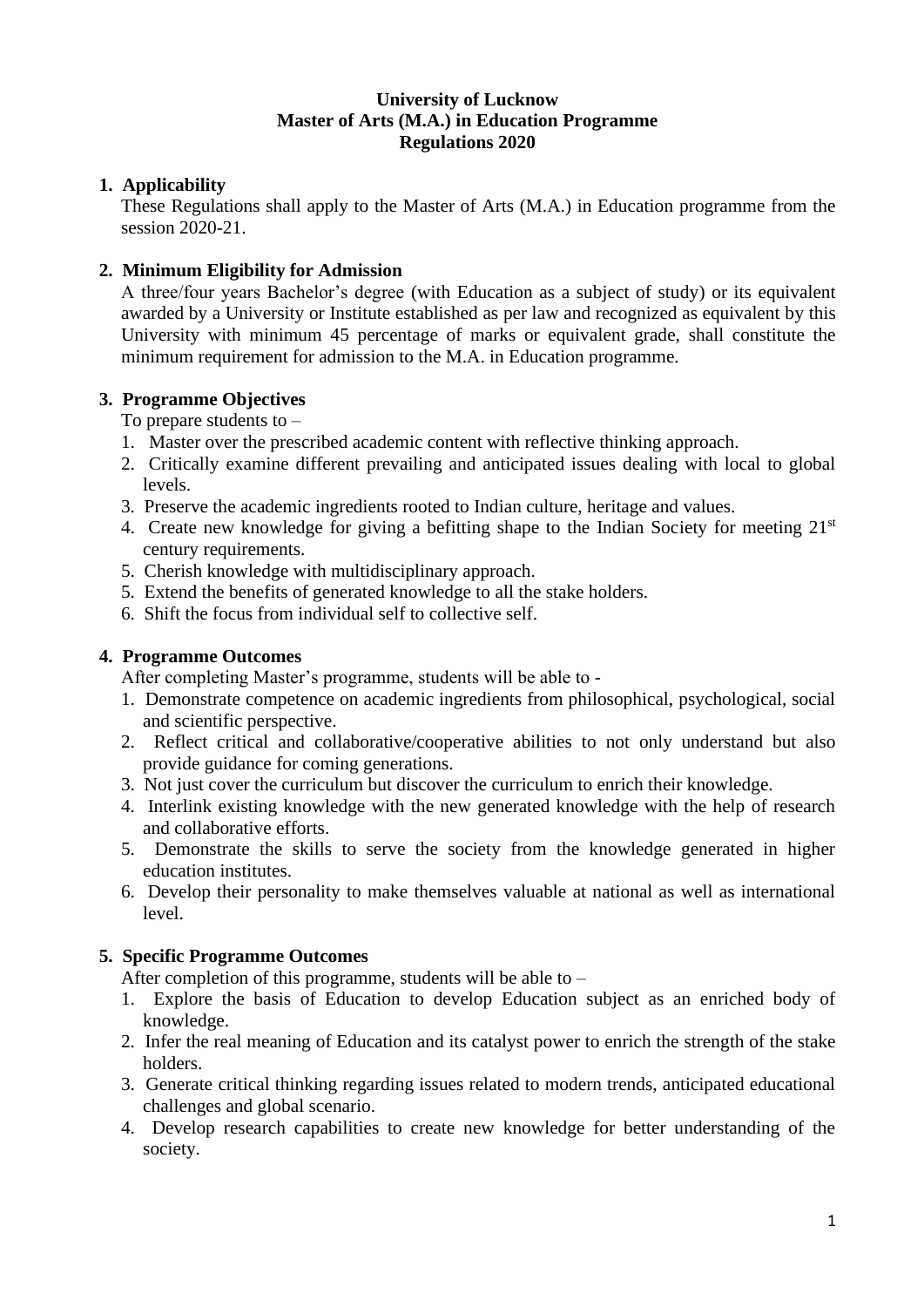- 5. Enrich conceptual, transactional and judging capacities to make them techno driven, socially comprehensive and leaders of the society.
- 6. Establish linkages between rooted to culture and committed to progress academic environment.
- 7. Show the competencies to be academically rich with explorative approach to move from individual self to collective self.

## **6. Course Structure**

The course structure of the M.A. in Education programme shall be as under:

| <b>Course No.</b>       | <b>Name of the Course</b>                                                                                       | <b>Credit</b> | <b>Course Type</b>               |
|-------------------------|-----------------------------------------------------------------------------------------------------------------|---------------|----------------------------------|
|                         | <b>Semester I</b>                                                                                               |               |                                  |
| <b>EDUCC-101</b>        | Paper -1 Philosophical Foundation of<br><b>Education – Western</b>                                              | 04            | <b>Core Course</b>               |
| <b>EDUCC-102</b>        | Paper -2 Sociological Foundation of<br>Education                                                                | 04            | <b>Core Course</b>               |
| <b>EDUCC-103</b>        | Paper -3 Educational Psychology: Learner                                                                        | 04            | <b>Core Course</b>               |
| EDUCC-104               | Paper -4 Introduction to Research in<br>Education                                                               | 04            | <b>Core Course</b>               |
| <b>EDUCC-105</b>        | <b>Paper -5</b> Practicum $-1$ . Critical Analysis of<br>any two Educational Schemes 2. Psychology<br>Practical | 04            | <b>Core Course</b>               |
| <b>EDUVC-</b><br>101A/B | Paper -6<br>Guidance and Counselling /<br>Educational Management & Administration                               | 04            | Value added course<br>(Credited) |
|                         | <b>Semester Total</b>                                                                                           | 24            |                                  |
|                         | <b>Semester II</b>                                                                                              |               |                                  |
| EDUCC-201               | Paper -7 Philosophical Foundation of<br>Education – Indian                                                      | 04            | <b>Core Course</b>               |
| <b>EDUCC-202</b>        | <b>Paper -8</b> Education and Social Concerns                                                                   | 04            | <b>Core Course</b>               |
| <b>EDUCC-203</b>        | Paper -9 Educational Psychology: Learning                                                                       | 04            | <b>Core Course</b>               |
| EDUCC-204               | <b>Paper -10</b> Methodology of Educational<br>Research                                                         | 04            | <b>Core Course</b>               |
| <b>EDUCC-205</b>        | Paper -11 Measurement and Evaluation                                                                            | 04            | <b>Core Course</b>               |
| <b>EDUCC-206</b>        | <b>Paper -12</b> Practicum $-1$ . Research Proposal<br>for Dissertation 2. Tool Construction for<br>Research    | 04            | <b>Core Course</b>               |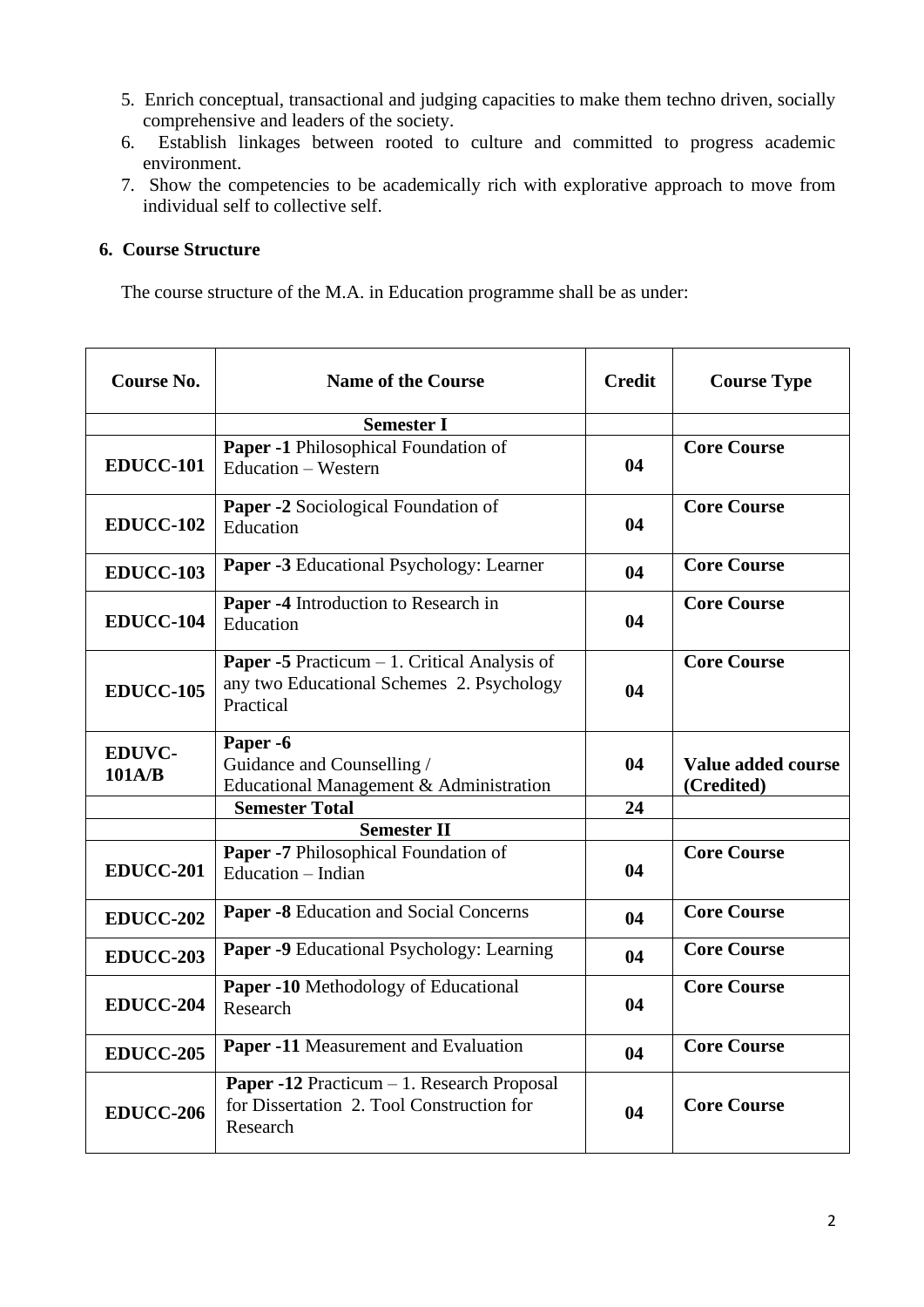|                              | Paper -13                                                               |           |                          |
|------------------------------|-------------------------------------------------------------------------|-----------|--------------------------|
| <b>EDUVNC-</b><br>201A/B/C/D | Personality Development /                                               |           | Value added course       |
|                              | Communication Skill /                                                   | $\bf{00}$ | (Non Credited)           |
|                              | Ethics in Social Media /                                                |           |                          |
|                              |                                                                         |           |                          |
|                              | <b>Cyber Security</b>                                                   |           |                          |
|                              | <b>Semester Total</b>                                                   | 24        |                          |
|                              | <b>Semester III</b>                                                     |           |                          |
| <b>EDUCC-301</b>             | Paper -14 Historical Background of National<br><b>Educational Needs</b> | 04        | <b>Core Course</b>       |
| EDUCC-302                    | Paper -15 Statistics in Education -                                     | 04        | <b>Core Course</b>       |
|                              | Introduction                                                            |           |                          |
| <b>EDUEL-</b><br>301A/B      | Paper -16                                                               |           | <b>Elective</b>          |
|                              | Teacher Education /                                                     | 04        |                          |
|                              | <b>Futurology of Education</b>                                          |           |                          |
| <b>EDUEL-</b><br>302A/B      | Paper -17                                                               | 04        | <b>Elective</b>          |
|                              | Inclusive Education /                                                   |           |                          |
|                              | <b>Champions of Higher Education</b>                                    |           |                          |
| <b>EDUIN-301</b>             | Paper -18 Internship for one month in any                               | 04        |                          |
|                              | <b>Educational Institution with its Case Study</b>                      |           | <b>Summer Internship</b> |
| <b>EDUIER-</b><br>301A/B/C/D | Paper -19                                                               |           |                          |
|                              | Education for Happiness /                                               |           |                          |
|                              | Understanding The Self /                                                | 04        | Interdepartmental        |
|                              | Lifelong Learning /                                                     |           | <b>Course</b>            |
|                              | Any MOOC                                                                |           |                          |
|                              | <b>Semester Total</b>                                                   | 24        |                          |
|                              | <b>Semester IV</b>                                                      |           |                          |
| <b>EDUCC-401</b>             | Paper -20 Educational Technology                                        | 04        | <b>Core Course</b>       |
|                              | Paper -21                                                               |           | <b>Elective</b>          |
| <b>EDUEL-</b><br>401A/B      | Innovations in Education /                                              | 04        |                          |
|                              | Statistics in Education - Advanced                                      |           |                          |
| <b>EDUEL-</b><br>402A/B      | Paper -22                                                               |           | <b>Elective</b>          |
|                              | Environmental and Population Education /                                | 04        |                          |
|                              | <b>Curriculum Development</b>                                           |           |                          |
|                              | Paper -23 Dissertation and its Viva Voce                                |           | <b>Master Thesis</b>     |
| <b>EDUMT-</b>                | with Writing a Research Paper for                                       |           |                          |
| 401                          | Publication                                                             | 08        |                          |
|                              |                                                                         |           |                          |
| <b>EDUIRA-</b><br>401A/B/C   | Paper -24                                                               | 04        | Intradepartmental        |
|                              | Value and Peace Education /                                             |           | <b>Course</b>            |
|                              | Human Rights Education /                                                |           |                          |
|                              | Any MOOC or ODL course                                                  |           |                          |
|                              | <b>Semester Total</b>                                                   | 24        |                          |
|                              | <b>GRAND TOTAL</b>                                                      | 96        |                          |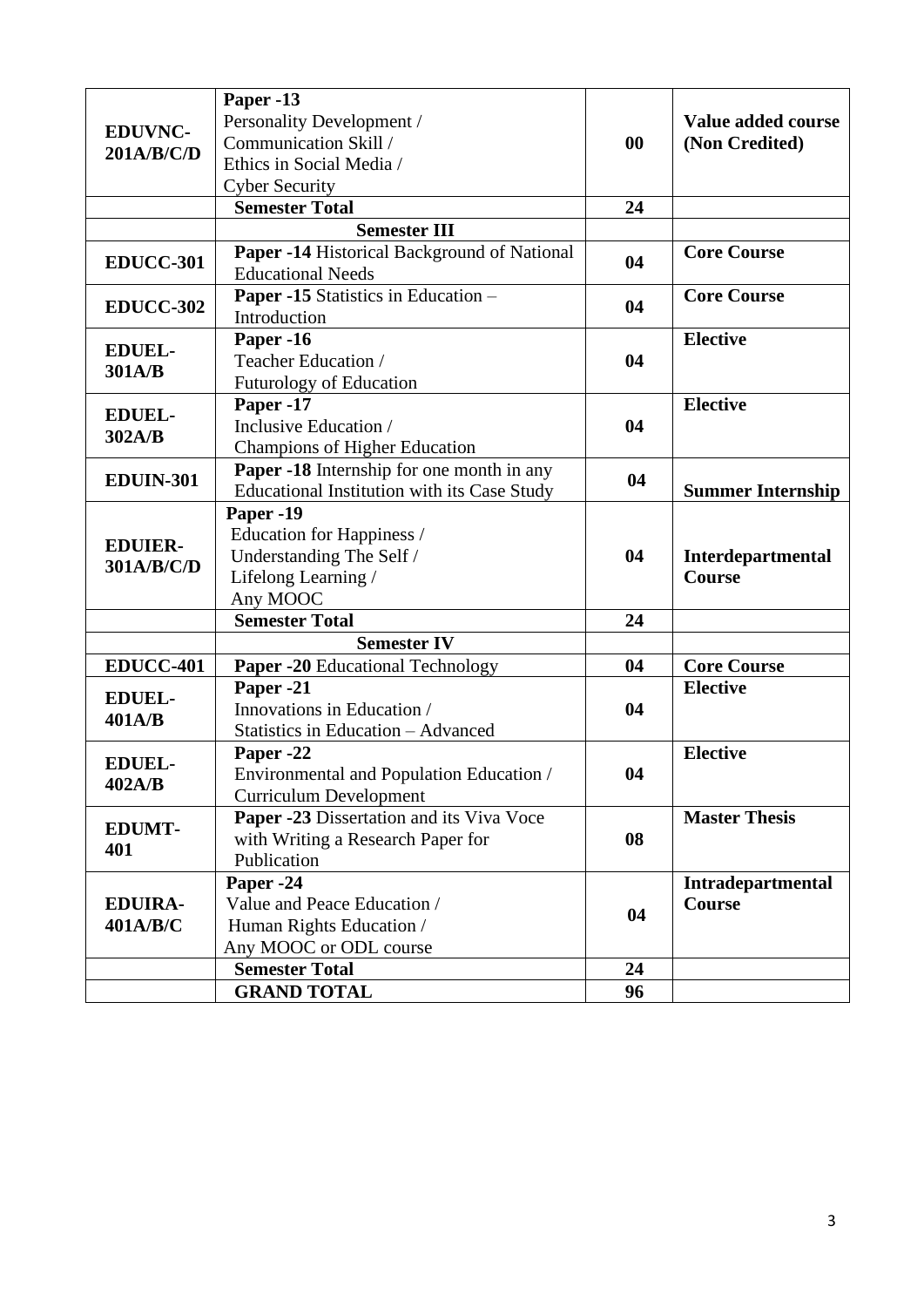## **7. Course Outlines**

### **SEMESTER I**

#### **EDUCC-101: Philosophical Foundations of Education – Western**

#### **Course Outcomes**

Students will be able to-

- ➢ Explain the doctrines, different functions & branches of Philosophy.
- ➢ Explain the concepts, fundamental thinking and also critically analyse the different Western Schools of Philosophy; with special reference to its educational implications for aims, content, teaching-learning pedagogy, school teachers and students.
- ➢ Recognise and analyse educational issues that need understanding from metaphysical, episteme, ethical, moral, aesthetic and logical perspective.
- $\triangleright$  Describe and explain the modern trends in Philosophy.
- $\triangleright$  Critically examine the educational solutions offered by great radical thinkers.

#### **UNIT I**

- Philosophy: a directive doctrine and a liberal discipline
- Normative, Speculative & Analytical functions of Philosophy
- Branches of Philosophy Metaphysics, Epistemology, Axiology, Aesthetics, Ethics, Logic

#### **UNIT II**

- Metaphysical Problems & Education related to Man, Nature, Society
- Epistemological Issues & Education regarding Knowledge related to critical analysis, scientific approaches etc.
- Axiological Issues & Education concept of Value, Eternal Values (from seminal to quintessential), role of Peace & Aesthetics in Education, Logic in Education, Ethics in Education.

#### **UNIT III**

• Impact of Philosophical Suppositions on Education: Idealism, Realism, Naturalism – with special reference to the concepts of knowledge, reality, values & their educational implications.

#### **UNIT IV**

• Impact of Philosophical Suppositions on Education: Pragmatism, Existentialism, Marxism, Scientific Humanism – with special reference to the concepts of knowledge, reality, values & their educational implications.

#### **UNIT V**

- Modern Trends in Philosophy: Reconstructionism, Logical Positivism, Grounded Theory, Naturalistic Inquiry, Interpretativism
- Educational Thinking of Great Radicalists Paulo Freire, Ivan Illich

- 1. Dewey, John (1916) Democracy and Education. New York: Macmillan & Co.
- 2. Freire, Paulo (1972) Pedagogy of the Opressed, Harmondworth: Penguin Books.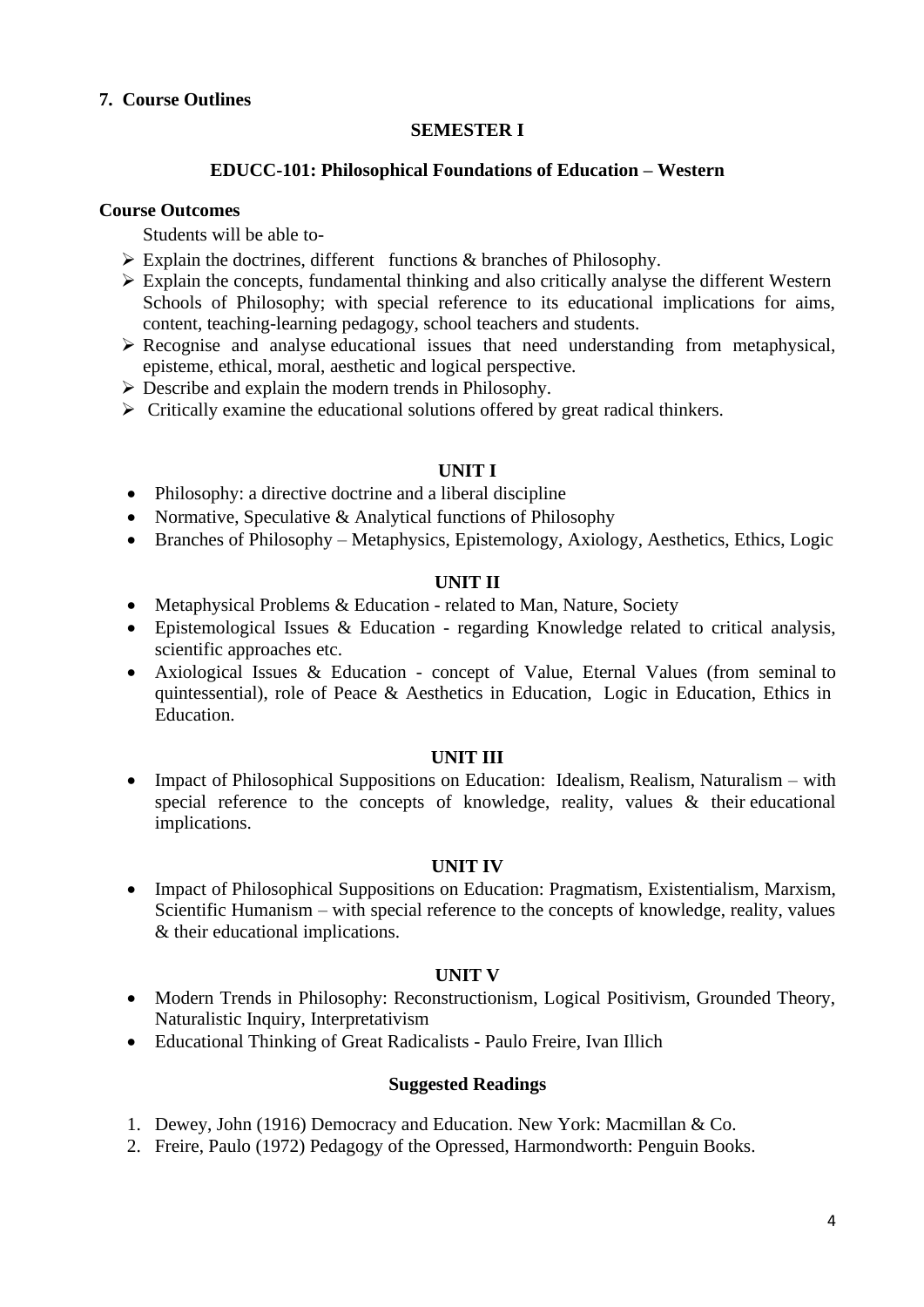- 3. Illich, Ivan D (1971) De-Schooling Society. New York: Harper & Row
- 4. Butler J. Donald (1968) Four Philosophies and their Practice in Education and Religion. NewYork & London: Harper & Row.
- 5. Broudy, Harry S. (1965) Building a Philosophy of Education New Delhi: Prentice Hall.
- 6. Brubacher, John S. (1962) Modern Philosophies of Education. Tokyo: Mcgraw-Hill Book Company, Inc.
- 7. Rousseau, J. J. (1914) Emile, London: Every Man's Library, Dent.
- 8. Russell, Bertrand (1925) On Education, London: Unwin Paperbacks.
- 9. Russell, Bertrand (1945) A History of Western Philosophy.

#### **EDUCC-102: Sociological Foundation of Education**

#### **Course Outcomes**

Students will be able to-

- ➢ Develop adequate familiarity with social structure, class, caste and culture.
- ➢ Understand the concept and need of sociological foundation of Education
- $\triangleright$  Make a critical analysis of the social structure.
- $\triangleright$  Respect the cultural identity of each person
- ➢ Realize the value of Education as an instrument of social, political, economic and technological change.

#### **UNIT I**

- Sociology of Education concept, nature, scope, Difference between Educational Sociology and Sociology of Education
- Need for a sociological approach in Education.
- Education as social sub system in relation to and interaction with other social institutions and sub systems as family, community, economy, political system, and religion.

### **UNIT II**

- Social Organization social groups, social differentiation and stratification characteristics and influencing factors
- Social systems functional and structural subsystem, education as a sub system of social system
- Social Mobility concept, need

### **UNIT III**

- Socialization concept, mechanism and theories of socialization; Education and socialization; need of socialization;
- Social change concept, theories of social change; education as an instrument, factor and reflection of social change
- Constraints of social change in India in the face of caste, class, language, religion, regionalism and ethnicity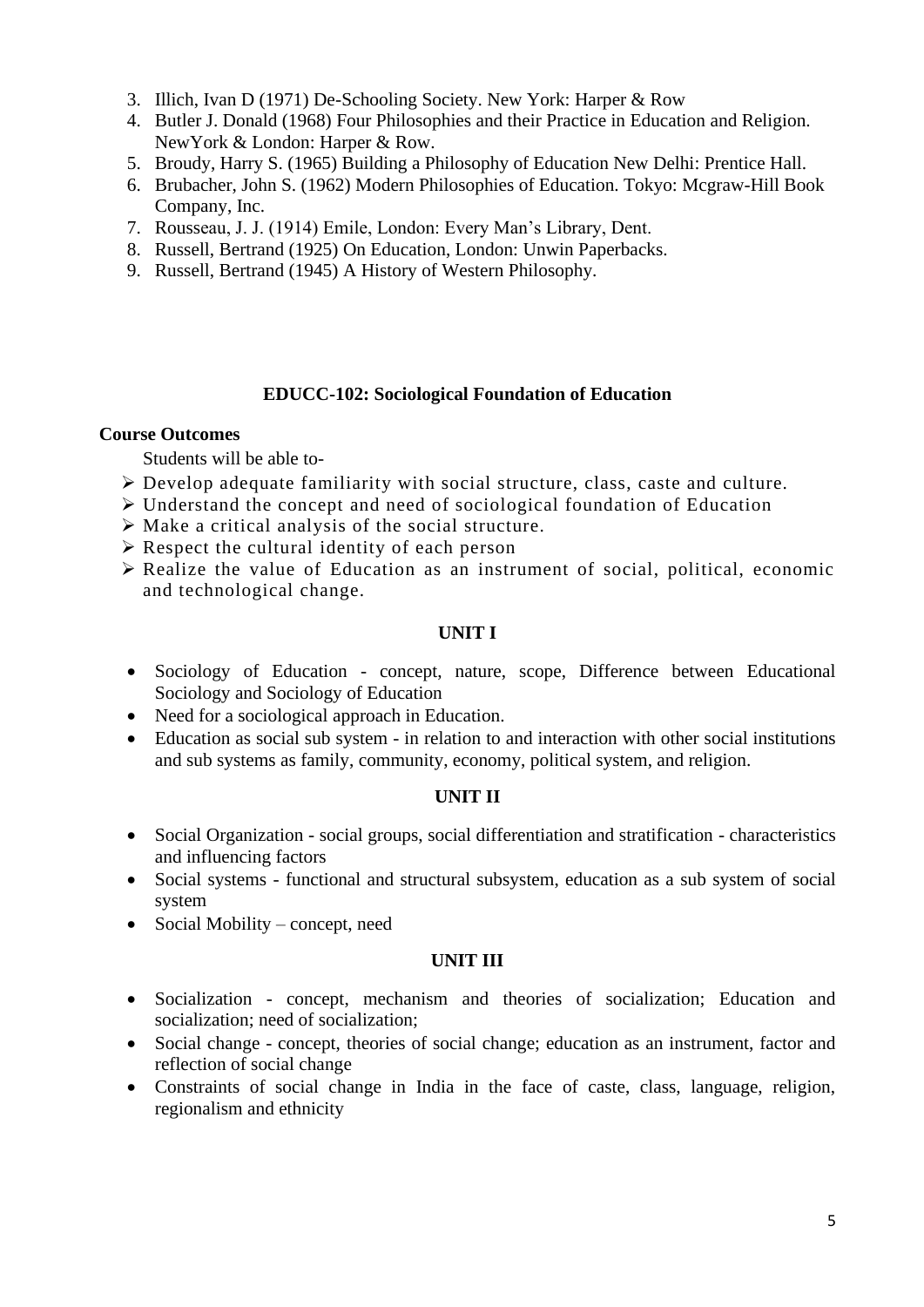#### **UNIT IV**

- Culture and Education **-** meaning, nature and types of culture, role of education in the cultural context, cultural change, cultural crisis with special reference to Indian society
- Cultural unity and diversity in India; Concept of composite culture

### **UNIT V**

- Study of Social Thoughts and contribution of Emile Durkheim, Tolcott Parsons, P.A. Sorokin and Charles Cooley
- Human Rights and Value Education

#### **Suggested Readings**

- 1. Aggarwal, J.C.: Philosophical and sociological Bases of Education Vikas Publishing House Pvt. Ltd., New Delhi.
- 2. Bhatia and Bhatia- Philosophical and sociological foundations of education Doaba House.
- 3. Brown, F.J. Educational Sociology; NewYork, Prentice Hall Inc.
- 4. Chattopadhyaya (ed)- The cultural Heritage of India.
- 5. Dewey, J.- Democracy and Education; New York, Macmillan & Co.
- 6. Dewey. J.- Democracy and Education, Mac Million Co.
- 7. Dhiman, O.P.- Foundations of Education; Lucknow, Atma Ram & Sons.
- 8. Durkheim-Education and Sociology.- The free Press
- 9. Havinghurst, R,J. and Neugarton, B.L.-Society and Education, Bosten;Allyn and Bacon.
- 10. Mathur S.S.- A sociological Approach to Indian Education, Agra, Vinod Pustak Mandir.

#### **EDUCC-103: Educational Psychology: Learner**

#### **Course Outcomes**

Students will be able to -

- $\triangleright$  Understand psychology as a scientific discipline and its applications to Education.
- ➢ Understand the nature of development and appreciate the common characteristics, needs and behavioural problem of children and adolescents at successive stages of development.
- ➢ Appreciate and synthesize the basic concepts of major learning theories and their educational implications.
- ➢ Understand the nature and functioning of personality and adjustment mechanism.

#### **UNIT-I**

- Education and Psychology: Concept and relationship
- Concept of Educational Psychology
- Scope of Educational Psychology
- Methods used in Educational Psychology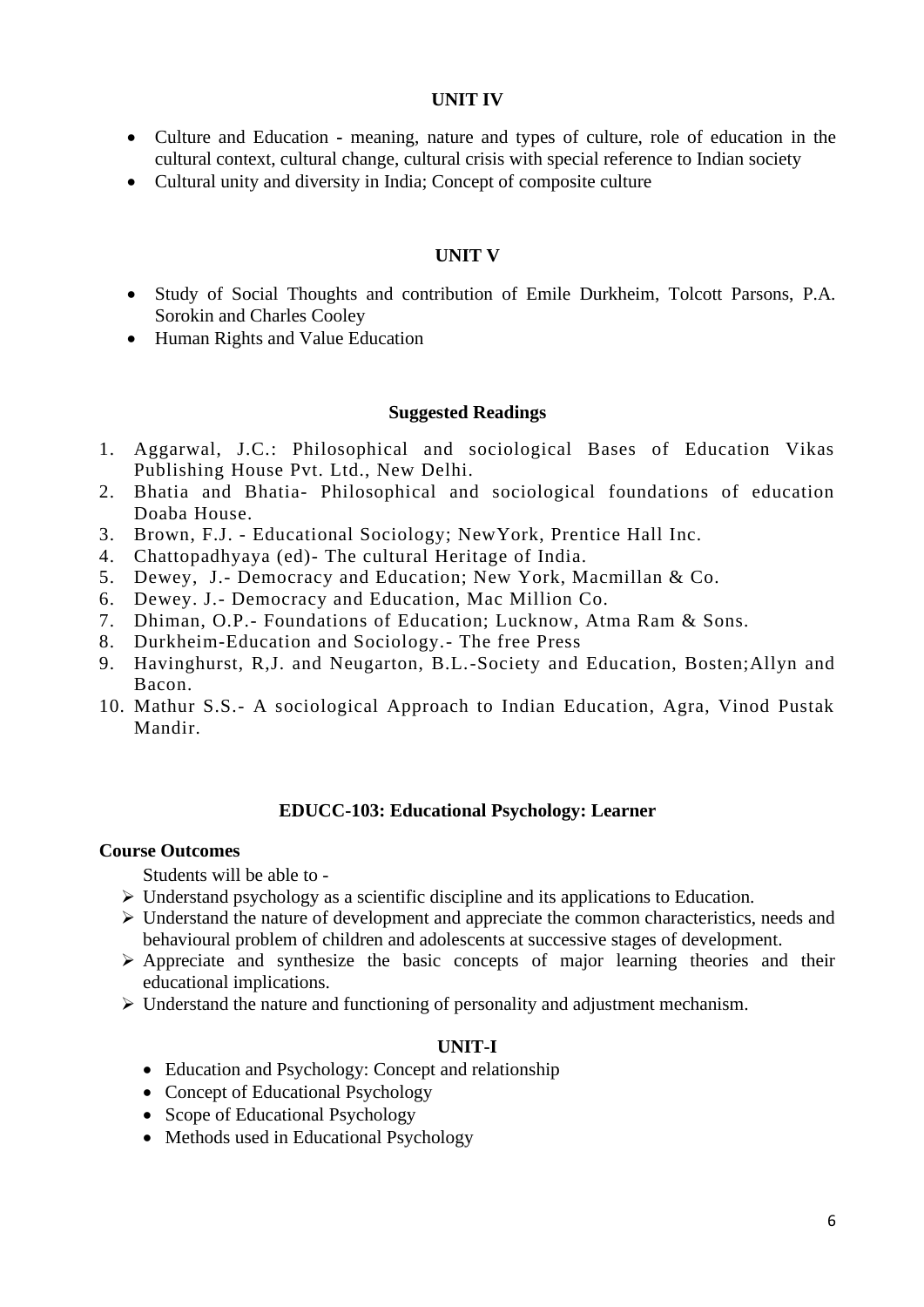#### **UNIT-II**

- Human Growth and Development: Concept and relationship
- Stages of Development
- Determinants of Development Heredity and Environment
- Developmental tasks

### **UNIT III**

- Physical Development: concept, stages and characteristics
- Mental Development: concept formation, imagination, problem solving, reasoning
- Language Development
- Cognitive development: Piaget's theory

### **UNIT - IV**

- Emotional Development: stage-wise characteristics, concept of emotional intelligence
- Social Development: Stage-wise characteristics
- Moral Development: Stages and characteristics

#### **UNIT V**

- Individual differences: concept and determinants heredity and environment
- Sources of individual differences- Attitude, Achievement, Interests, Values, Abilities
- Mental Health & Hygiene: Concept, Principles of mental hygiene
- Defense mechanism concept and types.

- 1. Allport, G.W. Patterns and Growth in personality. New York Rinehart & Winston.
- 2. Anastasi, A. Psychological testing. New York: Mac Millan publishing company.
- 3. Bernard, H.W. Psychology of learning and teaching. New York: Mc Graw Hill.
- 4. Blum, G.S. Psycho-analytic theories of personality. New York McGraw Hill.
- 5. Carroll, H.A. Mental Hygiene: The Dynamics of Adjustment: New York: Angle Wood Cliffs.
- 6. Chauhan, S.S., Advanced Educational Psychology, New Delhi vikas publishing House.
- 7. De cecco, J.P. & Crawford, W. The psychology of Learning and instruction : Educational psychology. New Prentice Hall of India.
- 8. Dollard, J. and Miller, N.E. Personality and psychotherapy: an analysis in terms of learning. Thinking, culture. New York McGraw Hill.
- 9. Hall, C.S., Lindzey, G., and compbell, J.B. Theories of personality New York: John Wiley and sons.
- 10. Hilgard, E.R. and Bower, G.H. Theories of learning. New Delhi: Prentice Hall of India Ltd.
- 11. Hjelle, L.A. & Ziegler, D.J. Personality theories: Basic assumptions Research and Applications. New Delhi,Mc Graw Hill
- 12. Hurlock, E. Adolescent development. New York: Mc Graw
- 13. Hurlock, E. Child development. New York: Mc Graw Hill
- 14. Kuppuswamy, B. An Introduction to social psychology Bombay: Media promoters & Publishers Pvt. Ltd.
- 15. Lazarus, R.S. Personality and Adjustment New Jersey: Prentic Hall.
- 16. Skinner, C.E. Educational Psychology. New Delhi: Prentice Hall of India.
- 17. Sorenson, H. Psychology in Education. New York: Mc Graw Hill.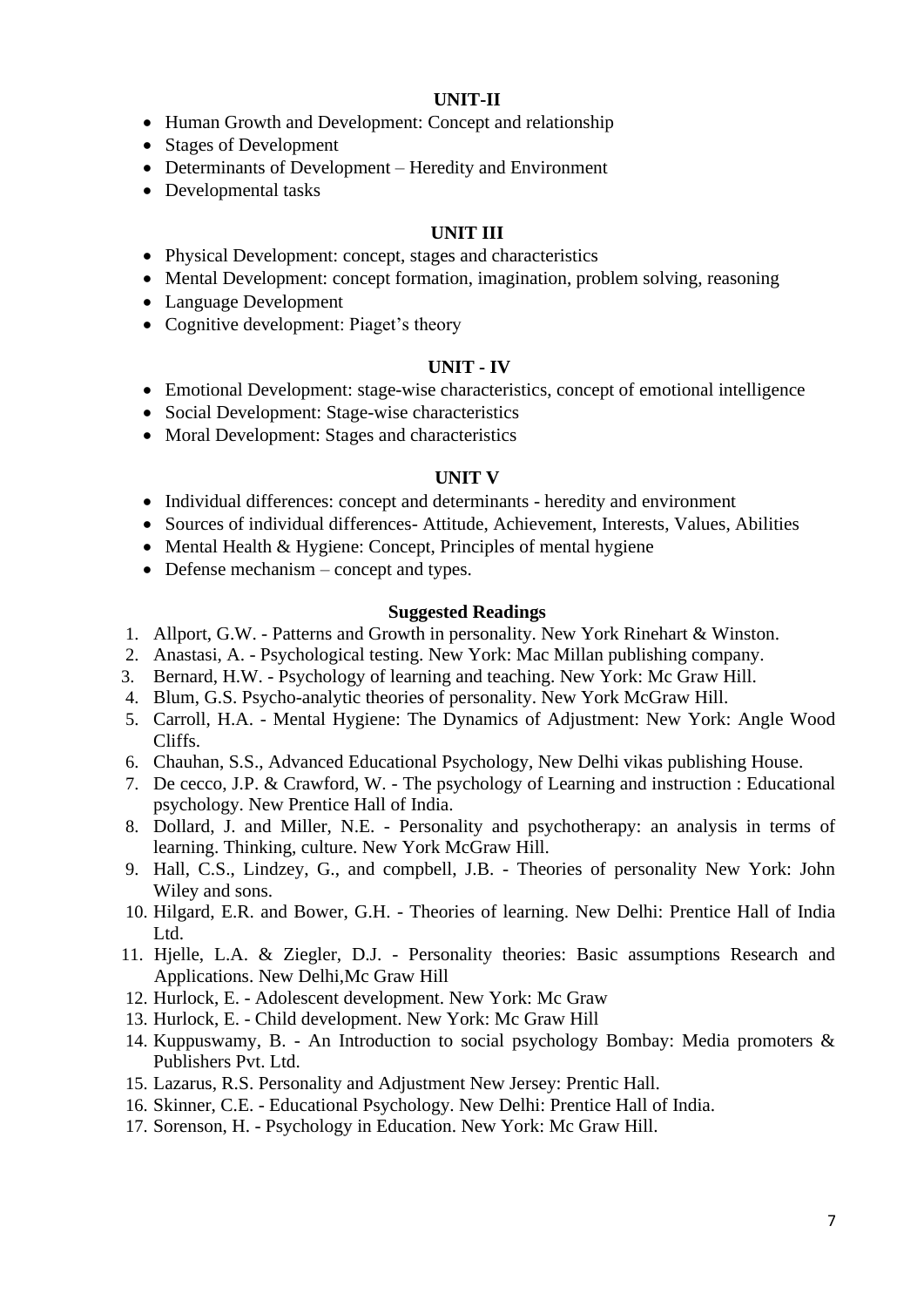- 18. Wolman, B.B. Contemporary Theories and systems in Psychology. New York: Harper & Row.
- 19. Woodworth, R.S. Contemporary schools of Psychology: London Methuen & C0. Ltd.

### **EDUCC-104: Introduction to Research in Education**

#### **Course Outcomes**

Students will be able to-

- ➢ Describe the nature, purpose, scope, areas, and types of research in Education.
- ➢ Explain the characteristics of basic, applied and action research.
- ➢ Explain a sampling design appropriate for a research study
- ➢ Conduct a literature search for developing a research proposal
- ➢ Prepare a research proposal

### **UNIT I**

### **Research in Education-Conceptual issues**

- Meaning, purpose, scope and areas of Educational Research
- Kinds of Educational Research: basic & applied, and action research, and their characteristics
- Approaches to Research in Education: qualitative, quantitative and mixed and their characteristics, Types of research under each paradigm

## **UNIT II**

#### **Developing Assumptions and Hypotheses**

- Meaning and difference between assumptions, postulates and hypotheses.
- Nature and types of hypotheses: their sources
- Characteristics of good hypotheses
- Role of hypotheses in theory building.
- Hypothesis testing and Types of errors.

# **UNIT III**

## **Sampling**

- Concept of population and sample.
- Sample frame, units of sampling.
- Determiners of sample size.
- Various methods of probability and non-probability sampling.
- Characteristics of a good sample.
- Sampling errors and avoidance of sampling bias

## **UNIT IV**

## **Planning a Research Study**

- Sources of research problems, Review of the literature-purpose and resources; conducting the literature search: using databases and internet, internet search tools and quality of internet resources
- Research Ethics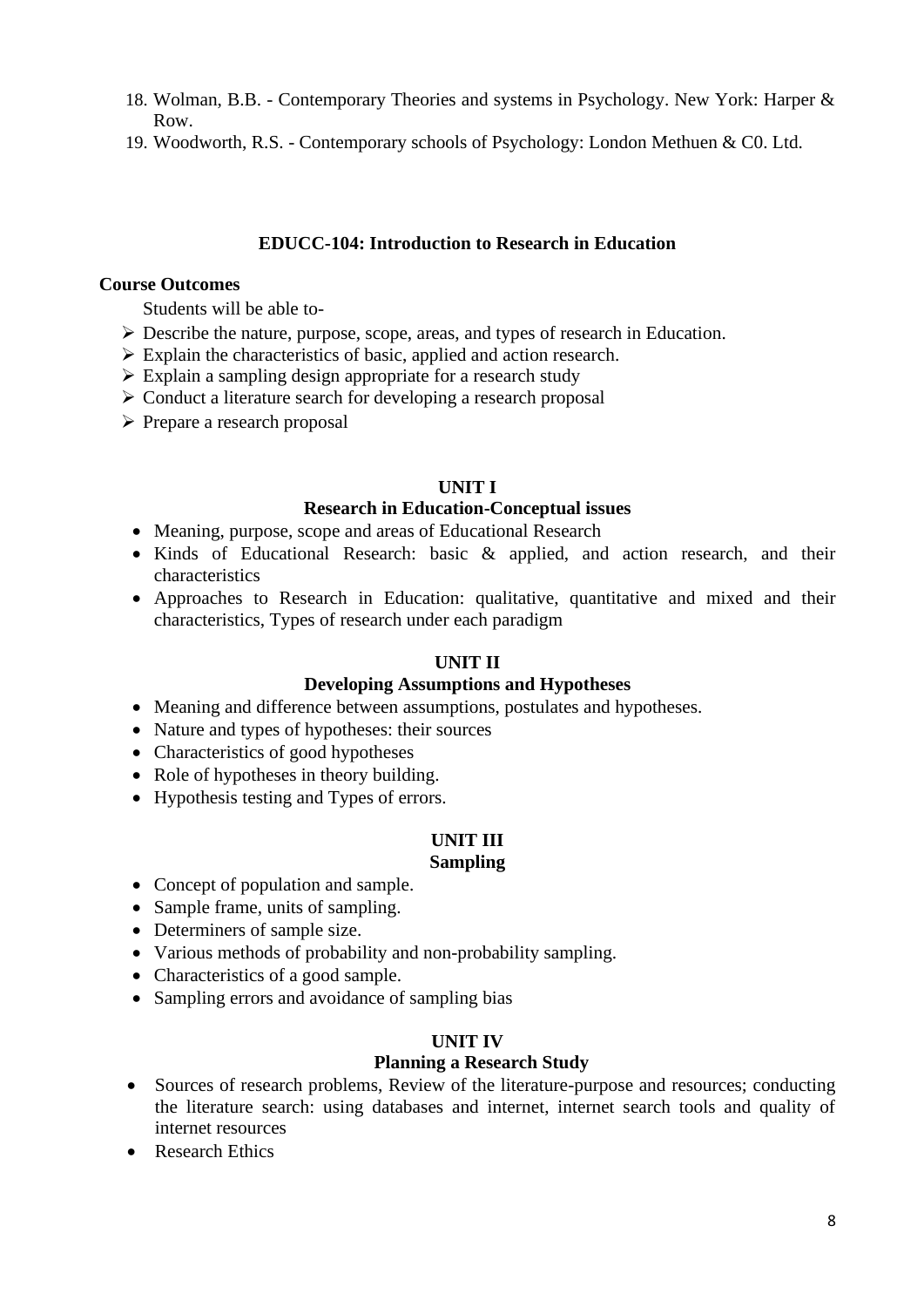#### **UNIT V**

#### **Preparation of a Research Proposal**

- Identification and Conceptualization of Research Problem: statement of problem, purpose, and research questions in qualitative and quantitative research
- Preparation of a Research Proposal: Framework of the research proposal and strategies for writing the research proposal.

- 1. Ary, Donald etal 1972- Introduction to Research in Education N.Y., Holt, Rinehart and Winston.
- 2. Best, J.W. Research in Education, New Delhi, Prentice Hall of India.
- 3. Broota, K.D. Experimental Design in Behavioural Research New Delhi, Wiley Eastern Ltd. 1992.
- 4. Cohen, L. & Mauion L. Research methods in Education Routledye.
- 5. Ebel, R.L. A Guide to Educational Research. Boston: Allyan & Bacu Inc, 1965
- 6. Festinger, V. and Katz Research Methods in Behavioural Sciences. N.Y., Bold Dry Den, 1981.
- 7. Fox, D.J. The Research process in Education in U.S.A. Holt Pinchart & Wilson Inc. U.S.A. (Available at Lyall Book Depot Bhopal M.P.
- 8. Fox, D.J. The Research Process in Education, New York: Holt Rinehart and Winston Inc, 1969.
- 9. Freeman F.S.: Theory and Practice of Psychological Testing, New Delhi, Bombay Calcutta, Oxford & SBH pub. Co.
- 10. Good, C.V. Essentials of Educational Research Methodology and Design, N.Y., Appleton Century Crofts, 1941.
- 11. Gronlund, N.E.-Measurement and Evaluation in Teaching, N.Y., MacMillan, 1981.
- 12. Gupta, S.P. Statistical Methods Sherda Pustak Bhawan, Allahabad 1997.
- 13. Hdmstadter, G.C. Research concepts in Human Behaviour, Education, Psychology sociology. New York: Meredith Corporation, 1970.
- 14. Kaul, L. Methodology of Educational Research, New Delhi, Vikas Pub. House., 1984
- 15. Kerlinger, F.N. Foundations of Behavioural Research, Delhi, Surjeet Publications, 1978.
- 16. Kunker, P.J. and M.C.Grath, J.E. Research on Human Behaviour a systematic Guide to Method. New York: Holt, Rinchart and Winston Inc,1972
- 17. Lincoln Y.S. & Gupta EG. : Naturalistic Inquiry New Delhi, Sage Publications Pvt Ltd.
- 18. Martin Fishbein, Reading in Attitude theory and Measurement, New York John. Wiley & Sons Inc, 1967.
- 19. Mertens D.M.: Research Methods in Education and Psychology integrating diversity with quantitative and qualitative approaches Sage Publications.
- 20. Mouly Gwrge, J. The science of Educational Research. New Delhi: Eurasia Publishing House Pvt Ltd., 1964
- 21. Nannally J.C.: Educational Measurement & Evaluation McGraw Hill Book Comp.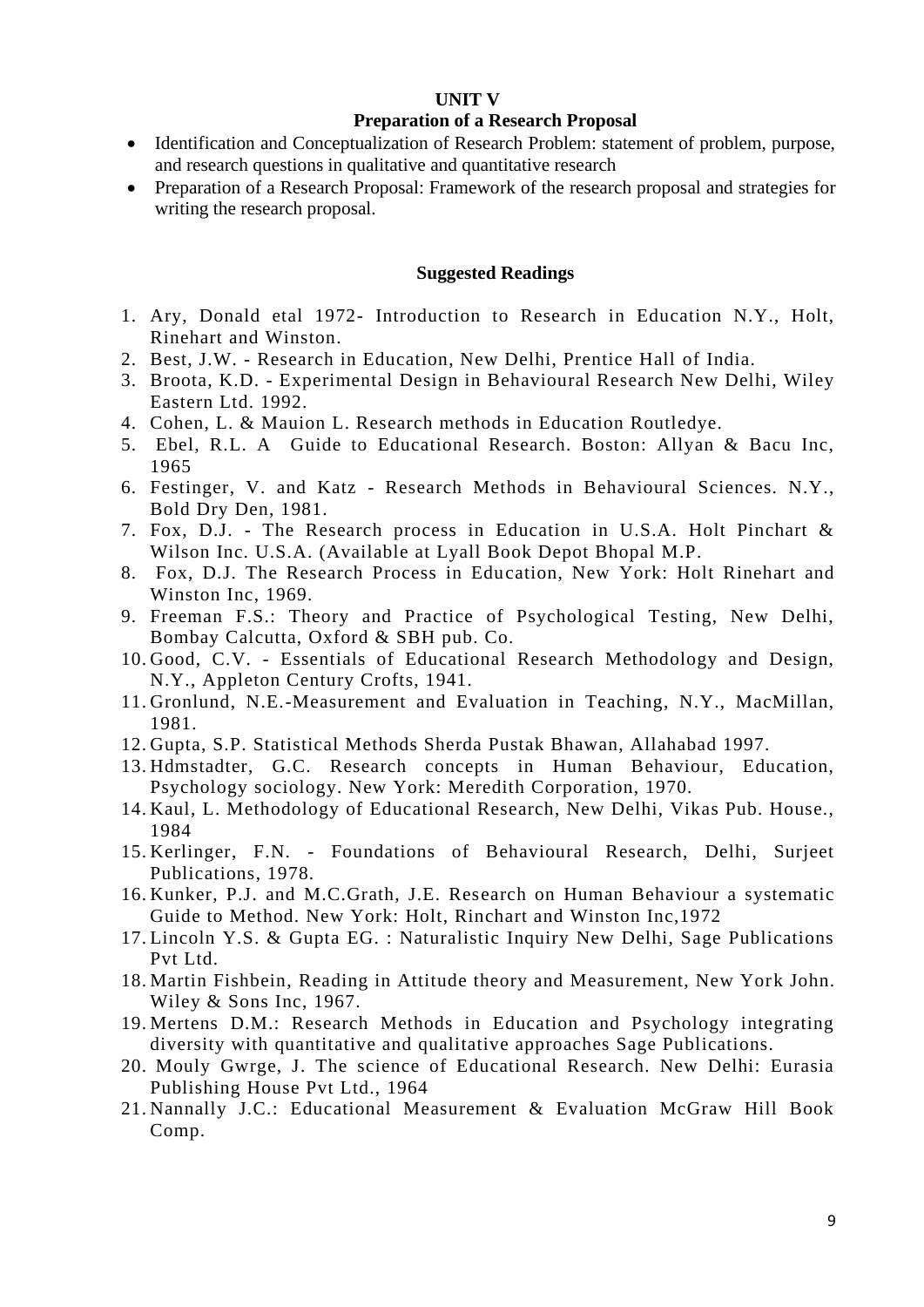- 22. Popper, K.R. The logic of scientific Discovery. London: Routecdge. And kegan paul, 1959.
- 23. Siddhu, K.S. Methodology of Research in Education, Bombay, Sterling Publishers, 1963.
- 24. Siegel S. Non parametric statistics for the Behavioural Sciences. New York : Mc Graw Hill Book Co., 1988
- 25. Singh, A.K. : Test, Measurements and Research Methods in Behavioural Sciences, Patna, Bharti Bhawan (P&D), 1997.
- 26. Sodhi, A.N. and Singh, A. Research Methodology in Social Sciences, Bombay, Himalaya Pub. House.
- 27. Sukhia, S.P., et al-Elements of Educational Research.
- 28. Travers, R.M.W. An introduction to Educational Research, N.Y., MacMillan, 1978.
- 29. Traverse, R. M. W. An introduction to Educational research, New York: The Mcmillan Publishing Co. 1986.
- 30. Van Dalen D.B. : Understanding Education Research an Introduction, New York, McGraw Hill Book Company.
- 31. Van, Delen et al Understanding Educational Research, N.Y., McGraw Hill Co.

# **EDUCC-105: Practicum**

- 1. Critical Analysis of any two Educational Schemes
- 2. Psychology Practical –
- (i) Any one Intelligence Test
- (ii) Any one Personality Test
- (iii) Study of Sociometry of a class
- (iv) Study of effect of Mental Work and Fatigue on Learning

#### **EDUVC-101A: Guidance and Counselling**

### **Course Outcomes**

Students will be able to-

- ➢ Understand the concepts, needs and view point about Guidance and Counselling and the underlying principles in reference to normal children as well as in reference to children with special needs.
- $\triangleright$  Get acquainted with the organizational framework and procedures of Guidance- Services in educational institutions.
- $\triangleright$  Know and use the tools and techniques required for providing guidance and counseling services to students.

### **UNIT I**

- Guidance and Counselling; concept, nature, scope and purpose, relationship with Education; types; issues and problems; role of teacher
- Educational Guidance: basic assumptions and principles
- Curricular Choice and its implications for Career guidance;
- Guidance and Curriculum
- Guidance and class room learning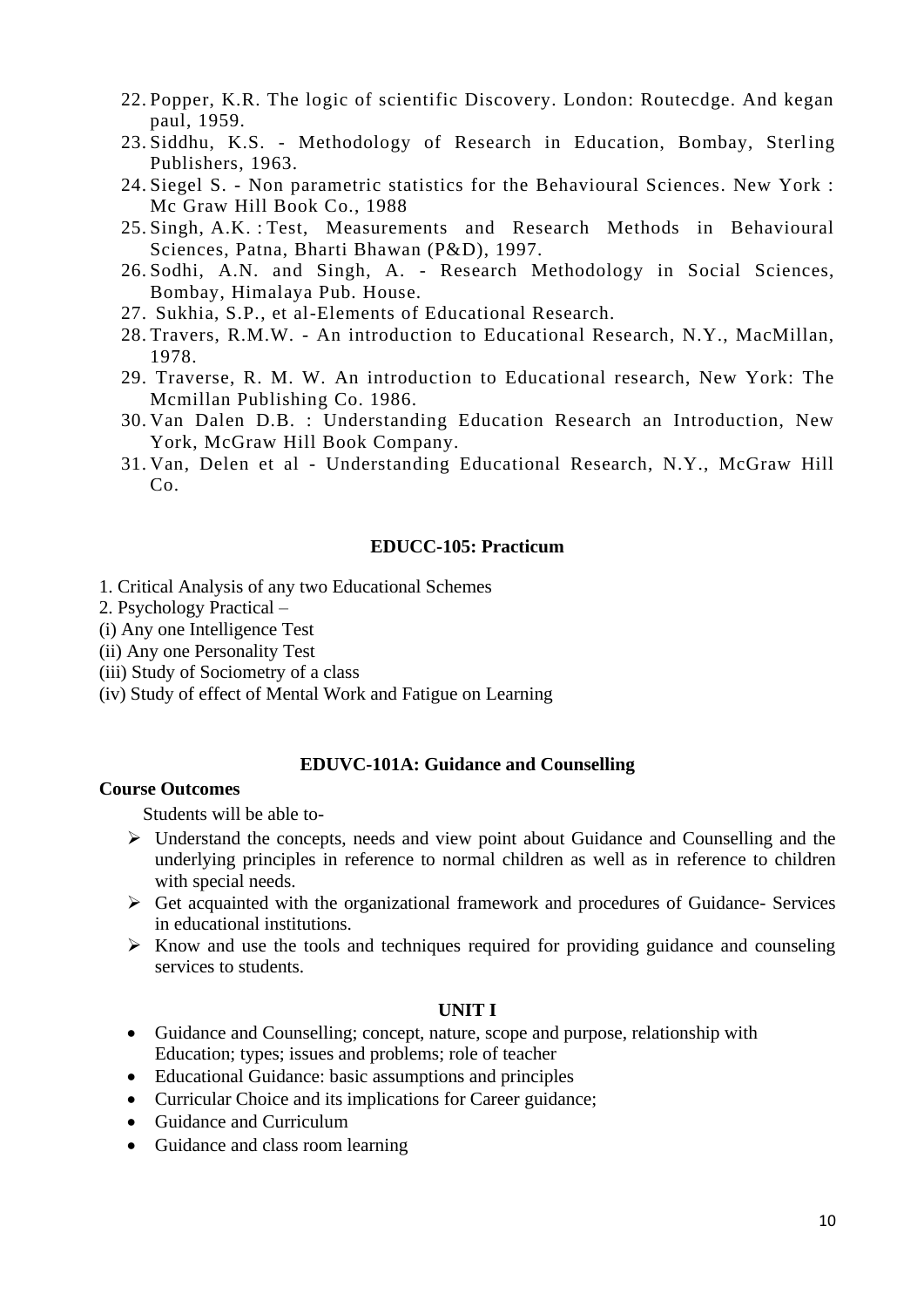# **UNIT II**

- Vocational Guidance: basic assumptions and principles
- Vocational Choice for self development as well as national development
- Nature of Work and Job Analysis,
- Dissemination of Occupational Information
- Vocationalisation of Secondary Education and career guidance
- Personal Guidance: basic assumptions and principles
- Types of behavioral problems of school stage students and role of a teacher.
- Place of counselling in Personal Guidance

## **UNIT III**

- Guidance Services Individual Inventory; Information Service; Counselling Service; Group
- Guidance Service, Placement Service and Follow-up Service
- Guidance of Children with Special Needs and role of a teacher
- Organization of a Guidance programme and its principles at elementary, secondary, college and university levels
- Evaluation of a Guidance programme

#### **UNIT IV**

- Appraisal of an Individual: meaning, need, purpose and place of appraisal in Guidance of an individual.
- Techniques of Appraisal: Testing techniques tests viz. Intelligence, Aptitude, Achievement, Interest and Personality Measures
- Non-Testing Techniques Rating Scales, Questionnaires, Inventories, Records and Sociometric tools.

### **UNIT V**

- Guidance and Counselling in Groups: nature, aim, principles and procedure;
- Comparison of Group Counselling and Individual Counselling:
- Counselling for adjustment
- Types of Group Guidance and Counselling Activities their merits and demerits
- Current Trends, Concerns and Demands in Guidance.

- 1. Chauhan, S.S. Principles and techniques of guidance New Delhi, Vikas publishing House.
- 2. Dave, I. The basic Essentials of Counselling. New Delhi: Sterling Publishers.
- 3. Erickson, C.E. (Ed.) A. Basic text for guidance workers, New York: Prentice Hall.
- 4. Jones, A.J. Principles of Guidance and pupil personnel work, New York, McGraw Hill.
- 5. Jones, A.J. Principles of guidance. New Delhi: Mc Graw Hill publishing company.
- 6. Kochhar, S.K. Educational and vocational guidance in secondary schools New Delhi: Sterling publishers.
- 7. Meyers, G.E., Principles and techniques of vocational guidance, New York: McGraw Hill.
- 8. Nayak, A.K. guidance and counselling, New Delhi : APH publishing corporation.
- 9. Pandey, K.P. Educational and vocational guidance in India Varanasi: Vishwavidyalaya Prakashan.
- 10. Smith, G.E. Principles and practices of the guidance program: A Basic Text Book, New York, Mac Millan Company.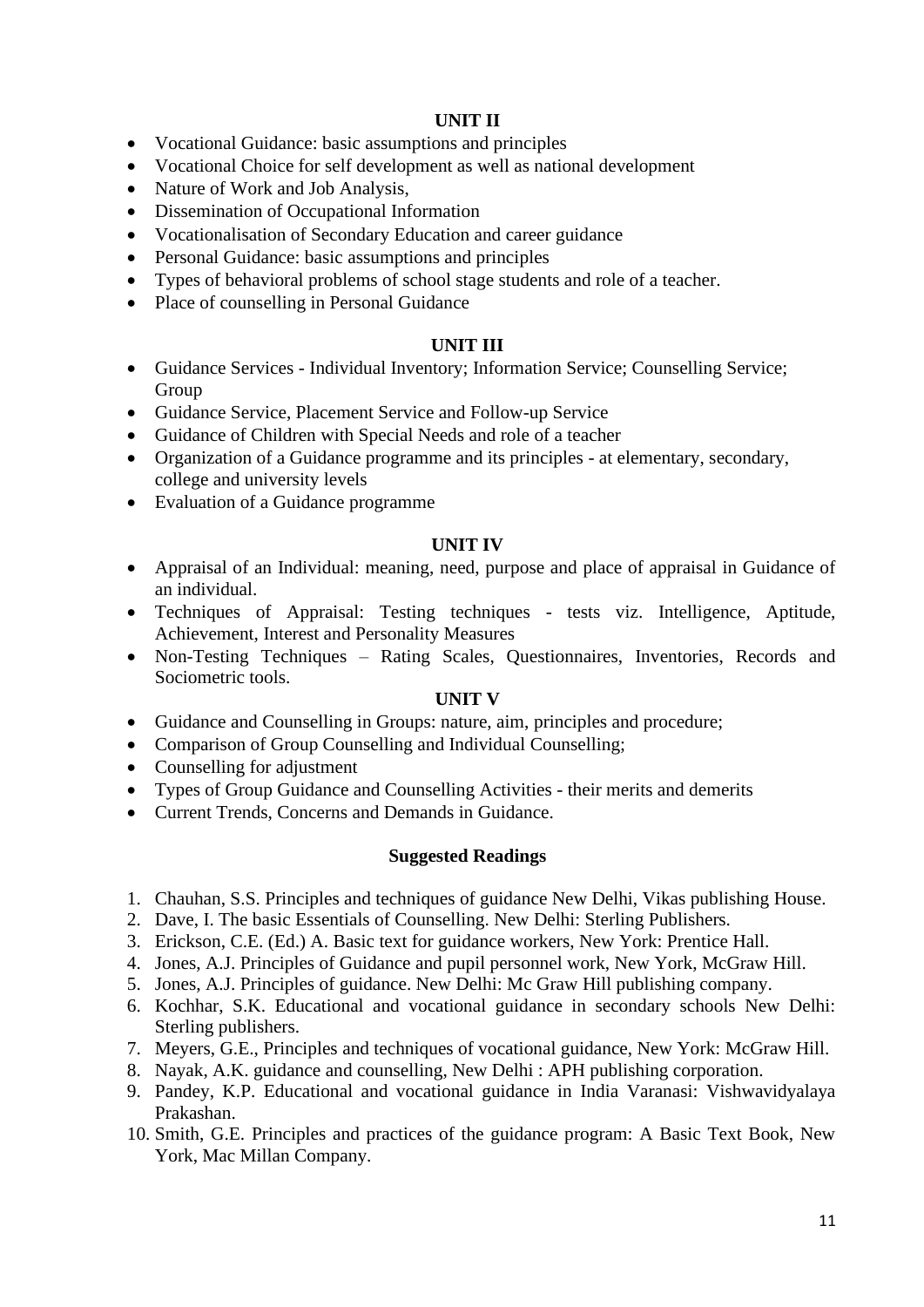11. Traxller, A.E. Techniques of guidance, New York: Harper and Brother Publishers.

# **EDUVC-101B: Educational Management & Administration**

### **Course Outcomes**

.

Students will be able to-

- ➢ Understand the concepts scope, functions, principles and approaches of administrations and management and the relation between the two.
- ➢ Have a comprehensive view of management trends and approaches that evolved over a period of almost 100 years.
- $\triangleright$  Get acquainted with the different types of administrative, management and supervisory problems that are confronted by our educational system, institutions and practices.
- ➢ Know the methods and strategies of management and planning required for meeting the educational challenge.
- ➢ Understand about the various leadership styles and the type required by teachers and administrators.

## **UNIT-I**

- Administration and Management; concept meaning, scope and functions; differences and relationship between the two, concept of scientific Management.
- Modern concept of educational Administration: Training the course of development from 1900 to the present.
- Administration- as a process; as a bureaucracy.
- Human relations approach to Administration and Management; organizational Behaviour approach and systems approach, functions of Educational Managers.
- Special and Modern Trends in Educational Management and Administration; Decision making, organizational compliance, organizational Development, PERT.
- Researches (important) relating to Educational Management.
	- **UNIT II**
- Educational Administration : Levels classification of Administrative problems
- Personnel Administration; Meaning, importance, functions and special features.
- Controlling and Leadership in Educational Management: Centralization vs. Decentralization, PERT, PPBS Control and methods of control; diameter, unity of command.
- Leadership: Meaning, nature, Theories and leadership styles; Leadership and motivation of the work personnel's; Leader-Effectiveness and Adaptability description.
- System Evaluation: Programme Evaluation and Evaluation of Functionaries,

## **UNIT III**

- Educational supervision: Meaning, nature, need scope and approaches (traditional and Modern supervision); supervision as educational leadership.
- Inspection vs. Supervision, Academic vs. Administrative supervision.
- Supervision-functions, techniques, methods and problems; supervision as evaluation for performance and accountability.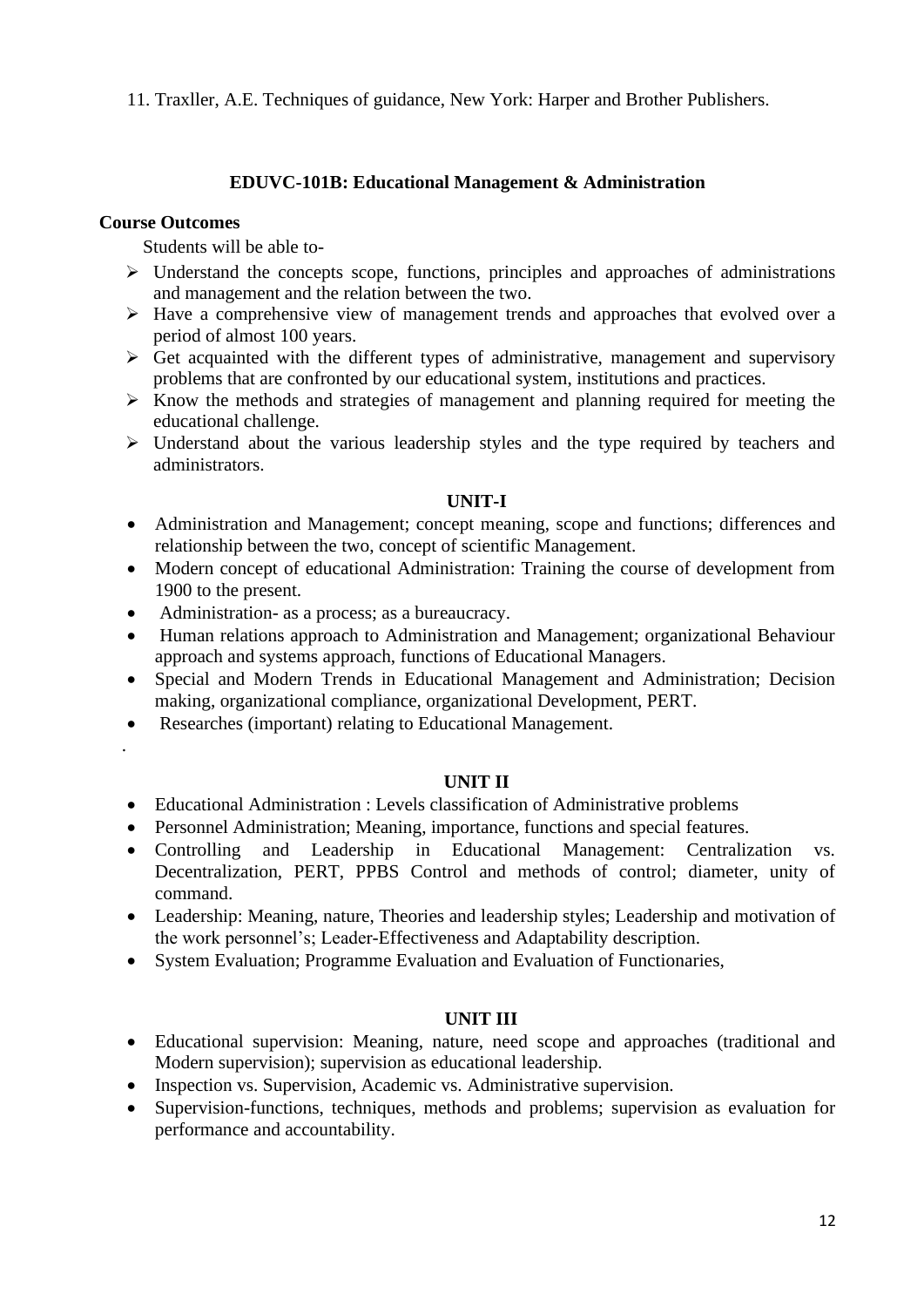#### **UNIT IV**

- Planning: as a rational approach and process of management towards goal achievement.
- Planning strategy and Policy and Programme: means to realize objectives in terms of decision-making, programme-development and forecasting".
- Educational Planning: concept, meaning, need, Types and functions, Approaches: Manpower approach, social demand approach, cost-effectiveness approach and socialjustice approach.

#### **UNIT V**

- Planning of supervisory programmes-organization and implementation.
- Institutional Planning: Meaning, importance and procedure; organizing, directing and recruiting and planning for Human Resources-Training coordinating and controlling; budgeting, recording and reporting.

### **Suggested Readings**

- 1. Bhatnagar, R.P., Agrawal Vidya-Educational Administration.
- 2. Shukla P.D.-Administration of Education in India.
- 3. Kimbrough and Nunnary,M.T.-Educational Administration : An Introduction.
- 4. Desai D.N. Outlines of Educational Administration How in India, Ahmedabad, A.R. Seth & Co. 1964.
- 5. Getzxels, J.W. Educational Administration as a Social Process, New York, 1968 Marker and Row.
- 6. Halping, A.W. Theory and Research in Educational Administration, Collier Mac.
- 7. Kochar, SK Secondary School Administration, Jalandhar University, Publications 1994.
- 8. Naik J.P. Institutional Planning, New Delhi, Asian Institute of Planning and Administration, 1969.
- 9. Mukherjee S.N. Secondary School Administration Baroda, Archarya Book Depot.
- 10. Safaya R. Shaida B.D. School Administration and Organisation, Delhi Dhampat Rai & Sons 1964.
- 11. Owenss, Rober G Organizational Behaviour in Schools Prentice Hall, N.J. 1970.
- 12. Boadmein Charles W. Democratic Supervision.
- 13. Shikhia, S.P. Edcuation and Administration, Agra, Vinod Pushtak Mandir.
- 14. Khan & Khan Educational Administration New Delhi : Ashish Publishing Hoboes.

## **SEMESTER II**

## **EDUCC-201: Philosophical Foundation of Education – Indian**

### **Course Outcomes**

Students will be able to-

- ➢ Describe the basic features of Indian Philosophy.
- ➢ Describe the historical background of Indian Philosophy
- ➢ Compare between Orthodox & Heterodox traditions of Indian Philosophy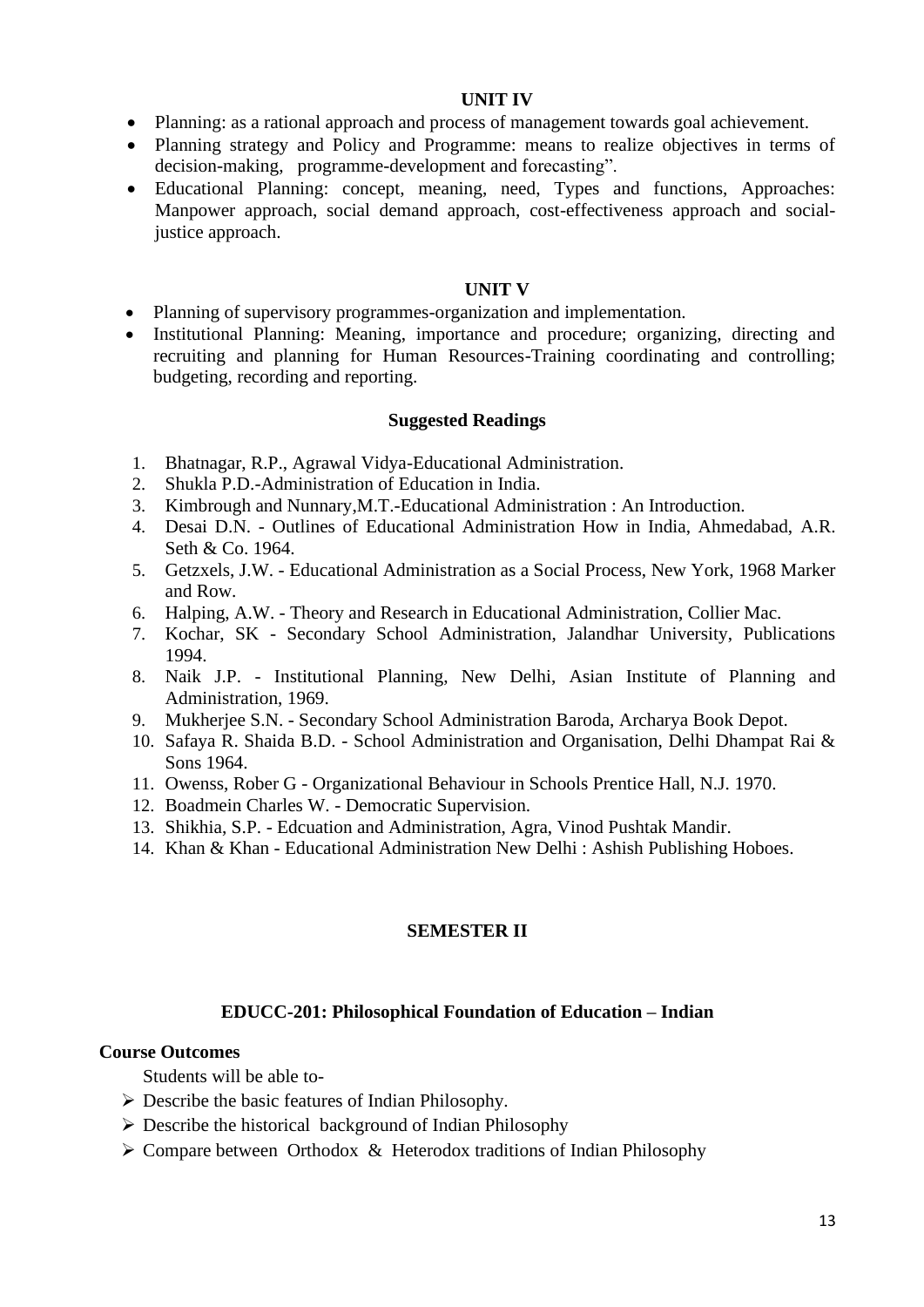- $\triangleright$  Describe and explain the main characteristics of Indian System of Philosophy.
- ➢ State the main tenets of Schools of Indian Philosophy.
- ➢ Identify the significant features of Schools of Indian Philosophy and examine them in the modern Indian Context.
- $\triangleright$  Discuss and enumerate the ultimate and proximate aims and goals of Education in Indian Philosophical Traditions for the present Indian Education System.
- ➢ Elucidate the contributions to educational thinking of great Indian Thinkers.
- $\triangleright$  Discuss about the values enshrined in the Constitution of India.

#### **UNIT I**

- Introduction of Indian Philosophy: Basic features and characteristics of Indian Philosophy.
- Historical review of Indian Philosophy
- Brief Sketch of Indian systems (Ancient & Medieval).
- Classification of Indian Philosophical System.

### **UNIT II**

• Indian Schools of Philosophy: Orthodox - Six Philosophies (Shat Darshan): Samkhya, Yoga, Nyaya, Vaisheshika, Uttar Mimansa, Poorva Mimansa; With special reference to the concept of knowledge, reality, values and their educational Implications .

### **UNIT III**

• Indian Schools of Philosophy: Herterodox - Jainism, Buddhism, Charvaka, Christianism & Islamic traditions – with special reference to the concept of knowledge, reality, values and their educational Implications.

#### **UNIT IV**

• Contributions of Great Modern Indian Thinkers: Mahamana Madan Mohan Malviya, S. Radhakrishnan, Bheem Rao Ambedkar, Dr. APJ Abdul Kalam.

#### **UNIT V**

• A brief Introduction of Perennial Philosophy: its meaning, nature, scope, stage of Transcendence specially in the context of Value and Attitude formation in a child for the Present Indian Value System and National Values enshrined in Indian Constitution.

- 1. Advaita Ashram, (1989). The Complete Works Of Swami Vivekananda.Mayawati Memorial, Vol 1-10 Calcutta: Advaita Ashram.
- 2. Altekar, A.S.(1951). Education in Ancient India. Benaras: The India Book House.
- 3. Dutta, D.M.(1958) Six Ways Of Knowing. Calcutta : University Press.
- 4. Elmhirst, Leonard.(1961). Rabindranath Tagore: Pioneer in Education. London: John Murray.
- 5. Gandhi, M.K.(1951) Basic Education. Ahmedabad: Navajival Publishing House.
- 6. Gandhi, M.K.(1952). True Education. Ahmedabad: Navajivan Publishing House.
- 7. Mookerjee, R.K.(1960) Ancient Indian Education- Brahmical and Buddhist. Delhi; Motilal Banarsidas.
- 8. NCERT (2004). The Mother on Education-From Reflction To Action. New Delhi: NCERT.
- 9. RadhaKrishnan, S. Contemporary Indian Philosophy.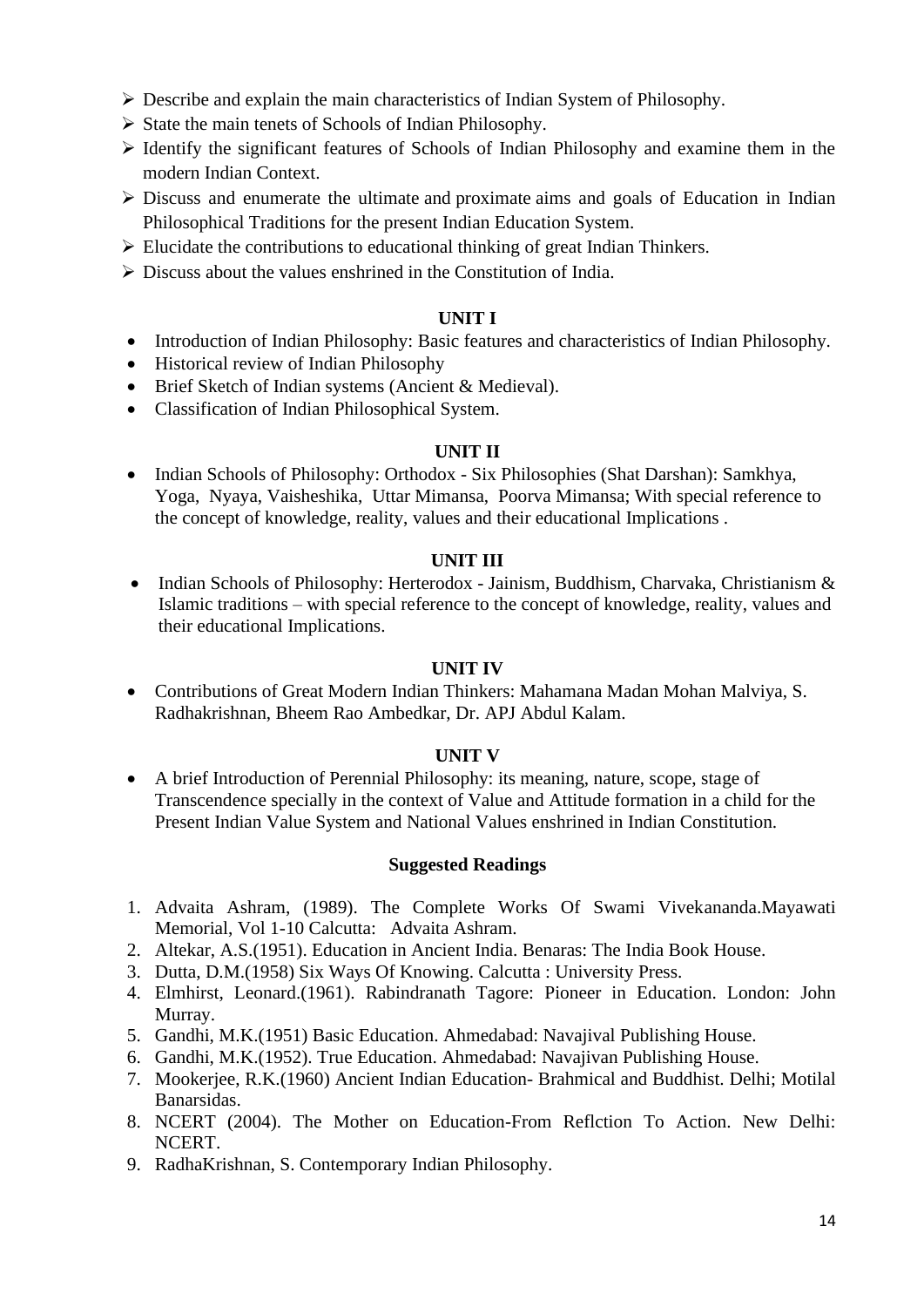- 10. Radhakrishnan, S. A Source Book on Indian Philosophy, Paper Back.
- 11. Sahitya Akademi (1961). Rabindranath Tagore ,Centenary Volume 1861-1961.New Delhi:
- 12. Tagore, Rabindranath (1931) The Religion Of Man ,New Delhi: Rupa &Co,Reprint.
- 13. Tagore, Rabindranath, (1961). Towards Universal Man, Delhi : Asia Publishing House.
- 14. Sri.AurobindoAshram (1997). Sri Aurobindo and the Mother on Education.Pondicherry: Sri Aurobindo Ashram.

# **EDUCC-202: Education and Social Concerns**

#### **Course Outcomes**

Students will be able to-

- ➢ Understand the concepts and processes of social institutions, social organizations and social stratification.
- ➢ Make penetrating analysis of the social structure and know about the significant and instrumental role of education in bringing about social, political, technological, industrial and economic changes in a society.
- $\triangleright$  Develop a sociological outlook towards education for becoming capable of directing the course of development of education.
- $\triangleright$  Know and become sensitive to the issues of equality, excellence, and inequalities in education.

#### **UNIT I**

- Education in Indian society nature, concepts and basic postulates of Indian society
- Knowledge about Indian constitution and its directive principles, value enshrined in Indian constitution.
- Educational opportunities and excellence equality vs. Equity, inequalities in Indian social system with special reference to socially and economically disadvantaged groups - SC, ST, gender and habitation ( rural, urban, hilly region) measures

#### **UNIT II**

- Emerging needs of Indian society alternative modes of education- open, distance, and non-formal education and their impact on society
- Environmental education, population education, citizenship education, yoga education, peace education and role of mass media of communication

#### **UNIT III**

- Modernization, urbanization, westernization, globalization and their impact on education and society,
- Role of community in solving problems in the field of education
- Education as an investment human resource development,
- Population and resource,

## **UNIT IV**

• Concerns and issues in education **-** education and democracy**,** constitutional provisions for education in India, education for national integration, and international understanding.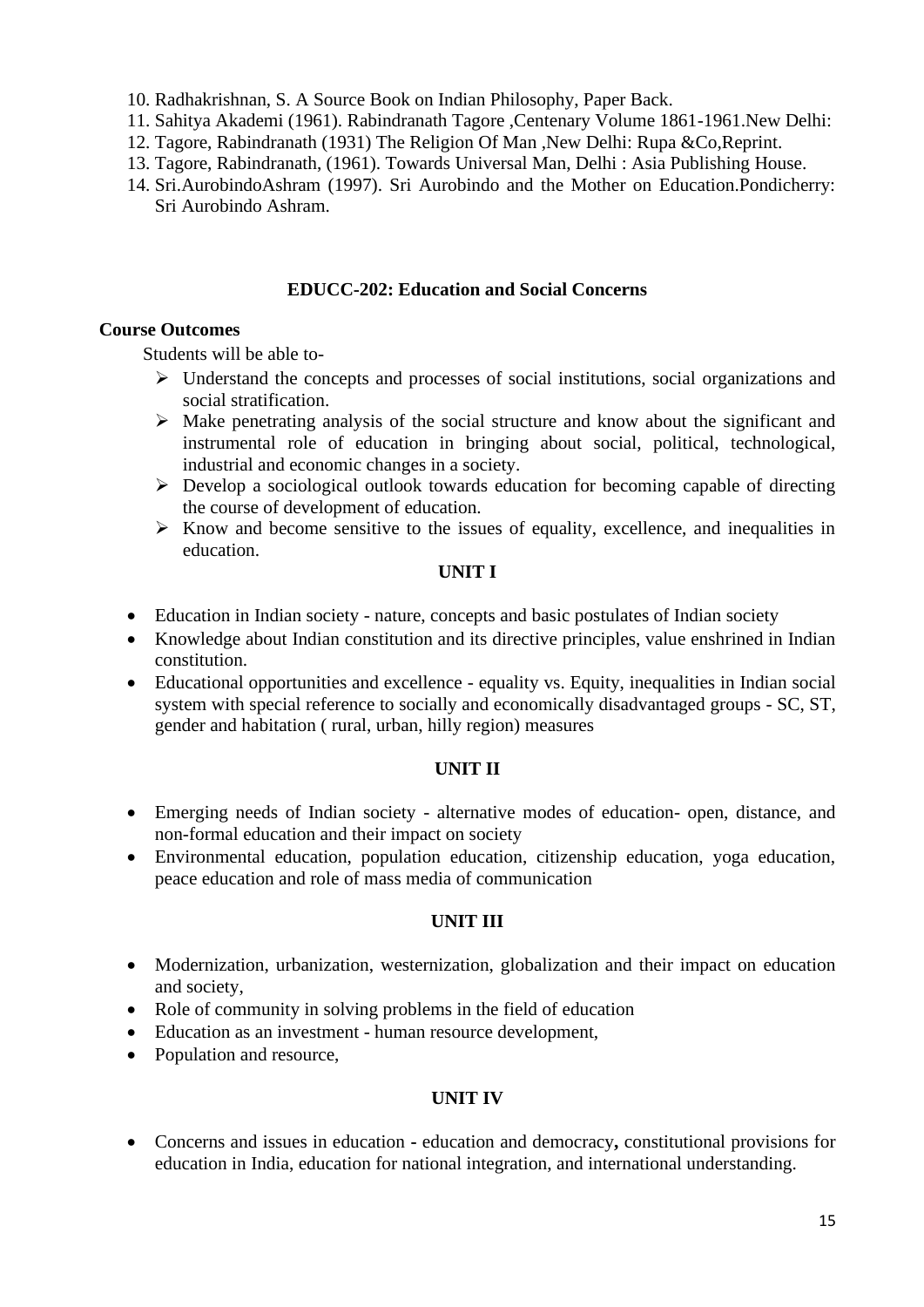#### **UNIT V**

- Study of social thoughts and contribution of Indian social thinkers G. S. Ghurye, R. K. Mukerjee, M. N. Srinivas, S. C. Dubey
- Education and national welfare

#### **Suggested Readings**

- 1. Aggarwal, J.C.: Philosophical and sociological Bases of Education Vikas Publishing House Pvt. Ltd., New Delhi.
- 2. Bhatia and Bhatia- Philosophical and sociological foundations of education Doaba House.
- 3. Brown, F.J. Educational Sociology; NewYork, Prentice Hall Inc.
- 4. Chattopadhyaya (ed)- The cultural Heritage of India.
- 5. Dewey, J.- Democracy and Education; New York, Macmillan & Co.
- 6. Dewey. J.- Democracy and Education, Mac Million Co.
- 7. Dhiman, O.P.- Foundations of Education; Lucknow, Atma Ram & Sons.
- 8. Durkheim-Education and Sociology.- The free Press
- 9. Havinghurst, R,J. and Neugarton, B.L.-Society and Education, Bosten;Allyn and Bacon.
- 10. Mathur S.S.- A sociological Approach to Indian Education, Agra, Vinod Pustak Mandir.

### **EDUCC-203: Educational Psychology: Learning**

#### **Course Outcomes**

Students will be able to-

- $\triangleright$  Understand Psychology as a scientific discipline and its applications to education
- $\triangleright$  Understand the nature of development and to appreciate the common characteristics, needs and behavioural problem of children and adolescents at successive stages of development
- ➢ Appreciate and synthesize the basic concepts of major learning theories and their educational implications
- $\triangleright$  Understand the nature and functioning of personality and adjustment mechanism

# **UNIT I**

- Concept, meaning and nature of learning
- Factors affecting learning
- Intelligence: concept, theories and measurement

#### **UNIT II**

- Theories of learning: Pavlov, Thorndike, Skinner
- Gestalt: Kohler, Koffka, Kurt lewin
- Difference between above mentioned theories of learning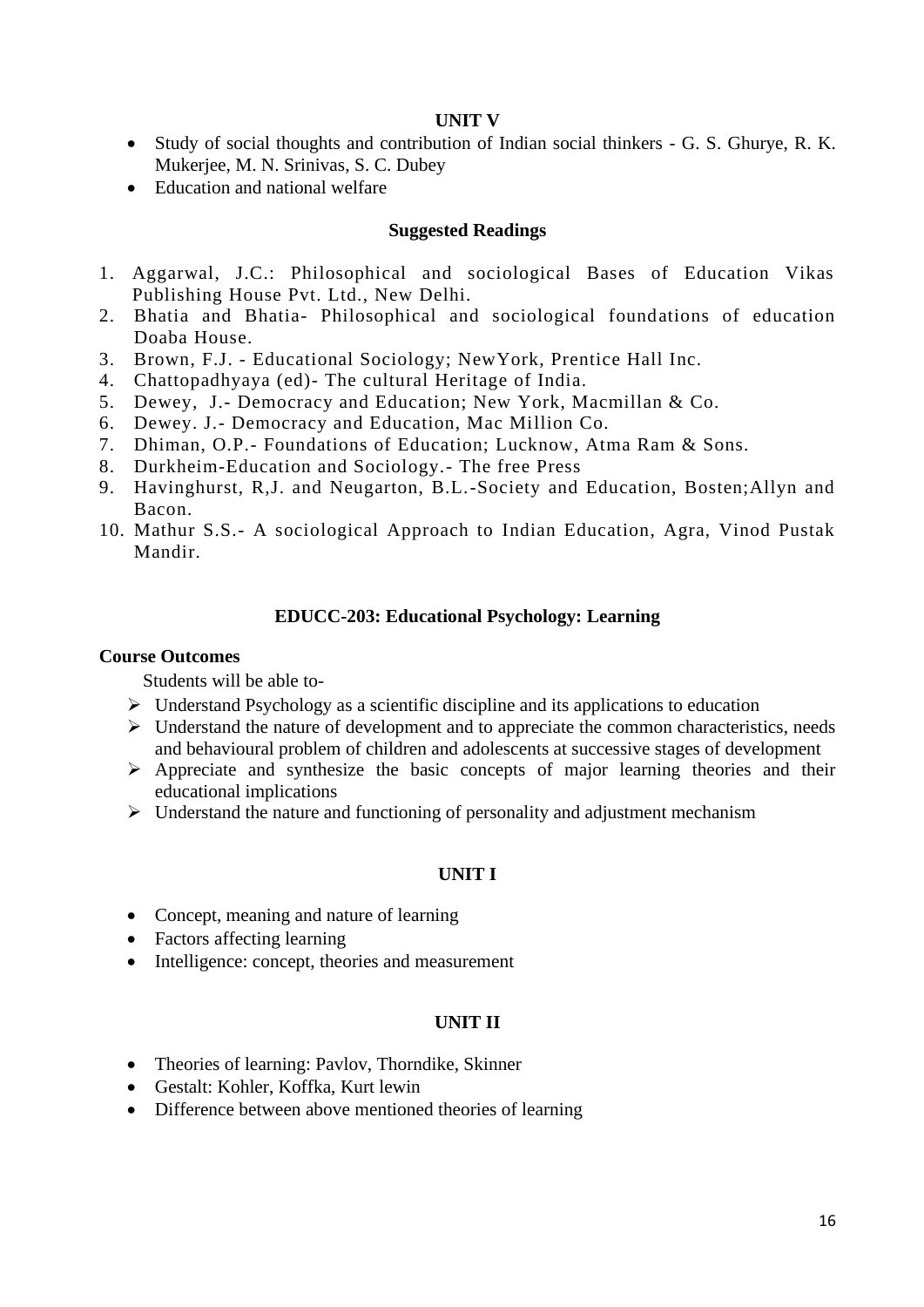### **UNIT III**

- Motivation: concept, types, motivational strategies
- Transfer of Learning: concept and theories
- Memory and Forgetting: concept, factors affecting memory

#### **UNIT IV**

- Personality: concept, nature and determinants
- Trait and Type approach to Personality
- Assessment of Personality

#### **UNIT V**

- Exceptional Children: concept and its classification
- Educationally Backward children: concept, problems and educational provisions
- Gifted Children: concept, problems educational provisions

#### **Suggested Readings**

- 1. Allport, G.W. Patterns and Growth in personality. New York Rinehart & Winston.
- 2. Anastasi, A. Psychological testing. New York: Mac Millan publishing company.
- 3. Bernard, H.W. Psychology of learning and teaching. New York: Mc Graw Hill.
- 4. Blum, G.S. Psycho-analytic theories of personality. New York McGraw Hill.
- 5. Carroll, H.A. Mental Hygiene: The Dynamics of Adjustment: New York: Angle Wood Cliffs.
- 6. Chauhan, S.S., Advanced Educational Psychology, New Delhi vikas publishing House.
- 7. De cecco, J.P. & Crawford, W. The psychology of Learning and instruction: Educational psychology. New Prentice Hall of India.
- 8. Dollard, J. and Miller, N.E. Personality and psychotherapy: an analysis in terms of learning. Thinking, culture. New York McGraw Hill.
- 9. Hall, C.S., Lindzey, G., and Compbell, J.B. Theories of Personality New York: John Wiley and sons.
- 10. Hilgard, E.R. and Bower, G.H. Theories of learning. New Delhi: Prentice Hall of India Ltd.

11. Hjelle, L.A. & Ziegler, D.J. - Personality theories: Basic assumptions Research and Applications. New Delhi,Mc Graw Hill

- 12. Hurlock, E. Adolescent development. New York: Mc Graw
- 13. Hurlock, E. Child development. New York: Mc Graw Hill
- 14. Kuppuswamy, B. An Introduction to social psychology Bombay: Media promoters & Publishers Pvt. Ltd.
- 15. Lazarus, R.S. Personality and Adjustment New Jersey: Prentic Hall.
- 16. Skinner, C.E. Educational Psychology. New Delhi: Prentice Hall of India.
- 17. Sorenson, H. Psychology in Education. New York: Mc Graw Hill.
- 18. Wolman, B.B. Contemporary Theories and systems in Psychology. New York: Harper & Row.
- 19. Woodworth, R.S. Contemporary schools of Psychology: London Methuen & C0. Ltd.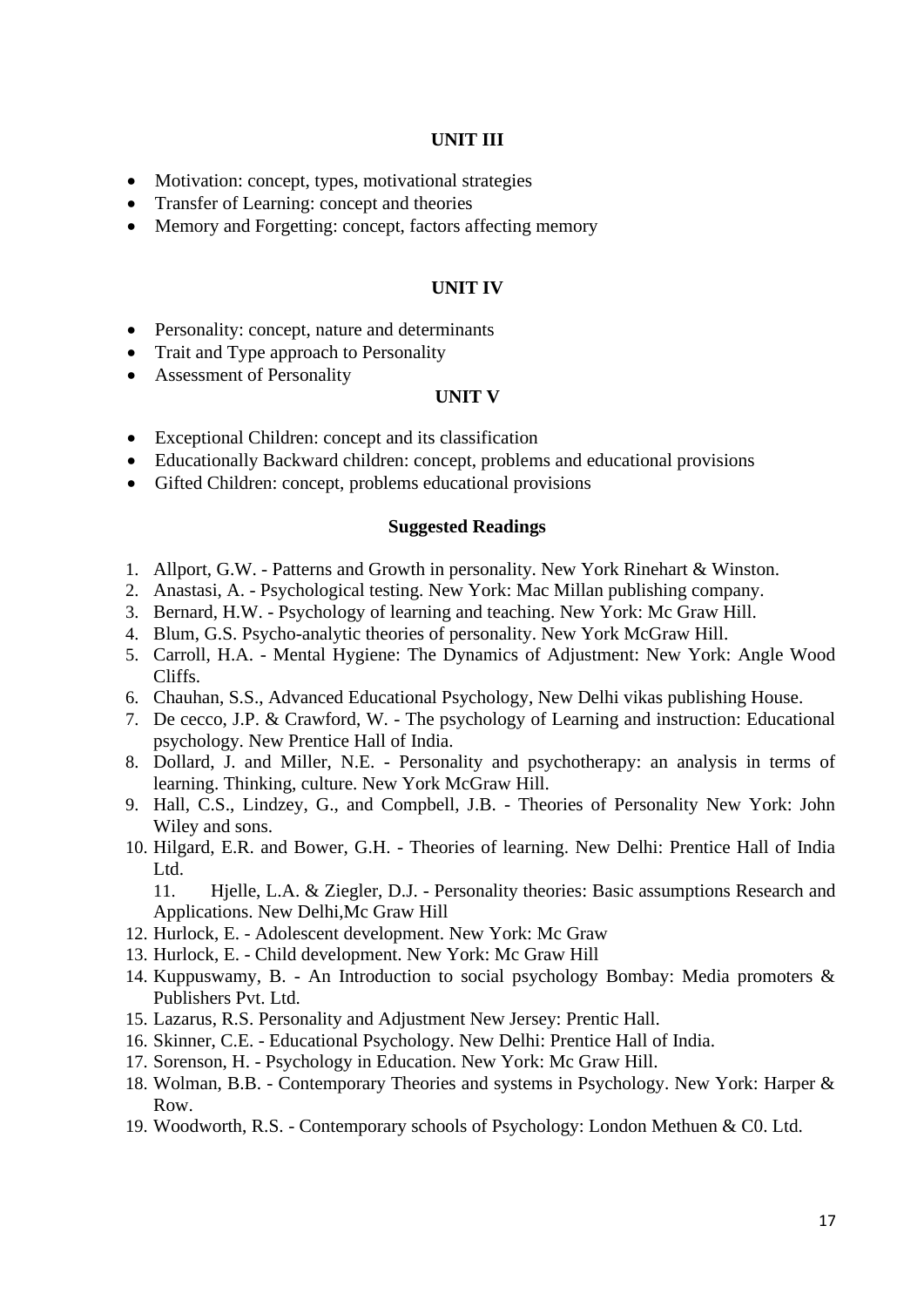### **EDUCC-204: Methodology of Educational Research**

### **Course Outcomes**

Students will be able to-

- $\triangleright$  Explain the characteristics and different types of research
- ➢ Understand the meaning and types of different research designs.
- $\triangleright$  Select appropriate research design
- ➢ Review related researches
- ➢ Understand limitations of different types of researches

# **UNIT I**

# **QUALITATIVE RESEARCH**

- Qualitative Research Meaning, Nature, Concept
- Main steps of Qualitative Research
- Sources of Data
- Qualitative research approaches Phenomenology, Ethnography, Case studies and Grounded theory- characteristics, limitations
- Study of some recent Qualitative Research studies reported in educational research literature

#### **UNIT II THE HISTORICAL RESEARCH**

- Nature of historical knowledge, Principles and main steps of historical research, new trends in historical approaches to education, Limitations of historical research
- Sources of data: Classification of historical sources and documents.
- Validation of sources and documents: External and Internal Criticism.
- Some important historical researches

# **UNIT III THE SURVEY RESEARCH**

- Concept need and types of survey studies: school survey, public opinion survey and community surveys. Self- administered survey, Telephone/ Mail survey
- Design and steps in survey research
- Survey instruments and devices. Reliability and validity of instruments.

#### **UNIT IV THE EXPERIMENTAL RESEARCH**

- Characteristics and general steps of experimental research
- 'Laboratory experiments' and 'Field experiments.'
- Variables, Controls, and the Experimental design. External and internal validity of experimental research.
- Study of some recent experimental studies reported in educational research literature.

# **UNIT V**

## **MIXED RESEARCH**

- Mixed Research Meaning, Nature, Concept
- Main steps of Mixed Research
- Sources of Data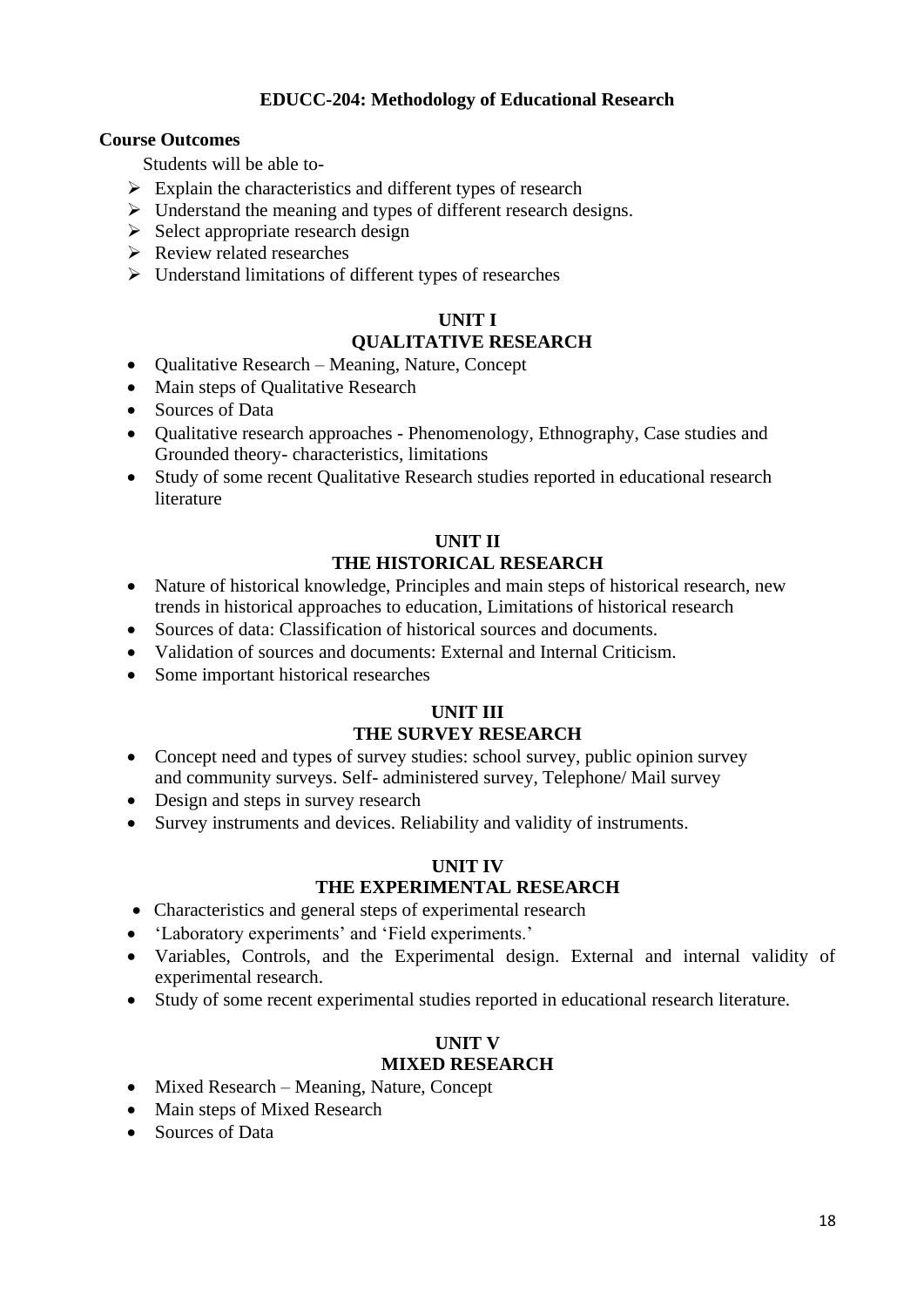- Mixed Research meaning, fundamental principles, strengths and weaknesses, types and limitations
- Study of some recent Mixed Research studies reported in educational research literature

- 1. Ary, Donald etal 1972- Introduction to Research in Education N.Y., Holt, Rinehart and Winston.
- 2. Best, J.W. Research in Education, New Delhi, Prentice Hall of India.
- 3. Broota, K.D. Experimental Design in Behavioural Research New Delhi, Wiley Eastern Ltd. 1992.
- 4. Cohen, L. & Mauion L. Research methods in Education Routledye.
- 5. Ebel, R.L. A Guide to Educational Research. Boston: Allyan & Bacu Inc, 1965
- 6. Festinger, V. and Katz Research Methods in Behavioural Sciences. N.Y., Bold Dry Den, 1981.
- 7. Fox, D.J. The Research process in Education in U.S.A. Holt Pinchart  $\&$ Wilson Inc. U.S.A. (Available at Lyall Book Depot Bhopal M.P.
- 8. Fox, D.J. The Research Process in Education, New York: Holt Rinehart and Winston Inc, 1969.
- 9. Freeman F.S.: Theory and Practice of Psychological Testing, New Delhi, Bombay Calcutta, Oxford & SBH pub. Co.
- 10. Good, C.V. Essentials of Educational Research Methodology and Design, N.Y., Appleton Century Crofts, 1941.
- 11. Gronlund, N.E.-Measurement and Evaluation in Teaching, N.Y., MacMillan, 1981.
- 12. Gupta, S.P. Statistical Methods Sherda Pustak Bhawan, Allahabad 1997.
- 13. Hdmstadter, G.C. Research concepts in Human Behaviour, Education, Psychology sociology. New York: Meredith Corporation, 1970.
- 14. Kaul, L. Methodology of Educational Research, New Delhi, Vikas Pub. House., 1984
- 15. Kerlinger, F.N. Foundations of Behavioural Research, Delhi, Surjeet Publications, 1978.
- 16. Kunker, P.J. and M.C.Grath, J.E. Research on Human Behaviour a systematic Guide to Method. New York: Holt, Rinchart and Winston Inc,1972
- 17. Lincoln Y.S. & Gupta EG. : Naturalistic Inquiry New Delhi, Sage Publications Pvt Ltd.
- 18. Martin Fishbein, Reading in Attitude theory and Measurement, New York John. Wiley & Sons Inc, 1967.
- 19. Mertens D.M.: Research Methods in Education and Psychology integrating diversity with quantitative and qualitative approaches Sage Publications.
- 20. Mouly Gwrge, J. The science of Educational Research. New Delhi: Eurasia Publishing House Pvt Ltd., 1964
- 21. Nannally J.C.: Educational Measurement & Evaluation McGraw Hill Book Comp.
- 22. Popper, K.R. The logic of scientific Discovery. London: Routecdge. And kegan paul, 1959.
- 23. Siddhu, K.S. Methodology of Research in Education, Bombay, Sterling Publishers, 1963.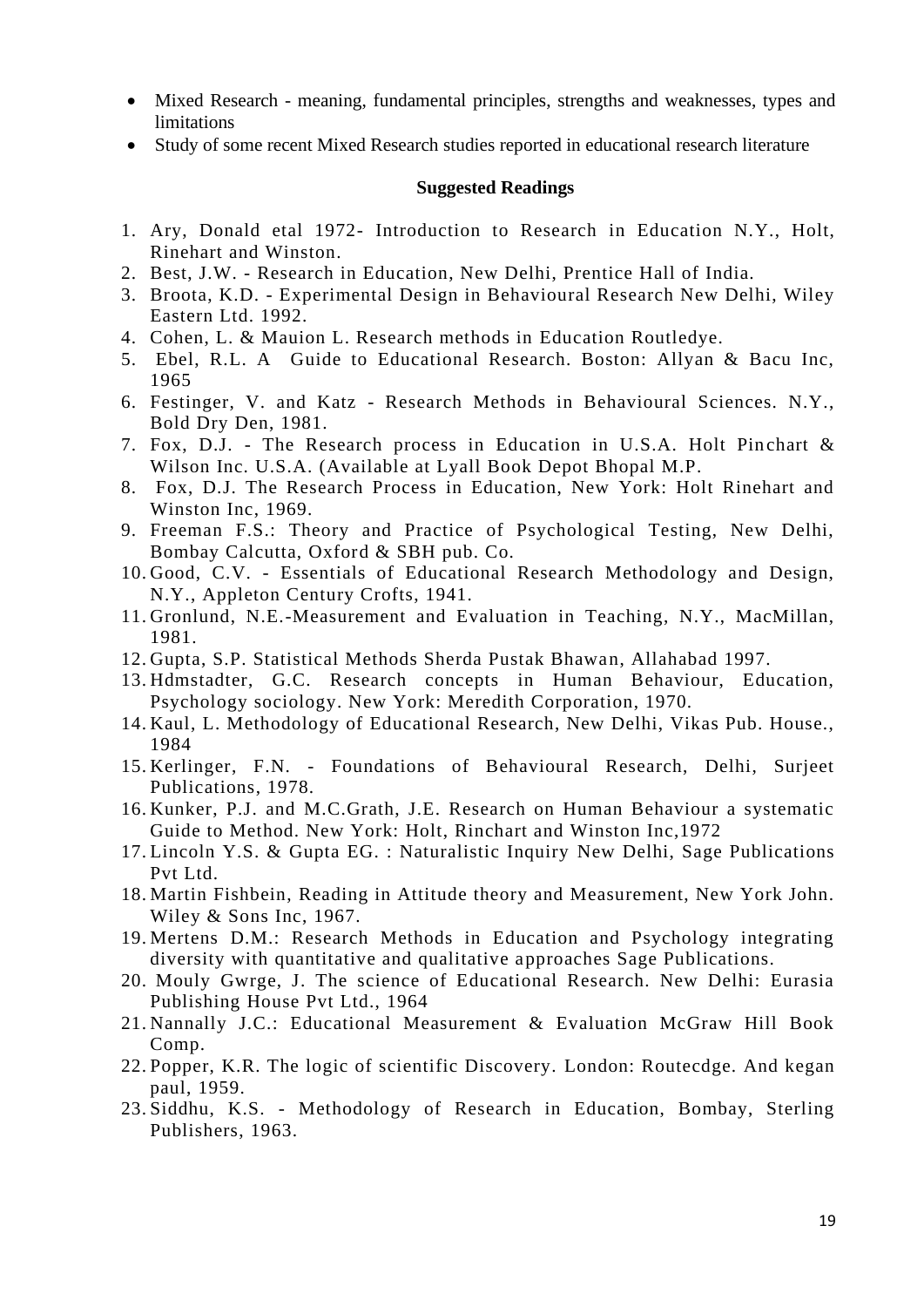- 24. Siegel S. Non parametric statistics for the Behavioural Sciences. New York : Mc Graw Hill Book Co., 1988
- 25. Singh, A.K. : Test, Measurements and Research Methods in Behavioural Sciences, Patna, Bharti Bhawan (P&D), 1997.
- 26. Sodhi, A.N. and Singh, A. Research Methodology in Social Sciences, Bombay, Himalaya Pub. House.
- 27. Sukhia, S.P., et al-Elements of Educational Research.
- 28. Travers, R.M.W. An introduction to Educational Research, N.Y., MacMillan, 1978.
- 29. Traverse, R. M. W. An introduction to Educational research, New York: The Mcmillan Publishing Co. 1986.
- 30. Van Dalen D.B. : Understanding Education Research an Introduction, New York, McGraw Hill Book Company.
- 31. Van, Delen et al Understanding Educational Research, N.Y., McGraw Hill  $Co.$

#### **EDUCC-205: Measurement and Evaluation**

#### **Course Outcomes**

Students will be able to-

- 1. Know the basic concepts and practices adopted in educational measurement and evaluation and the relationship between the two.
- 2. Understand the existing models/types of evaluation and develop knowledge about tools and techniques of measurement and evaluation.
- 3. Develop skills and competencies required for constructing, standardizing and using various tools and tests for measuring both cognitive and non cognitive measures and tests.
- 4. Understand and realize the utility of measurement and evaluation in education.

#### **UNIT I**

- The Measurement and Evaluation Process: Concept, need, relevance and scope.
- Levels of measurement
- Relation between measurement and evaluation.
- Norm referenced and criterion referenced measurement.
- Basic principles and functions of evaluation.
- Taxonomy of Educational objectives and role of measurement and evaluation.

### **UNIT II**

- Models in Evaluation 3 D Model, Total Model and Individual Judgment Model.
- Tools of Measurement and Evaluation: nature, purpose and types (Physical, Educational, and Psychological).
- Subjective and Objective Tests.
- Questionnaires, Scales, Schedules and Inventories.
- Performance, Sociological, Projective and Special Tests.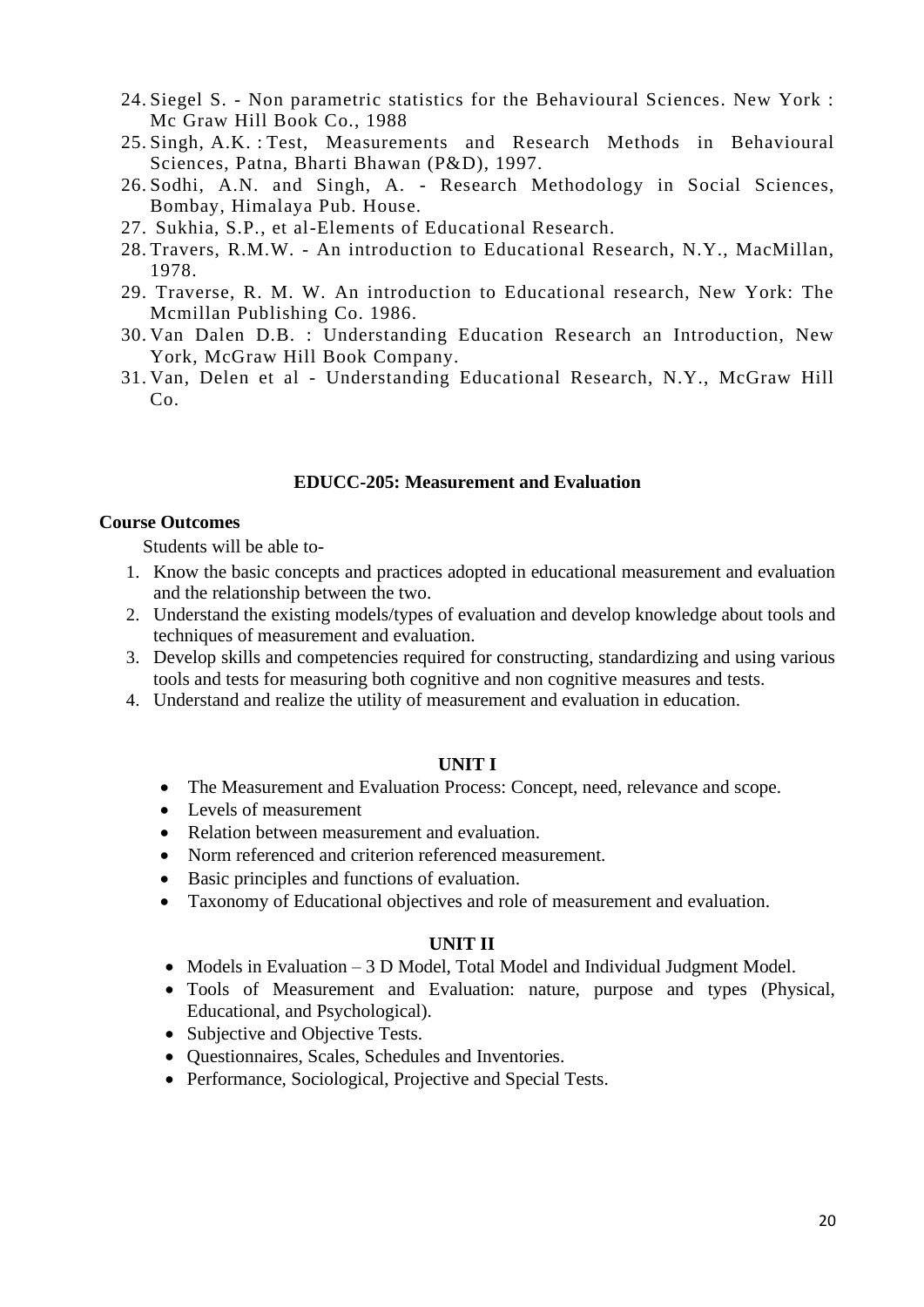#### **UNIT III**

- Norm referenced and criterion referenced Test.
- Basic characteristics of a good measuring instrument: Objectivity, Usability, Validity, Reliability, Norms.
- Limitations of test and measurement.
- Scaling standard scores, T scores, C scores.

### **UNIT IV**

- Measurement of  $-$ Achievement, Aptitude, Intelligence, Attitude, Interest, Skills, Personality and Values
- Types of Evaluation: Formative vs. Summative; Continuous vs. Interval; Semester System, Grading, Question-Bank.

### **UNIT V**

- New Trends in Evaluation Broad and Narrow Evaluation; Qualitative vs. Quantitative; Behaviouristic vs. wholistic approaches to measurement and evaluation.
- Use of computers in Data Analysis.

- 1. Linderman P.H. Educational Measurement, Bombay, TaraPur Wala. Sons & Co. Pvt. Ltd.
- 2. Mehrens, W.A. & Irvin J. Lehman. Measurement and Evaluation in Education and Psychology, New York : Holt, Rinehart & Winston.
- 3. Nuanally, J.C. Educational Measurement and Evaluation New York : Mc Graw Hill Book Co.
- 4. Srivastava, H.S., P. Sing and V.S. Anand. Reforming Examinations Some Emerging concepts, New Delhi : NCERT
- 5. University Grants Commission : Report on Examination Reform A plan of Action, New Delhi : UGC.
- 6. Furst, E.W. Construction of Evaluation Instruments New York : Longmans.
- 7. Vernon, P.E. The Measurement of Abilities, London : University Press.
- 8. Thorndike and Hagen. Measurement and Evaluation in Psychology & Education, New Delhi : Oxford and I.B.H. Publishing Co.
- 9. Payne, W.J. Educational Evaluation : New Jersey : Prentice Hall.
- 10. Remmens, H.H, N.L. Gage and J.F. Rummel. A practical Introduction to measurement and evaluation. New York : Harper & Row Publishers.
- 11. Sax Gilbert. Principles of Educative measurements and Evaluation. California : Wadsworth Publishing Co. Inc.
- 12. Eean, K.L. construction of Educational and personal Tests, New York. Mc Graw Hill Book  $Co<sub>1</sub>$
- 13. Best, J.W. Research in Education, New Delhi. Prentice Hall of India Pvt. Ltd.
- 14. Blood & Budd, W.C. Eduacational Measurement and Evaluation, New York : Harpen & Row.
- 15. Edwards, A.L. The social Desirability variable in personality assessment and Research. New York : Dryden.
- 16. Edwards, A.L. Experimental Design in Psychological Research, New York: Rinehart and Winston Inc.
- 17. Nunnally, J.C. Tests and Measurements: Assessment and Predictions New York : Mc Graw Hill Book Co.
- 18. Stanley J.C. & Hopkins, K.D. Educational and Psychological Measurement and Evaluation.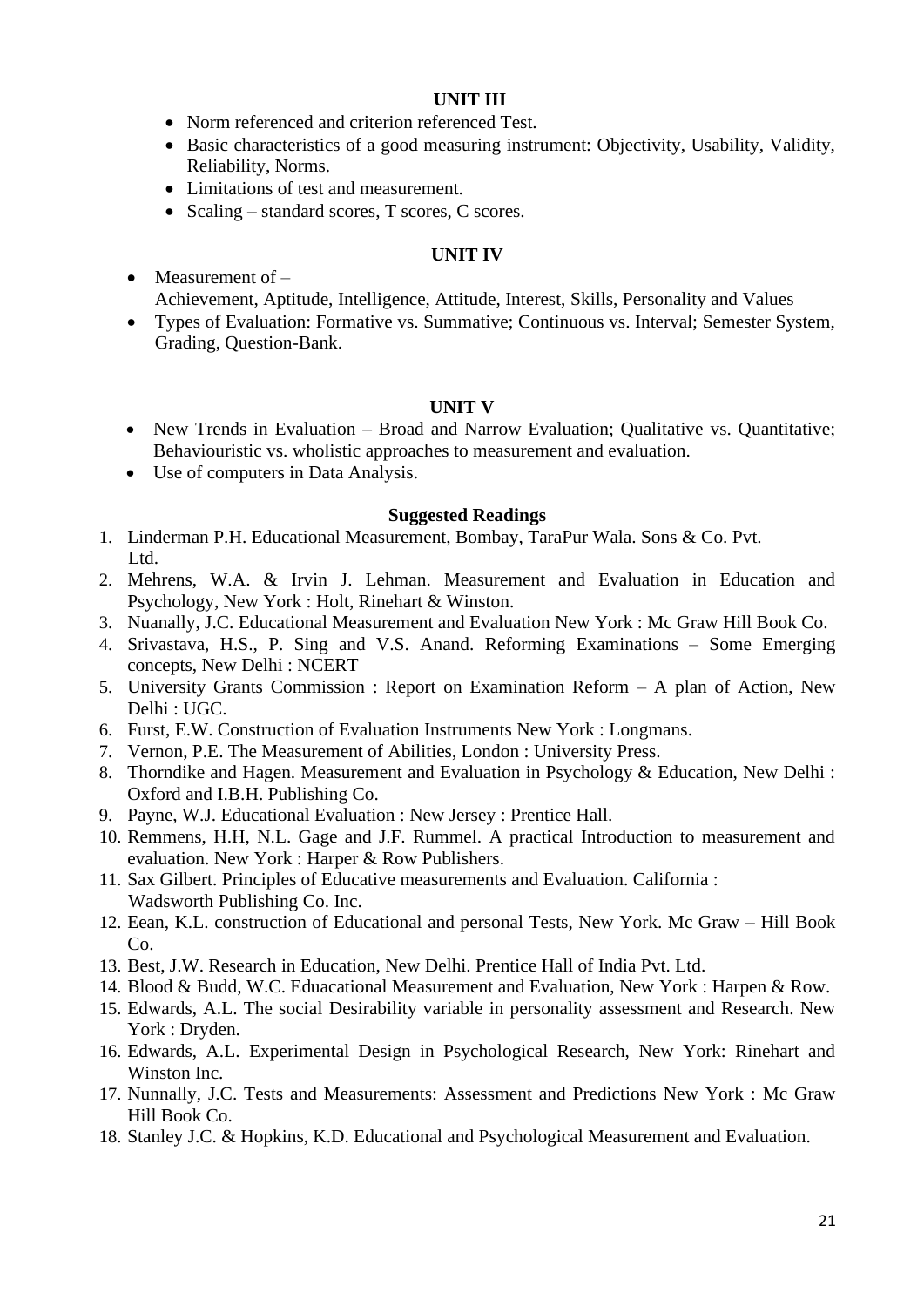- 19. Tuckman, B.W. Measuring Educational Outcomes. Fundamentals of Testing. New York : Harcourt Brace Jovanovich Inc.
- 20. Tyler, L.E. Tests and Measurements, New Jersey; Prentice Hall.
- 21. Singh, A.K. Tests, Measurements and Research Methods in Behavioural Sciences, Patna: Shanti Bhawan.
- 22. Bloom, B.S. et al. Taxonomy of Educational objectives, Handbook I. Cognitive domain New York : David McKay Co.
- 23. Cronback, L.J. Essentials of Psychological Testing New York : Harper and Row Published.
- 24. Ebel, R.L. Measuring Educational Achievement. New Jersey : Englewood Cliffs.
- 25. Edwards, A.L. Techniques of Altitude Scale Construction. Bombay : Vakils, Feffer and Simons Pvt. Ltd.
- 26. Guilford, J.P. Psychimatric Methods. New York : McGraw Hill Book Co.
- 27. Helmstadter, G.C. Principles of Psychological measurement, New Jersey : England Cliffs.
- 28. Krathwohl, D.R. et al. Taxonomy of Educational objectives Hanbdbook II, Affective Domain, New York : Dand McKay Co.
- 29. Linfquist, E.F. (ed) Educational Measurement Washington D.C. : American Council on Education.
- 30. Mchrens, W.A. & Lehman I.J. Measuement and Evaluation is Education and Psychology. New York: Holt Rinehart and Winston.
- 31. NCERT New Delhi. The concept of Evaluation in Education
- 32. Adams, G.S. Measurement and Evaluation in Education, Psychology and Guidance, New York; Holt Rinehart & Winston.
- 33. Anastasi, A. Psychological Testing, New York: MacMillan.
- 34. Bloom, B.S. Handbook on Formative and Summative Evaluation at Student learning New York : McGraw Hill.
- 35. Freeman, F.S. Theory and Practice of Psychological Testing, New Delhi : Oxford University Press.
- 36. Gerberick G.J. Measurement and Evaluation in the Modern School, New York : David McKay Co. Inc.
- 37. Gronlund, N.E. Measurement and Evaluation in Teaching.
- 38. Wrightstone, J.W. Justman J. and Robbins, I Evaluation in Modern Education, New Delhi : Eurasia Publishing House.
- 39. Kerlinger, F.N. Foundations of Behavioural Research, Education and Psychological Enquiry New York : Holt Rinehart & Winston.

#### **EDUCC-206: Practicum**

- 1. Research Proposal for Dissertation
- 2. Tool Construction for Research

#### **EDUVNC-201A: Cyber Security**

### **EDUVNC-201B: Personality Development**

#### **EDUVNC-201C: Communication Skill**

#### **EDUVNC-201D: Ethics in Social Media**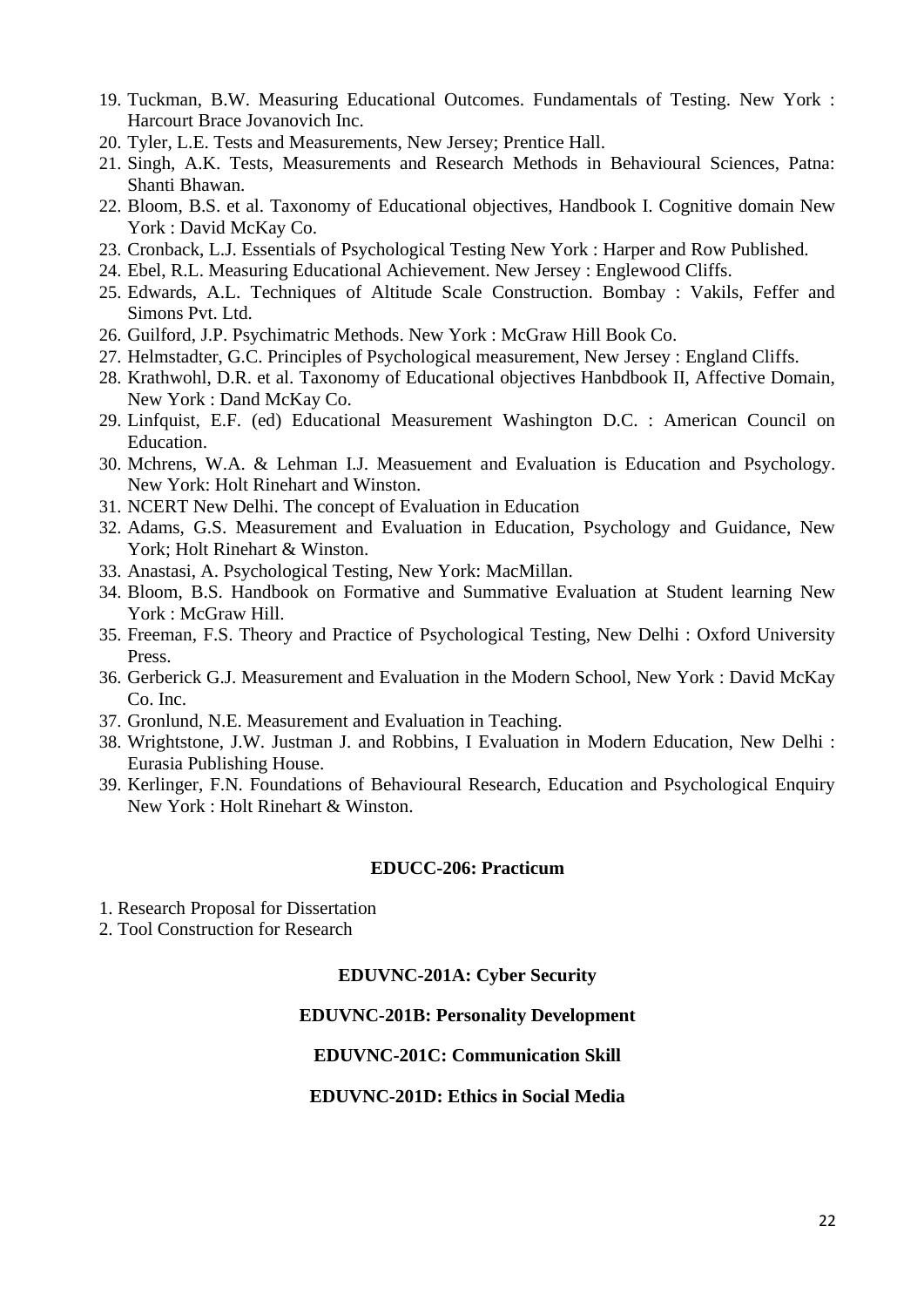## **SEMESTER III**

### **EDUCC-301: Historical Background of National Educational Needs**

#### **Course Outcomes**

Students will be able to-

- ➢ Acquire proper knowledge of thoughts and practice of Western and Indian Educators in the development of Indian Education.
- ➢ Know about Greece and Roman Educational System.
- ➢ Acquaint themselves with the successive stage of development of Education in India and Europe.
- ➢ Compare the Indian Education with that of other countries of the world.

### **UNIT - I**

- Education in ancient Greece and Roman Education system.
- Educational system in medieval European period
- Growth and development of medieval University.
- Origin of Renaissance and Reformation: its. Educational effects

#### **UNIT-II**

- Development of educational thoughts with special reference to Pestolozzi, Froebel, Dewey & Russell.
- Development of Educational thoughts with reference to the basic ideas of Vivekanada, Rabindra Nath Tagore, Gandhi and Aurobindo.

#### **UNIT- III**

- Landmark in History of Education in Ancient India:
	- a) Education in Vedic And Buddhist period
	- b) Education in Medieval Period

#### **UNIT - IV**

• Major landmarks in Indian education during British period. Early Missionary Activity, charter Act of 1813, oriental-occidental controversy and Macaulay's, Minute, Wood's Despatch, Hunter Commission, Indian Universities Commission, Sargent Report.

#### **UNIT - V**

• Development of education in post independence period with special reference to the University education commission, Secondary education commission, Kothari Commission, Education Policy on Education-1986, Programme of Action 1992. Yashpal committee Report 1993.

- 1. Altekar-Education in Ancient India, Varanasi, Varanasi Book shop.
- 2. Bakshi, S.R. Mahajan Lipi- Education in Ancient India New Delhi: Deep & Deep Publications Pvt. Ltd.,
- 3. Basu, B.D.- History of Education in India, cosmos publications, 1989.
- 4. Bertrand Russell-Education and the Good life (Edited by S.R. Ruhela) Kanishka Publishers & Distributors New Delhi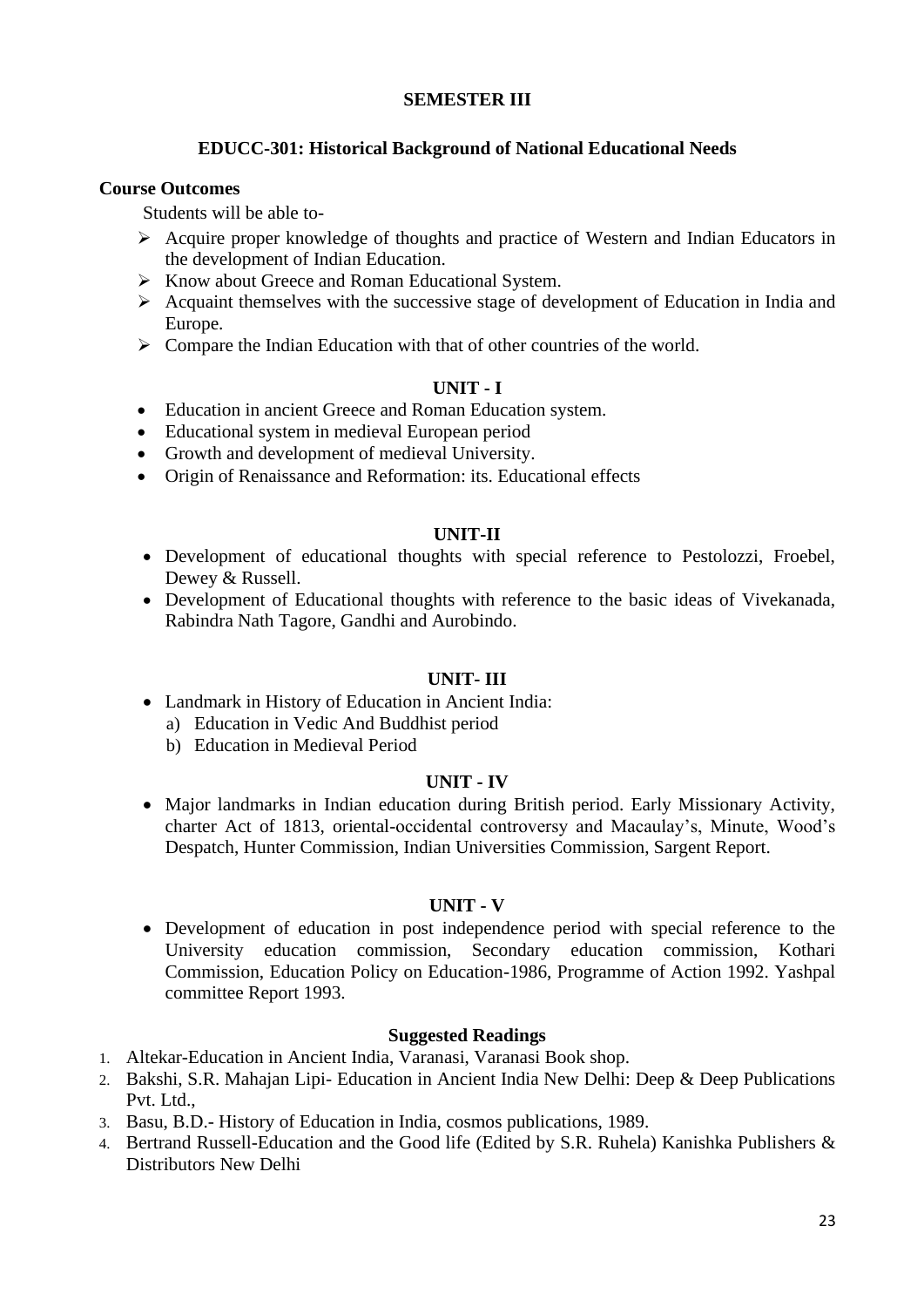- 5. Biswas & Aggarwal J.C.-Seven Indian Education Arya Book Depot, New Delhi.
- 6. Brubacher-History and the problems of Education.
- 7. Chakraborty, Mohit-Modern Issues in Education New Delhi:Kanishka Publishers & Distributors.
- 8. Chaube, S.P. & Chaube, Akhilesh: Education in Antiant and Medieval India, New Delhi: Vikash Publising House Pvt. Ltd.
- 9. Chaube, S.P. & Chaube, Akhilesh: Landmarks in Modern Indian Education, New Delhi: Vikash Publising House Pvt. Ltd.
- 10. EBY, Frederick : The Development of Modern Education N.J.Prentice Hall INC Engle eliffs.
- 11. Frederick, Mayer-A History of Educational though, Ohio Charles Merrill Books Inc. 1966.
- 12. Good Harry, Teller James. A History of Western Education London. The Mac Millan company
- 13. Gupta & Pal- Great Education Allahabad.. Kailash Pustak Prakashan Kaiyam Devi,
- 14. Gupta, R.P. & Hussain, Anzar-Issues in Indian Education, New Delhi: Radha publications,.
- 15. Kabir, Hunayun-Education in New India, garage Allen &Union Ltd. Ruskin House Museum Street London.
- 16. Mukherjee, Kartick-Under development Educational poliag & Planning, Asia Publishing Hour.
- 17. Mukherjee, Radha Kumud-Ancient Indian Education. (Brahmanic & Buddhist)New Delhi Cosmo publications, 1999
- 18. Mukherjee, S.N.-Education in India, Today and Tomorrow Baroda., Achraya Book Depot,
- 19. Munroe, Paul-Encyclopaedia of History of Education. (New updated Edition Vol. I,II,III,IV, Cosmo publications, New Delhi.
- 20. Naik, N.P.-The Education commission and after Bllied Publishers Private Limited.
- 21. Nuruallah & Naik-A students History of Education in India. MC Millan Indian Ltd. New Delhi.
- 22. Oad, L.K-Current Issues in Education New Delhi.Young man & Co.
- 23. Pandey, R.S.-New Dimensions in Education Indian Publishers & Distributors New Delhi-110007
- 24. Rao, Digmurti Bhasker-National Policy on Education New Delhi. Discovery publishing House, -1998
- 25. Rusk R. Robert-The doctrines of the Great Educators. (Revised & Edited by S.P. Rahela New Delhi.) Kanishka Publishers & Distributors,
- 26. Shankhadhar B.M.-Education system from Indias Independence to the present day. (Edited)New Delhi, Deep & Deep publication Pvt. Ltd.
- 27. Sharma, R.N.-Indian Education into Millennium. Shubhi publications, New Delhi.
- 28. Sharma, S.R.- Philosophy of Education India, (edited & complied ) New Delhi.Mohit Publication,
- 29. Thakur, Devendra-New Education policy New Delhi; Deep & Deep Publications.
- 30. Tiwari, D.D.-Education at the Cross Roads Allhabad .Chugh

### **EDUCC-302: Statistics in Education – Introduction**

#### **Course Outcomes**

Students will be able to-

- $\triangleright$  Know the concept and use of Statistics
- ➢ Understand the levels of Measurement
- $\triangleright$  Understand the tabular and graphical representation of data
- $\triangleright$  Understand the measures of central tendency and variability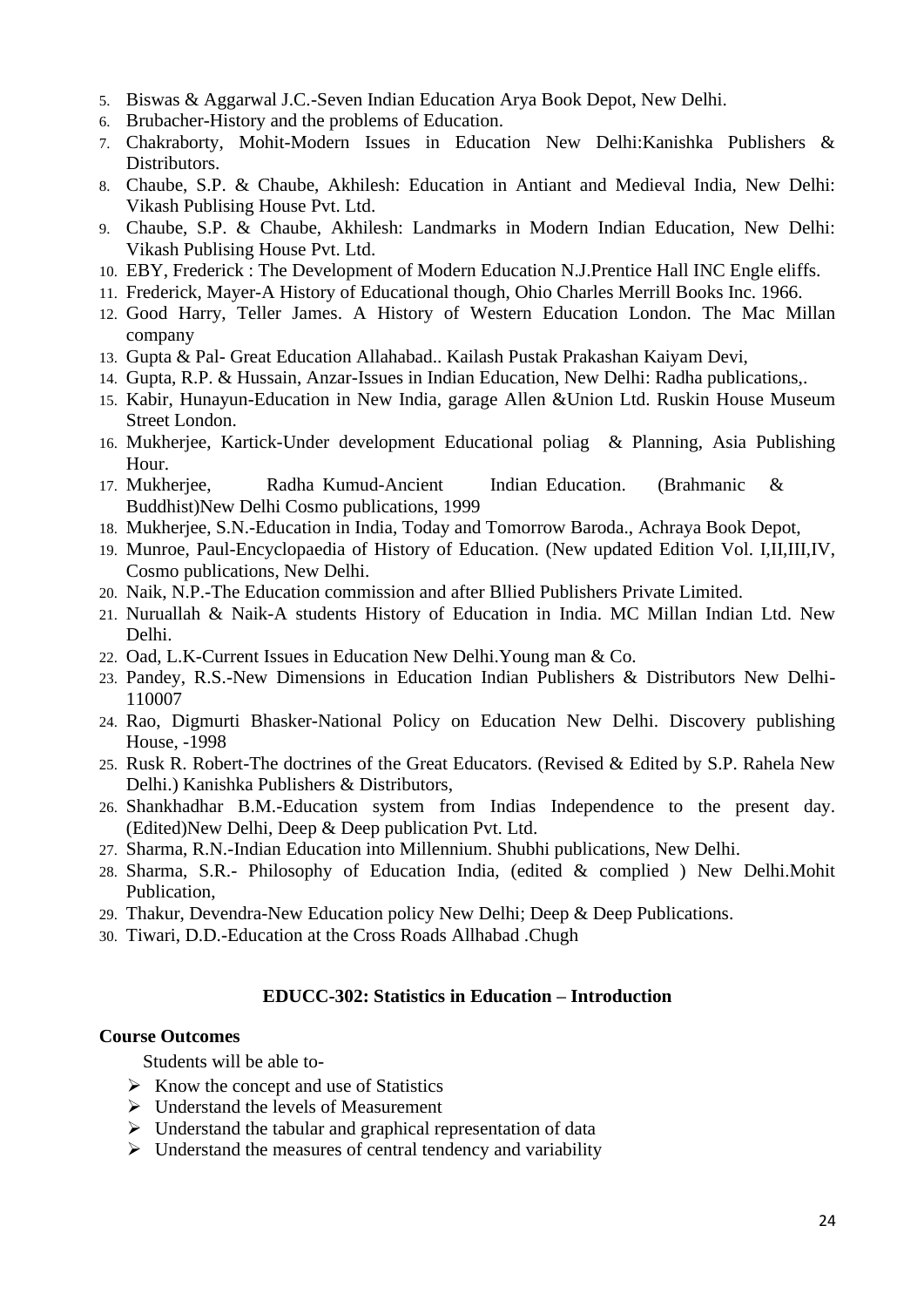- $\triangleright$  Understand measures of association, its assumption and uses
- $\triangleright$  Know the concept of Normal probability of Distribution and its implications

#### **UNIT-I**

- Statistics: concept, uses and types
- Data: meaning, types, Tabular representation
- Levels of measurement: Nominal, Ordinal, Interval and Ratio.

#### **UNIT-II**

- Graphical presentation of Data: Histogram, frequency Polygon, Pie diagram, Bar diagram
- Measures of Central Tendency: Mean, Median and Mode-computation and uses

#### **UNIT-III**

- Measures of Variability: Range, Quartile deviation, Mean deviation, Standard deviation, variance- computation and applications
- Measures of relationship: Percentiles and Percentile ranks- computation and uses

#### **UNIT-IV**

- Measures of Association; Correlation-concept, types, coefficient of correlation; assumptions, computation
- Uses and interpretation of Rank Order and Product- Moment Correlation

### **UNIT-V**

- Normal Distribution, characteristics of Normal Probability Curve and its applications, Deviations from normality
- Test of Normality: Shapiro-Wilk test

- 1. Edwards, A. L. *Statistical Methods for Behavioural Sciences*, New York: Holt, Rinehart and Winston.
- 2. Ferguson, G. *A Statistical Analysis in Psychology and Education*, New York: McGraw Hills.
- 3. Fisher, R.A. *Statistical Methods for Research Workers*, New York: hafner Publishing Co.
- 4. Garret, H.E. *Statistics in Psychology and Education*, Bombay: Vakils
- 5. Guilford, J. P. & B. Fruchter. *Fundamental Statistics in Education and Psychology*, Tokyo: McGraw Hill 6. Lindquist, E. F. *Statistical Analysis in Educational Research*, Boston: Houghton Mifflin Co
- 7. McNemar, Q*. Psychological Statistics*, New York: Henry Holt & co.
- 8. Siegel, S. *Non Parametric Statistics for Behavioural Sciences*, New York: McGraw Hill
- 9. Tate, M.W. *Statistics in Education*, New York: McMillan Co.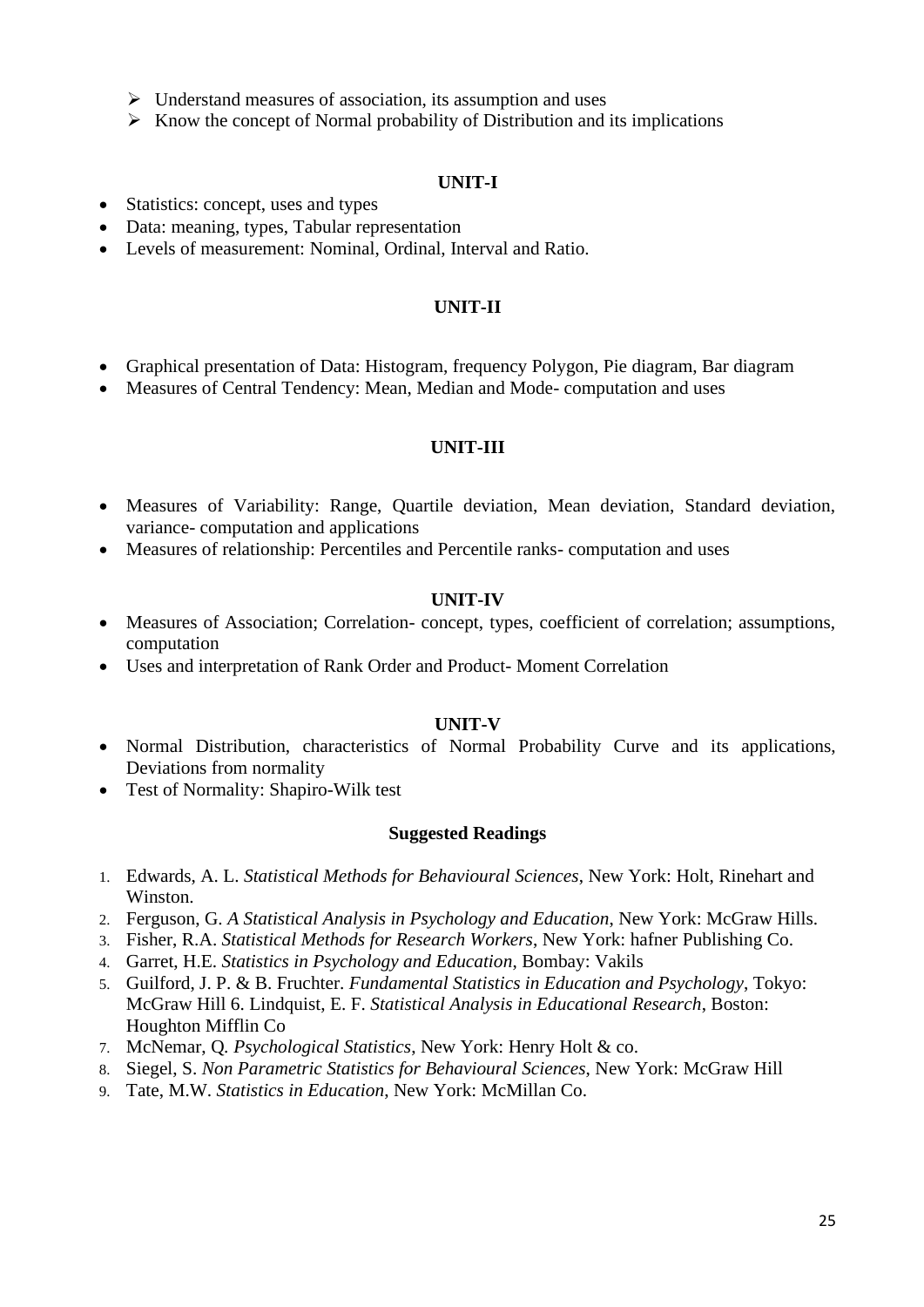## **EDUEL-301A: Teacher Education**

### **Course Outcomes**

Students will be able to-

- $\triangleright$  Understand the concept, aim, principles and scope of Teacher education in India within its historical frame-work, and know and value the recommendations of various committees and commissions on Teacher Education.
- ➢ Trace and identify the focal points in the path of development of the concept of Teacher Education and know about the existing practices in respect to structure, curriculum and evaluation of Teacher Education in India.
- $\triangleright$  Understand the concepts of teaching competency, teacher competence, teaching skills, teacher performance and teacher effectiveness and distinctions between them.
- $\triangleright$  Know the essential competencies required in a teacher for effective transaction of the teaching-learning process and develop professional ethics.
- $\triangleright$  Understand the trends and innovations in teacher education.
- ➢ Understand the various teaching and training techniques and know about teaching models and the concepts and processes related to them.
- ➢ Analyze the trends and problems of researches in the area of teacher education and take inspiration to undertake researches in this area.

### **UNIT I**

- 1. Teacher Education: concept, aim, need and scope.
- 2. Teacher Education in a changing society: A brief industrial perspective of the concept of teacher education in Indian context
	- Development of teacher education in India from ancient, medieval, British to Post Independence period.
- Needs of the learners, educational system and the teacher education Programme.
- 3. The current Teacher Education system in India: analytical study and critical appraisal of the recommendations of various commissions and committees of the post independence era for teacher education.
- 4. National Policy on Education -- Review of national level recommendations and N.P.E.

## **UNIT II**

- 5. Structure of Teacher Education: Salient features relevance, flexibility, integration and interdisciplinary. Aims, objectives and Teacher Education curriculum at different levels of education viz. Pre-primary, Primary, Secondary and Higher level.
	- Norms and guidelines for teacher education at different stages.
	- Appraisal of current curricula and reforms proposed by N.C.T.E. and N.C.E.R.T. for different levels.
	- Levels and types of teacher education courses (two year, under graduate, one year, post-graduate, four year integrated).
- 6. Teacher Education Programmes: In-Service, Pre-Service, Distance Education programmes and Orientation and Refresher – courses – their problems and limitations.

# **UNIT III**

- 7. Agencies of teacher Education: their roles and scope
	- International level U.N.E.S.C.O.
	- National level -- U.G.C., N.C.E.R.T., I.A.S.E., C.A.S.E.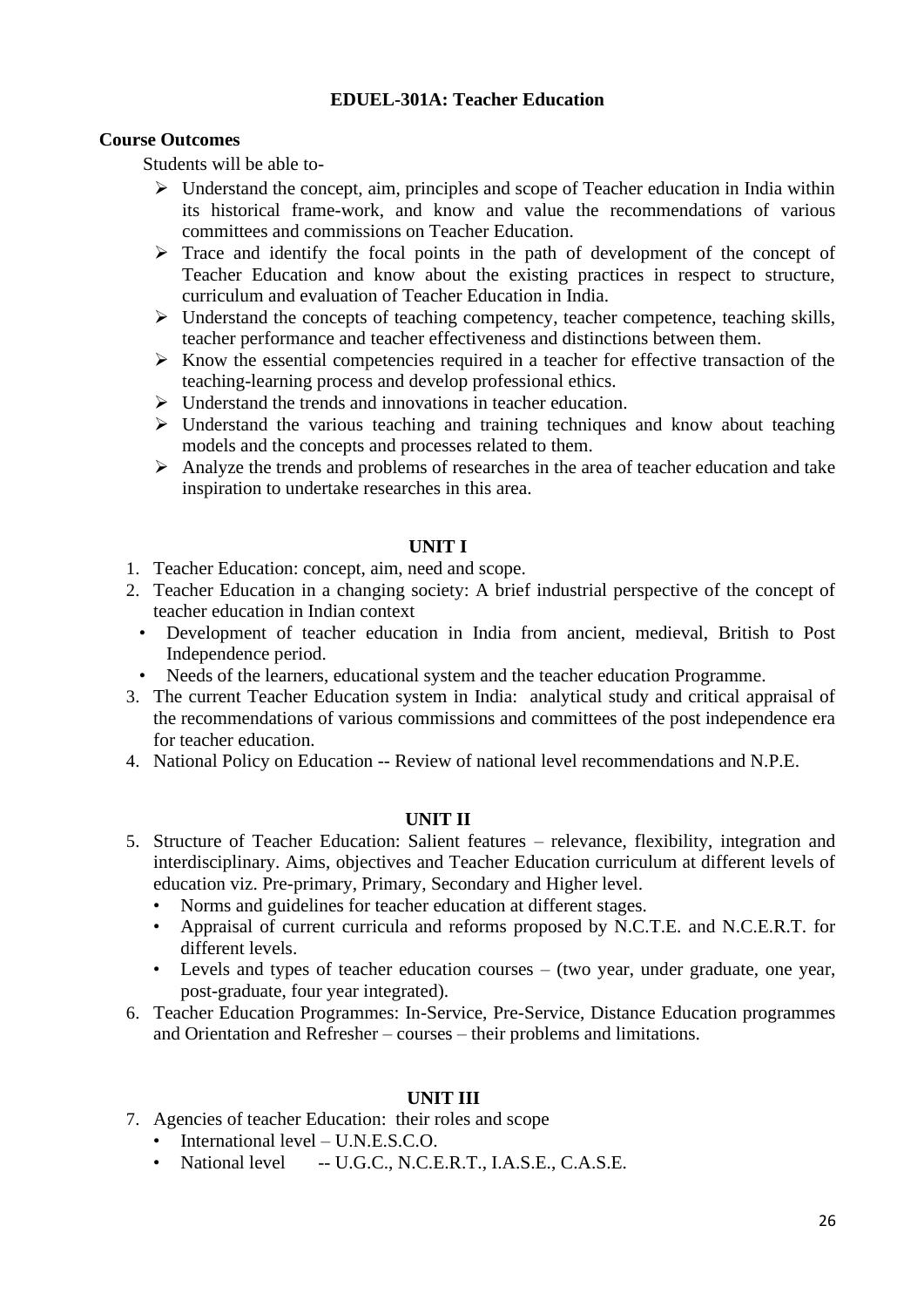- State level -- S.C.E.R.T., D.I.E.T.
- 8. Current problems of Teacher Education Institutions: Teacher Education and problems of practicing schools.
	- Community and other institutions<br>• Prenaration of teachers for special
	- Preparation of teachers for special schools
	- Teacher's curricula and its implementation.

## **UNIT IV**

- 9. Teaching and Teaching Models: Nature, definition and principles of teaching
	- Models of Teaching -- Concept Attainment, Inquiry Training, Problem -solving and instructive thinking models - aims, purposes and paradigms.
- 10. Teaching as a Profession: characteristic features of profession, features of teaching for being recognized as a profession, hurdles and drawbacks in the way.
	- Roles, responsibilities and accountability of teachers
	- Professional organization of teachers at various levels of education and their roles.
	- Performance appraisal of teachers issues and problems.
	- Preparation of professional personnel.
	- Teaching profession in future.
- 11. Teacher Effectiveness: Concept, issues, evaluation procedures, tools and related problems in the context of each.
	- Qualities of a good teacher cognitive, affective and Psychomotor.
- 12. Recent Trends in Teacher Education: Competency based teacher education, Systems approach to teacher education, Community – centered approach to teacher education.

## **UNIT V**

- 13. Research in the area of Teacher Education: Need, areas, problems and trends.
- 14. Innovations in Teacher Education: meaning of innovation, factors and constraints in their acceptance and implementation.
- 15. Organization of Practice-teaching and Supervision of practice lessons: Block Teaching Group-teaching, intermittent–teaching, Internship related problems, observation and assessment of practice-lessons.

- 1. Anderson, L.W. (Ed.) International Encyclopedia of Teaching and Teacher Education, Cambridge University Press.
- 2. Adams, M.P.-Basic Principles of student Teaching. Emas Publishing House, New Delhi.
- 3. Adoval, S.B.-Quality of Teachers, Amitabh Prakashan, Allahabad.
- 4. Biddle, B.J.-Encyclopedia of Teaching
- 5. Biddle B.J. and Ellene W.J. (Ed.) -Contemporary Research on Teacher Effectiveness, Holt, Rinehart & Wilson, NewYork.
- 6. Berch, M.B. Chaurasia, G. Doyle, K.O. (Ed.)- Communication in classroom, Baroda, CASE
- 7. New Era in Teaching, Sterling Publishers New Delhi.
- 8. Evaluating Teaching, Health and Co. Massachussets.
- 9. Ebel, R.L. (Ed.)-Encyclopedia of Educational Research Rand and Mc Nally Chicago.
- 10. Gage, N.L. (Ed.)- Handbook of Research in Teaching Rand Mc Nally, Chicago.
- 11. Gage, N.L.- Teacher effectiveness and Teacher Education: The search for a scientific bases, Palo Alto, California.
- 12. Gupta Y.K.- Contemporary Research in Teacher Effectiveness, Shree Publishing House, New Delhi.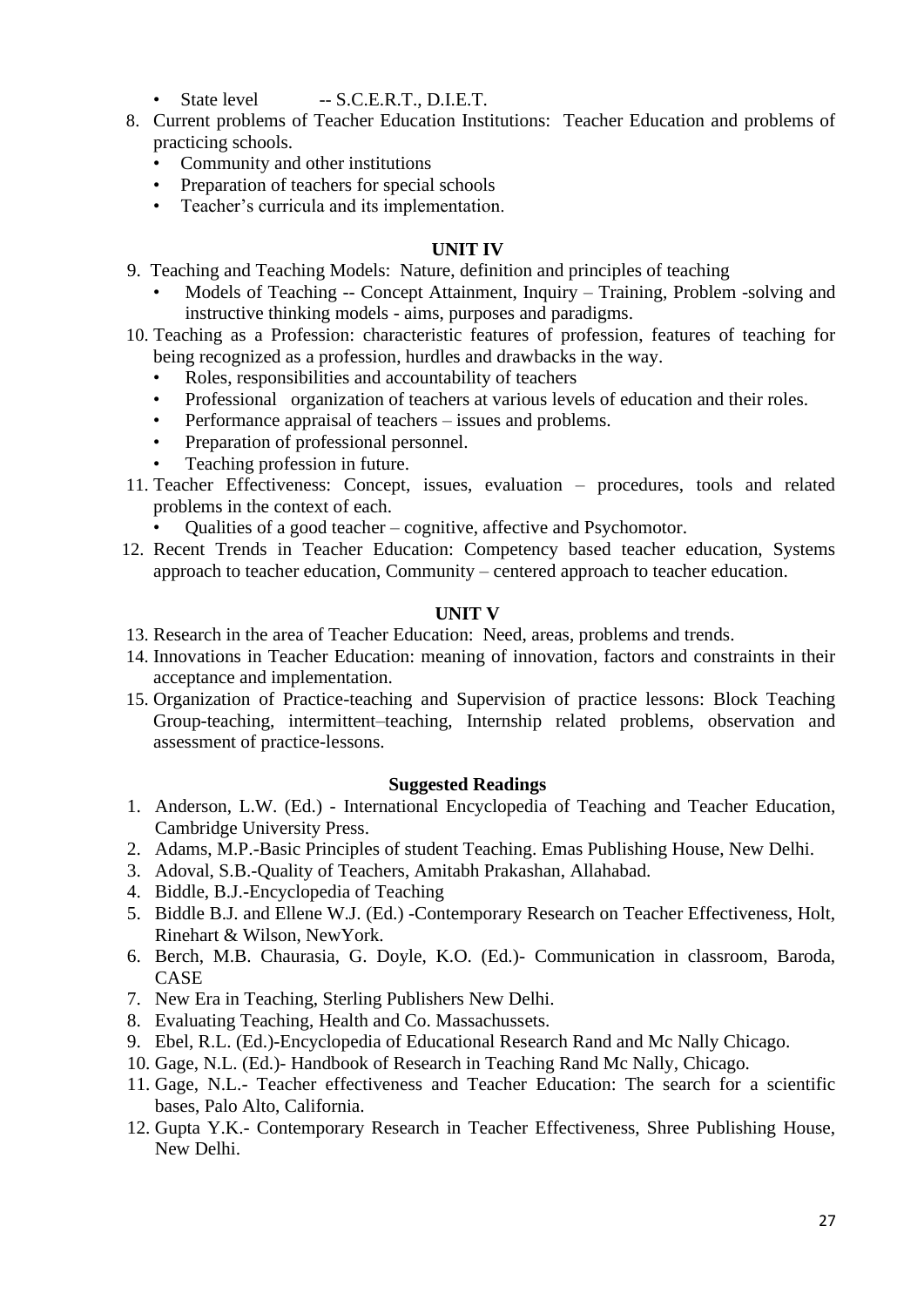13. Flanders, N.A.- Analyzing Teachers Behaviour, Adderson-Wesley Publishing Co.

14. Inc.

- 15. Hall, G.E./Jones, L.J. Competing based education : a process for the improvement of education, Prentia Hall, Inc. – N.J.
- 16. Holland, F.H.-Teaching the Teachers Trends in Teacher Education, George Allen and Unwin Ltd., London.
- 17. King, Edmund-The Teacher Education, Holt Rinehart Loinston, London.
- 18. Medley, D.M.-Teacher competence and Teacher Effectiveness : A Review of Process Product Research
- 19. American Association of Colleges for Edu. Washington, D.C.
- 20. Mehta C.S. and Joshi D.C. Principles and problems of Teacher Education, Rajasthan Hindi Granth Academy, Jaipur.
- 21. Mohan, M. and Hull R.E. Teaching Effectiveness : Its Meaning, Assessment & Improvement, Englewood Cliffs, New Jersey.
- 22. Nicholas, A., George A. Managing Educational Innovational Unwin.
- 23. Ornstein, A.C.-Teaching Theory into practice, Allyn and Bacon, Boston.
- 24. Ornstein, A.c.-Strategies for Effective Teaching, Harper & Row Publishers Inc.
- 25. New York.
- 26. Reddy, R.S.-Directory and Handbook of Teacher Education, APH Publishing Corporation, New Delhi.
- 27. Reddy, R.S.-Principles and Practice of Teacher Education, Rajat Publications, New Delhi.
- 28. Shukla, R.S.-Emerging Trends in Teacher Education Chug Publications, Allahabad.
- 29. Singh L.C. (Ed.)-Teacher Education in India
- 30. A Resource Book, NCERT, New Delhi.
- 31. Singh, L.C. and Sharma P.C.-Teacher Education and the Teacher, Vikas Publishing House, New Delhi.
- 32. Singh, L.C.-Experimentation and Innovation in School : A Handbook, NCERT, New Delhi.
- 33. Srivastava R.O. and Bose, K.-Theory and practise of Teacher Education in India, Chug Publications, Allahabad.
- 34. Upasani, N.K.-Effective College Teaching: Foundations and Strategies, Kalpana Mudranalaya, Bombay.

### **EDUEL-301B: Futurology of Education**

#### **Course Outcomes**

Students will be able to-

- $\triangleright$  Develop an insight and futuristic vision.
- $\triangleright$  Become sensitive to the futuristic problems of education and society.
- $\triangleright$  Have awareness about the environment around them.
- $\triangleright$  Solve the futuristic problems of Education.

## **UNIT I**

- Meaning, Characteristics and Scope of Future Studies; Its relationship with Education.
- Future Studies in Education; need and different factors viz. Social, Economical, Environmental and Technological factors.
- Strategic Planning. Development of Knowledge, Disciplinary, Inter-disciplinary and Multidisciplinary and Transdisciplinary. Experimental Learning and Constructivism.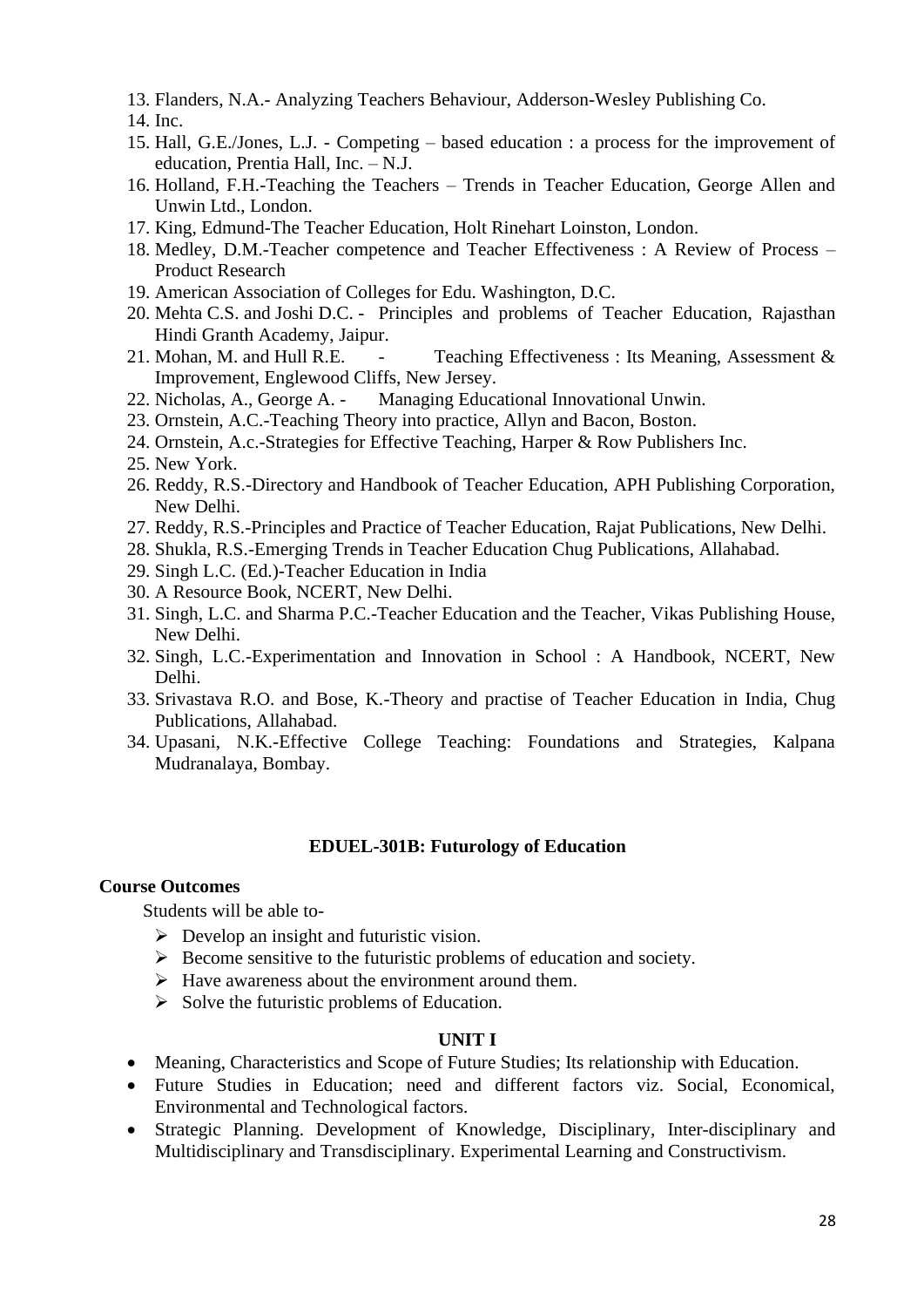• Social Change and Social Mobility, characteristics and factors, role of Education. Population Growth, Environmental deterioration, Gender Consciousness, Globalization, Educational Future.

## **UNIT II**

- Value crisis in Future perspective, Religion blended with scientific temper. Enrichment of Inner experience of Men-Awakening Intention, Human Values Development.
- Future of Education Learning to Be, Education for  $21<sup>st</sup>$  Century Delors Commission Report – Four Pillars of Learning, Challenges of Learning Society. Structure and Process of Future of Education: Education for all – Education as Fundamental Rights.

## **UNIT III**

- Future of Elementary, Secondary and Higher Education System, Lifelong and Continuing Education. General vs. Professional Education, Life Oriented Education.
- Emergence of Open Learning Society, Characteristic of open learning system, Open Schooling and University, Virtual Classrooms, Open learning system in India and Abroad.

### **UNIT IV**

- Future of Information and Communication Technology (ICT); ICT in Education.
- Indian experiences, Impact of Technology System on Structure and Functioning of Education. Educational Technology vs. efficiency and effectiveness of education system. Systems approach, Networking.
- Future Learners, Teachers and Parents, Futuristic Curriculum, Classroom, Methodology and Evaluation.

### **UNIT V**

- Role of National and International Organizations in Futurising Education. Role of UNESCO and World Bank in Futuristic Education.
- Methods of Future Studies: Forecasting methods, Qualitative techniques, Scenario Writing, Brain Storming, Free-wheel, and Delphi.
- Quantitative Methods of Future Studies: Trend analysis, Linear and Curvilinear trends, Time series, Regression Equation, Analysis, Decision making.

## **EDUEL-302A: Inclusive Education**

#### **Course Outcomes**

Students will be able to-

- ➢ Familiarize with the concept of Inclusive Education and appreciate its Philosophy in the context of Education for All.
- ➢ Identify and understand the problems of socially disadvantaged children
- ➢ Identify and address the diverse needs of all learners.
- $\triangleright$  Acquaint with the trends and issues in Inclusive Education
- $\triangleright$  Develop capacity for creating an inclusive School
- $\triangleright$  Appreciate various inclusive practices to promote Inclusion in the classroom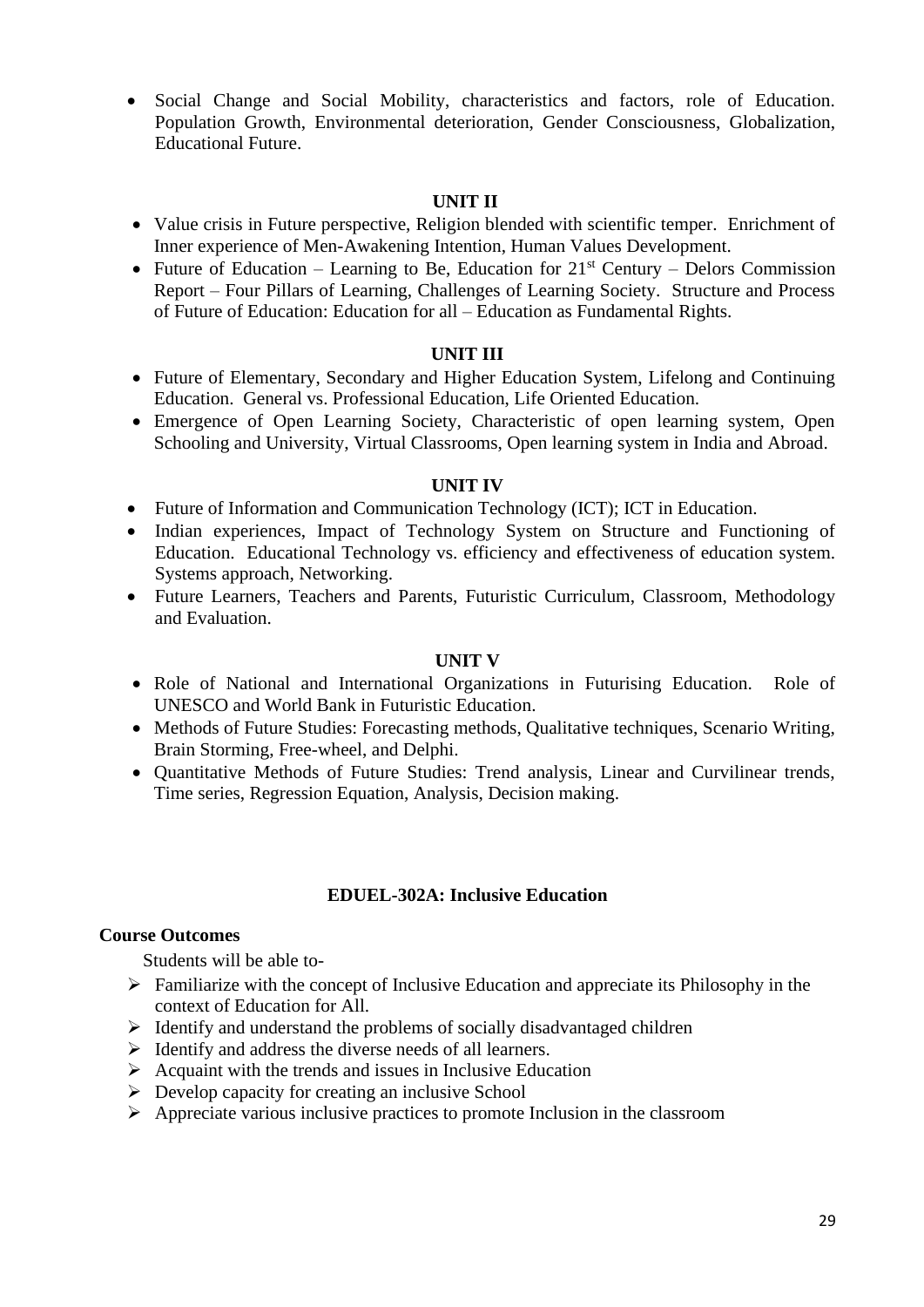### **UNIT I**

• Inclusive Education: Concept, Meaning and Importance of Inclusive Education; Objectives of Inclusive Education; Models of Inclusion; Difference between Special Education and Inclusive Education. Historical perspective of inclusive Education for children with special needs.

## **UNIT II**

- Inclusive Education in India: Constitutional provisions Person With Disability PWD Act 1992 (Revised), Rehabilitation Council of India RCI Act, RTE Act 2009.
- National institutes of Special Education

## **UNIT III**

- Socially disadvantaged children: Meaning of socially disadvantaged children (ST, SC, OBC, Minority, Girls and Slum children).
- Discrimination based on gender, caste and minority, Forms of disadvantage,
- Problems of socially disadvantaged children

# **UNIT IV**

- Children with special needs: Concept, Meaning, Classification, Characteristic and identification of gifted children.
- Types of disabilities. Characteristics, Cause and identifications of the Educational needs of mental disabilities, physical disabilities and learning disabilities

## **UNIT V**

- Inclusive practices in the classroom. Pedagogical strategies: co-operative learning strategies, peer tutoring, social learning and multisensory teaching.
- Supportive services available in school to facilitate inclusive special teacher, speech therapist, physiotherapy, occupational therapist and Counselor.

- 1. fof"k'V ckyd % अमिता बाजपेई
- 2. Bajpai & Diwewdi,(2017) Learning Disabilities: Uncover the myths,Kalpaz Publications, New Delhi,Reference book
- 3. Baquer, A. & Sharma,A. (1997) .Disability: Challenges Vs. responses, Can Pub.
- 4. Bartlett, L. D., Weisentein, G.R. (2003) Successful inclusion for educational leaders, Prentice Hall, New Jersey.
- 5. Bhargava, M. (1994), Introduction to exceptional Children, Sterling Publishers.
- 6. Blackurst & Berdine (1981), Introduction to Special Education
- 7. Chaote Joyce,S. (1991) . Successful mainstreaming, Allyn & Bacon
- 8. Daniels, Harry (1999) .Inclusive Education, London: Kogan.
- 9. Dash, M. Education of Exceptional Children. New Delhi: Atlantic Publisher and Distributors.
- 10. Giuliani, G. A. & Pierangelo, R. (2007) Understanding, developing and writing JEPs Corwin press, sage Pub
- 11. Hallahan & Kauffman (1978), Exceptional Children: Introduction to special Education Prentice Hall
- 12. Hegarthy, S. & Alur, M. (2002) Education of children with special needs: From segregation to inclusion, Corwin press, sage Pub
- 13. Joyce S. Choate (1997). Successful inclusive teaching, Allyn & Ba
- 14. Karant, P. & Rozario, J. ((2003). Learning Disabilities in India. Sage Pub.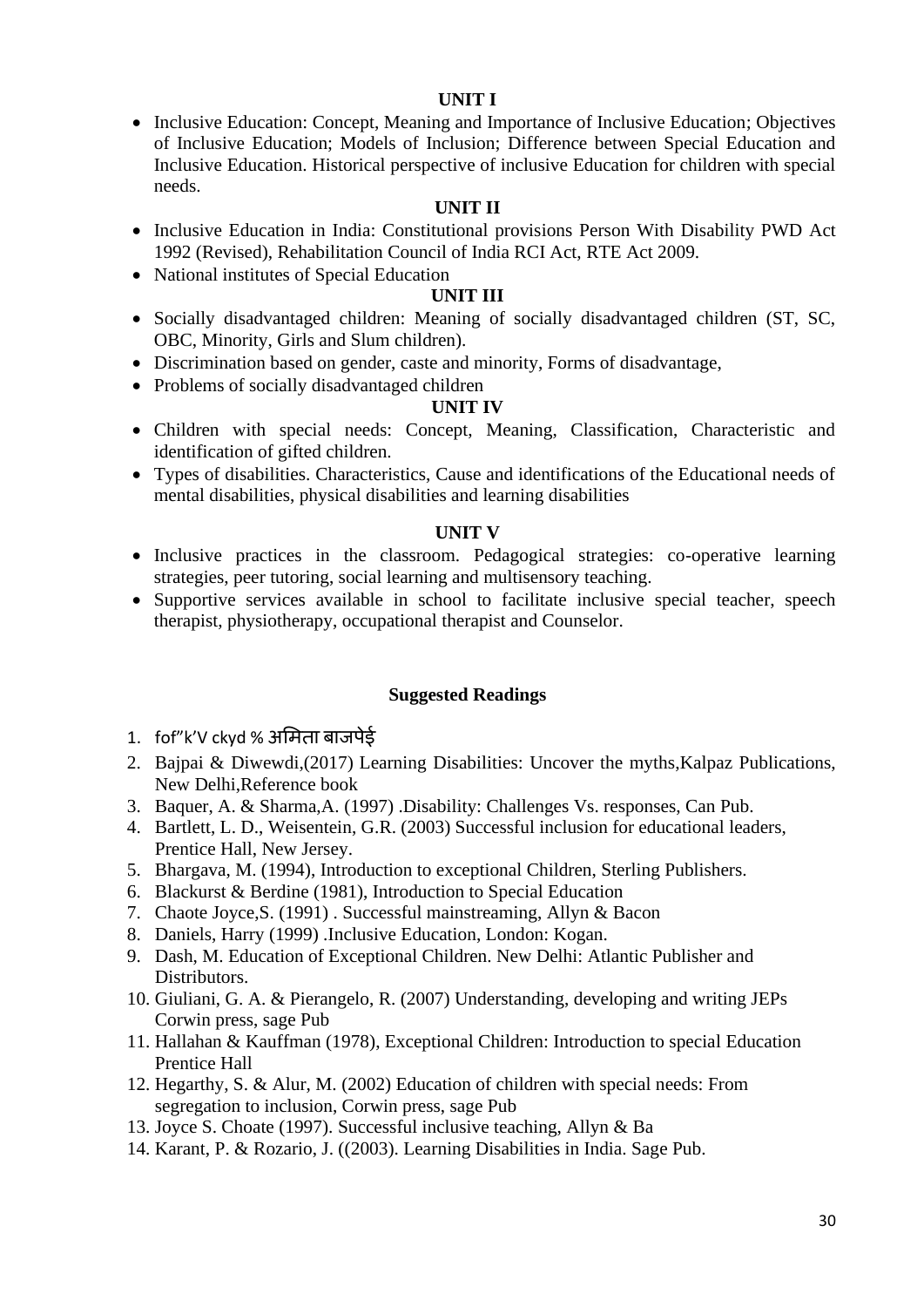### **EDUEL-302B: Champions of Higher Education**

#### **Course Outcomes**

Students will be able to-

- ➢ Understand the relevance of Higher Education
- $\triangleright$  Familiarize with the great personalities of Higher Education and their contribution towards nation building
- ➢ Appreciate the philosophy and uniqueness of famous Universities
- ➢ Identify and understand the problems of Higher Education

### **UNIT I**

- The mother universities Bologna, Oxford, and Paris
- The idea of The University: Newman, Karl Jaspers, Jawaharlal Nehru, Mahatma Gandhi
- Higher Education in *The Constitution of India*. Institutions of Higher Education and research in India: (a) Professional, Technical and General Education, (b) Formal and distance education, (d) Research

### **UNIT II**

- Central, State, Private and deemed Universities. State University Acts. Administration of Higher Education in U.P. state
- Structure and features of university: (a) Act/ Charter, Statutes, and Ordinances, (b) General structure of a university, (c) Role of Vice Chancellor/ President of a University

## **UNIT III**

- MAHATMA GANDHI: SEER, PATRIOT AND VISIONARY Gandhian idea of university and higher education. GUJARAT VIDYAPEETHA: Aims, Organization, Special Features achievements and contributions.
- RAVINDRA NATH TAGORE: PROPONENT OF THE IDEA OF 'UNIVERSAL MAN' AND 'SYNTHESIS OF EAST & WEST' Tagore's idea of universal man, and synthesis of east and west. Tagore's idea of University and Higher Education. THE VISVA‐ BHARATI UNIVERSITY, SANTI NIKETAN: Its history and constitution, Special Features and achievements.

#### **UNIT IV**

- MAHARAJA SAYAJI RAO GAEKAWAD: MODERNIST & PHILANTHROPIST Contemporary historical scene and establishment of THE BARODA COLLEGE. THE M.S.UNIVERSITY OF BARODA: Organization, Special Features, achievements and Contributions of the University.
- JRD TATA: VISIONARY WITH SPIRIT OF SKIES, PERFECTIONIST AND INDUSTRIALIST.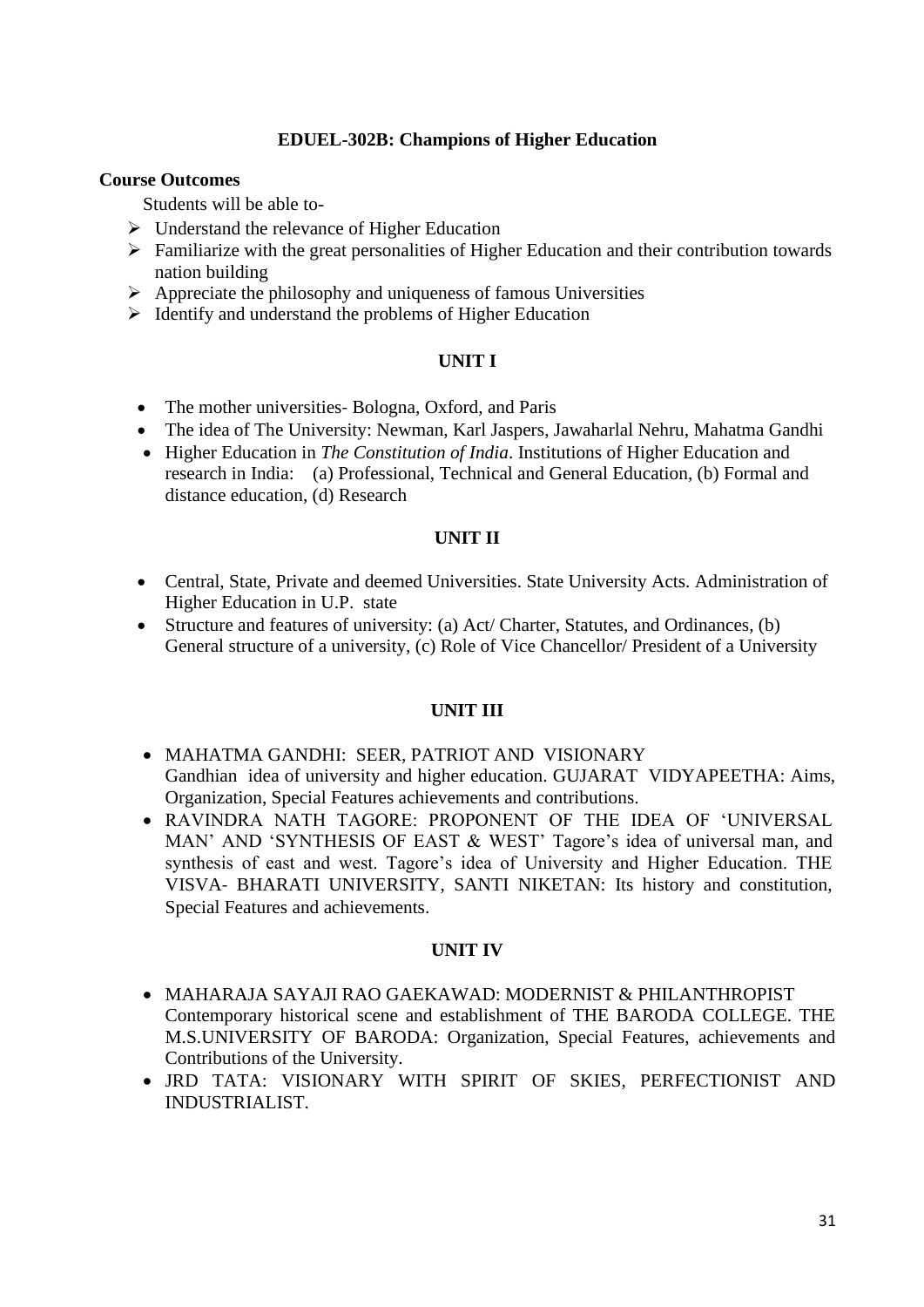Tata's vision of Higher Education and Research in Science, Tata funded Institutes: TIFR, TISS, Indian Institute of Science, JRD Tata Eco‐ Technology Centre, Tata Cancer Research Institute, and National Centre for Performing Arts.

### **UNIT V**

- MADAN MOHAN MALVIYA: HUMANIST AND EDUCATOR His idea of university and higher education. BENARAS HINDU UNIVERSITY: History of its Making, Its constitution, Special Features, and Contributions.
- SIR SYED AHMED KHAN: CHAMPION OF HIGHER EDUCATION OF MUSLIMS His life, Mission and the idea of university and higher education. THE ALIGARH MUSLIM UNIVERSITY: Contemporary conditions and factors behind establishment. Constitution, special features, achievements and contrbutions of Aligarh Muslim University.

- 1. M.K.Gandhi. *Sri Kulpati ji Ke Bhashan*. Ahmedabad: Gujarat Vidyapeetha.
- 2. M.K. Gandhi. *India of my Dreams.* Ahmedabad: Navjivan Trust.
- 3. *The Maharaja Sayajirao Gaekawad University Act, 1949*.
- 4. *The Benaras Hindu University Act*
- 5. *The Aligarh Muslim University Act*, New Delhi: Government of India, Ministry of Education.
- 6. R. N. Tagore: *The Universal Man.*
- 7. *The Visva‐ Bharati, Santi Niketan Central University Act*. New Delhi: Government of India.
- 8. www.tata.com/0 about us/history/pioneers/index.htm
- 9. www.tata.com/tcs/media/20040730\_ird.htm
- 10. www.isro.org/krangan/krangan\_lecture-01.htm
- 11. *The Constitution of India*, New Delhi: Government of India, Ministry of Law, Justice, and Company Affairs.
- 12. *Oxford University Act, 1200 AD*.
- 13. H.G. Good. *A History of Western Education* (1949). New York: The Macmillan Company.
- 14. Paul Munroe*. A Brief Course in the History of Education (1951).* London: The Macmillan Company.
- 15. Crammer and Browne. *Contemporary Education.*
- 16. *Report of the University Education Commission (1948-49).* New Delhi: Min. of Education, Government of India.
- 17. *Report of Education Commission (1964-66).* New Delhi: Ministry of Education, Government of India.
- 18. Powar, K. B. and K. L. Johar (Eds.) *Private Initiatives in Higher Education (2004).*New Delhi: Sneh Prakashan and Amity Foundation for Higher Learning.
- 19. *Handbook of Indian Universities. (Ppublished every year)* New Delhi: Association of Indian Universities.
- 20. Association of Indian Universities*. Society, Education and Development (1998).* New Delhi: AIU. 21. Association of Indian Universities*. Quality Assurance in Distance Higher Education (1999).* New Delhi: AIU.
- 22. Association of Indian Universities*. Accountability and Autonomy in Higher Education (1998).* New Delhi: AIU.
- 23. Association of Indian Universities*. Information Technology in Higher Education (2000).*  New Delhi: AIU.
- 24. Association of Indian Universities. *Value Education in India (2000).* New Delhi: AIU.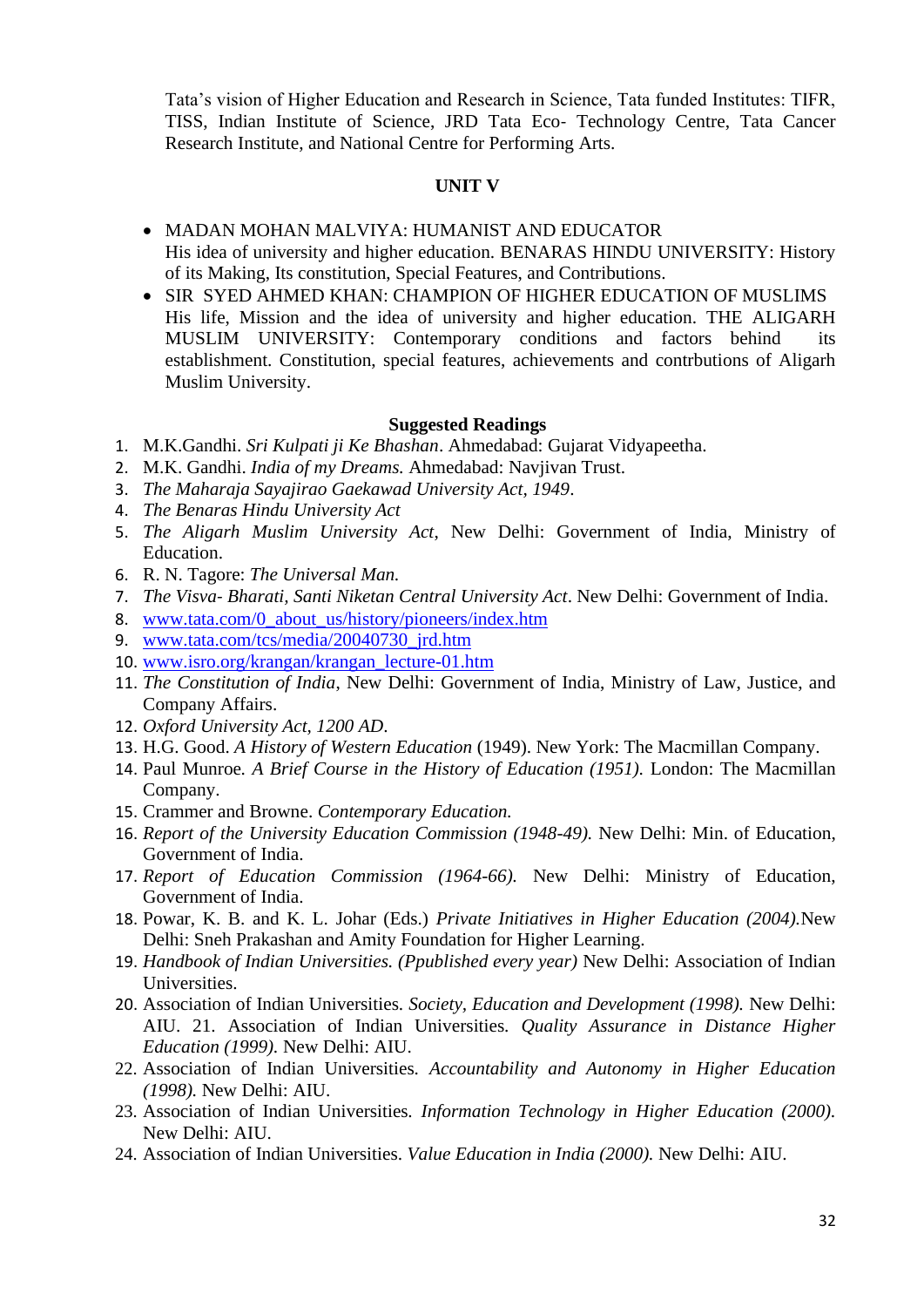- 25. Association of Indian Universities*. Management of University Administration (2004).* New Delhi: AIU.
- 26. *Commonwealth Directory of Universities.* (2003) London: British Common Wealth.
- 27. *The Uttar Pradesh State Universities Act, 1975.*
- 28. Rice, A.K. *The Modern University*, 1970. London: Tavistock Publications.
- 29. Kapur, J.N. *Current Issues in Higher education in India* (1975). New Delhi: S. Chand & Co. (Pvt.) Ltd.
- 30. Mathur, M. V, R. K. Arora, and Meena Rastogi (1994) *Indian University System*. New Delhi: Wiley Eastern Limited.
- 31. *University News,* Association of Indian Universities, AIU House, 16, Indrajit Gupta Marg (Kotla Marg), New Delhi.

### **EDUIN-301: Internship**

Internship for one month in any Educational Institution with its Case Study

### **EDUIER-301A: Education for Happiness**

#### **Course Outcomes**

Students will be able to-

- ➢ Understand the concept of happiness and its interrelationship with education.
- $\triangleright$  Understand the role of happiness in education.
- ➢ Understand the demand of happiness in education and its reality (issues and problems) in Indian education system.
- $\triangleright$  Accustom with the underpinnings of happiness in various schools of philosophy.
- $\triangleright$  To know the perspective of various eastern and western philosophers on happiness.
- ➢ Understand the concept of education for happiness and its salient features.
- ➢ Understand the importance of education for happiness and implement in their teaching.

#### **UNIT I**

- Happiness: Concept, meaning and nature of happiness, domains of happiness and its factors.
- Demand of education for happiness in  $21<sup>st</sup>$  century, issues and problems (Primary, Secondary and Higher level of education).
- Notion of the good life.

## **UNIT II**

- Education: Concept, meaning and nature of education, aspects of education and functions of education.
- Role of the happiness in education
- Relationship between happiness and education, positive discipline

#### **UNIT III**

- Historical background of happiness: Eastern.
- Eastern: Upanishad, Bhagvad Gita, Buddha, Sad-Darshan, Charvaka, Aurobindo, Vivekanand, J. Krishnamurti and Osho.

## **UNIT IV**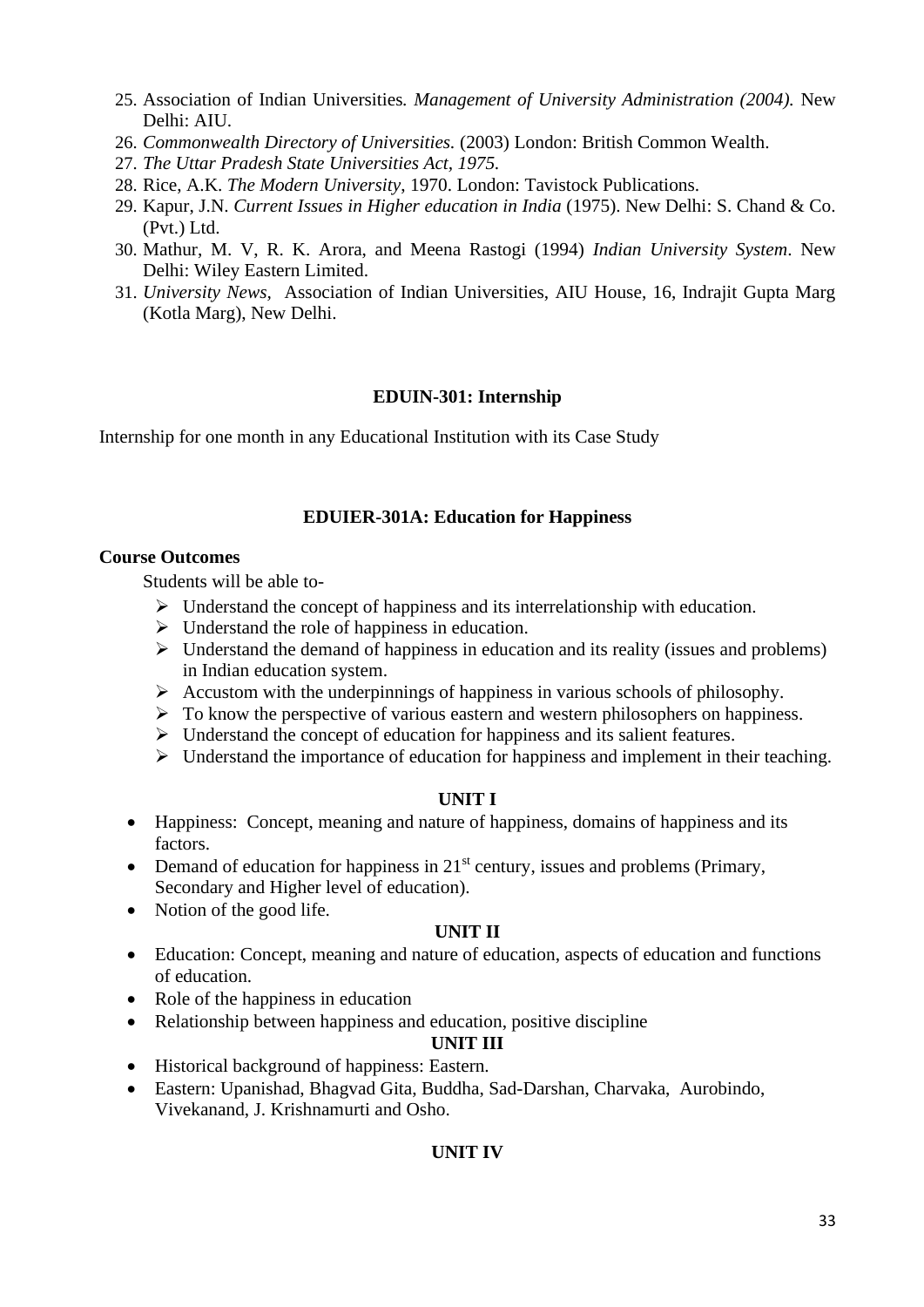- Historical background of happiness: Western.
- Western: Socrates, Aristotle, Kant, Russell, Bentham and Mill, Seligman

### **UNIT V**

- Education for happiness: concept and meaning and salient features.
- National Policy on Education 1986 and National Education Policy 2019
- Centres of Happiness: Aims and vision.

#### **Suggested Readings**

- 1. Haribhadra (1986). Sad-Darsana Samuccaya (A Copendium of Six Philosophies). Delhi: Eastern Book Linkers
- 2. Aurobindo (1977). Sri Aurobindo and the Mother on Happiness and Peace. Pondicherry: Sri Aurobindo Society.
- 3. Kapoor, Subodh (2002). Encyclopaedia of Upanisads and its Philosophy (Vol. 4). New Delhi: Cosmo Publications
- 4. Osho (2008). Joy: The Happiness that comes from within. NY: St. Martin's Press.
- 5. Russell (n.d.). The Conquest of Happiness.
- 6. Kant (2012). Critique of Judgement. NY: Dover Publications, Inc.
- 7. Wike, V.S. (1994). Kant on Happiness in Ethics. Albany: State University of New York Press.
- 8. Krishnamurti (1927). The Kingdom of Happiness. NY: Boni & Liveright.

### **EDUIER-301B: Understanding The Self**

#### **Course Outcomes**

Students will be able to-

- ➢ Gain an understanding of the central concepts in defining 'self' and 'identity'
- $\triangleright$  Reflect critically on factors that shape the understanding of 'self'
- ➢ Build an understanding about themselves i.e. the development of self as a person as well as a teacher
- ➢ Reflect on one's experiences, aspirations and efforts towards becoming a humane individual and teacher.
- $\triangleright$  Develop effective communication skills including the ability to listen, observe etc.
- $\triangleright$  Build resilience within themselves to deal with conflicts at different levels and learn to draw upon collective strengths to live in harmony with one's surroundings.
- ➢ Appreciate the critical role of teachers in promoting 'self' and students 'well-being'

# **UNIT I Understanding of Self & Identity**

- Self: Meaning, Concept, Characteristics, its Educational implication
- Identity: Meaning, Concept, Characteristics, its Educational implication
- Identifying factors in the development of 'self' and in shaping identity

#### **UNIT II Development of Self and Outer Influences**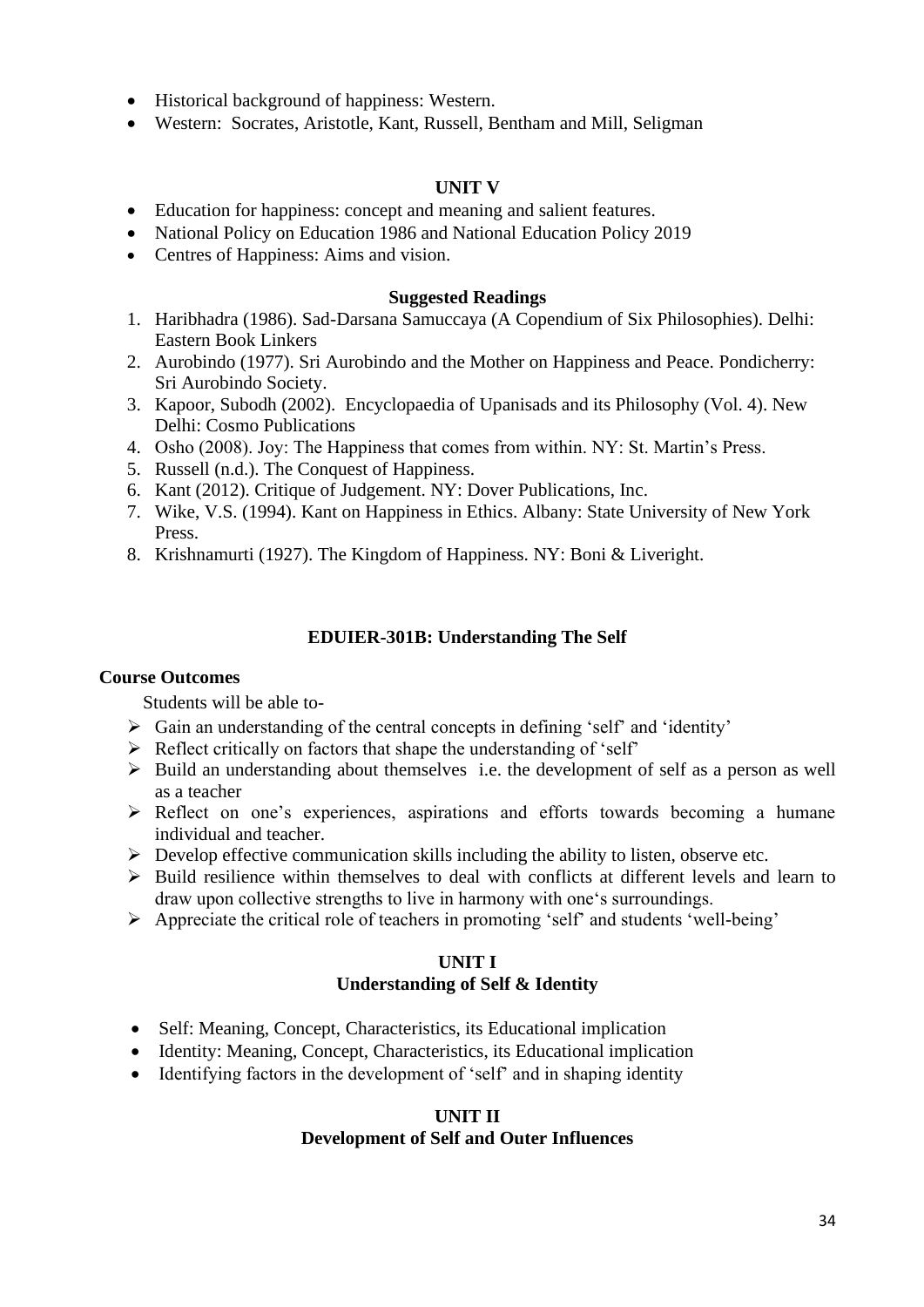- Building an understanding about philosophical and cultural perspectives of 'self' as teacher
- Understanding and sharing one's identity and socio-cultural, historical and political influences in shaping the professional identity

# **UNIT III**

### **Development of Self and Yoga**

- Yoga: Concept, Steps
- Exploring, reflecting self through yoga in becoming a teacher

#### **UNIT IV**

#### **Development of Self and Ego**

- Ego: Concept, Characteristics; three levels of mind: Id, Ego & Superego
- To explore ego as self, Defence mechanism
- Understanding the role of teacher as facilitator and partner in well-being among learners

### **UNIT V**

#### **Development of Self and Emotion**

- Emotion: Concept, Characteristics, factors
- Understanding emotions: Happiness, Anger, Disgust & Love
- To develop self through emotions and developing well-being among teacher and learners

- 1. Bhatt, H. (n.d.). The diary of a school teacher. An Azim Premji University Publication. Retrieved from http://www.arvindguptatoys.com/arvindgupta/diary-school-teacher-eng.pdf
- 2. Bhattacharjee, D. K. (Ed). (2010). Psychology and Education Indian Perspectives. New Delhi: NCERT.
- 3. Dalal, A.S. (d.) (2001). A Greater Psychology An Introduction to the Psychological thoughts of Sri Aurobindo. Puducherry: Sri Aurobindo Ashram.
- 4. Delors, J. (1996). Learning the Treasure within –Twenty First Century Education. UNESCO: Education Commission Report.
- 5. Goel, D.R. (2005). Quality Concerns in Education. Baroda: Centre for advanced study in Education, M. S. University of Baroda.
- 6. Gulati, S., & Pant, D. (2012). Education for Values in Schools A Framework. New Delhi: NCERT.
- 7. Krishnamurti, J. (1998). On Self-knowledge. Chennai: Krishnamurti Foundation India.
- 8. Krishnamurti, J. (2000). Education and Significance of Life. Chennai: Krishnamurti Foundation India.
- 9. Mukunda, K.V. (2009). What did you ask at school today? Harper Collins: A handbook of child learning.
- 10. Olson, D.R, & Bruner, J.S. (1996). Folk Psychology and folk pedagogy. In D.R. Olson & N. Torrence (Eds.), The Handbook of Education and Human Development: New models of learning, teaching and schooling (pp. 9 -27). Cambridge, MA: Basil Blackwell.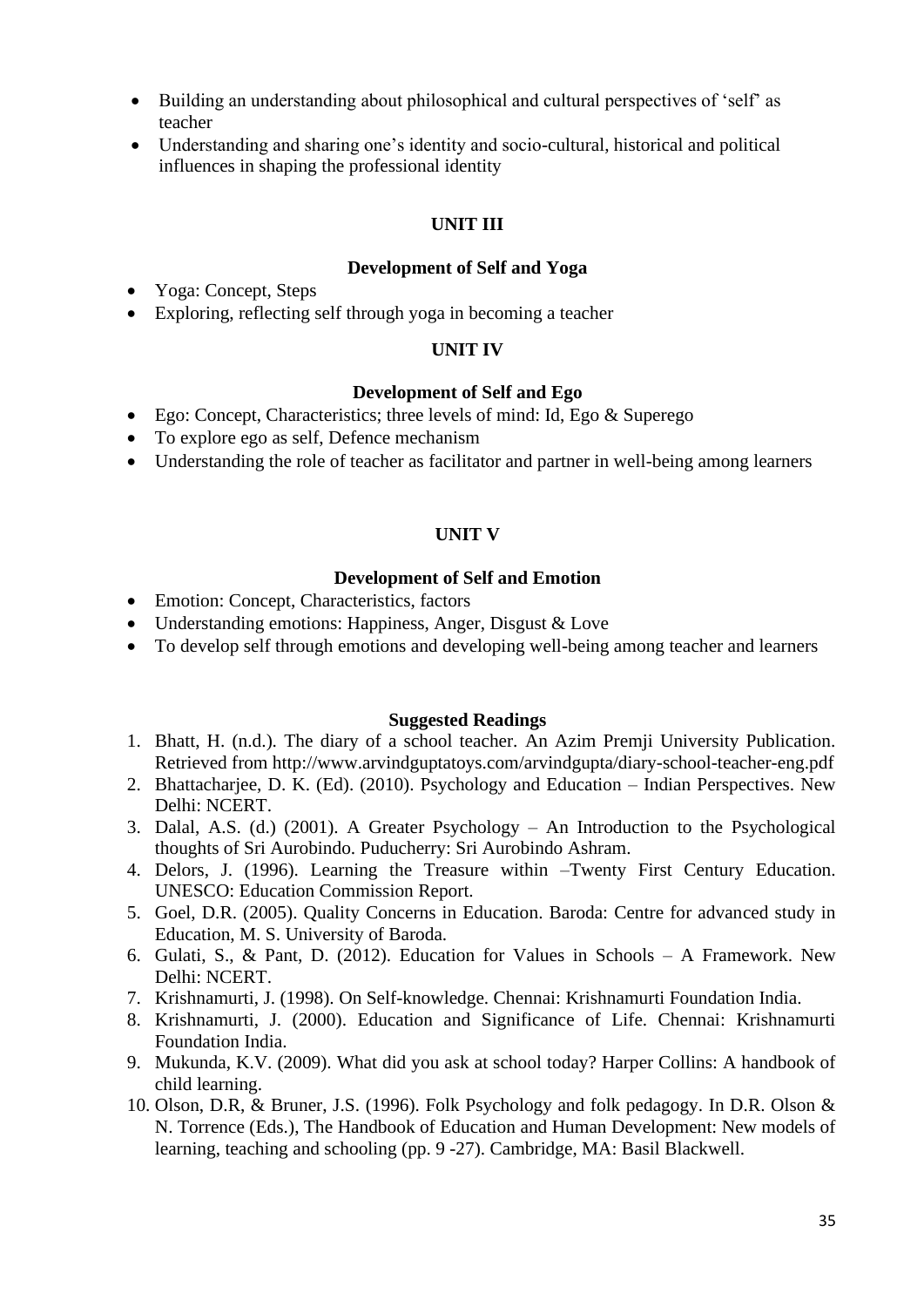- 11. Pant, D. & Gulati, S. (2010). Ways to Peace–A Resource Book for Teachers. New Delhi: NCERT.
- 12. Venkateshamurthy, C. G., & Rao, A.V.G (2005). Life Skills Education Training Package. Mysore: R.I.E.

## **EDUIER-301C: Lifelong Learning**

### **Course Outcomes**

Students will be able to-

- ➢ Improve understanding regarding gerontology and its various dimensions,
- ➢ Educate students regarding critical issues of ageing workforce, its prospects, opportunities and challenges,
- ➢ Promote awareness regarding national policies and programs in context of ageing and adult continuing education.

## **UNIT I**

- An introduction to gerontology
- Nature, scope and rationale
- National policies and programms

### **UNIT II**

- Health issues and management
- Adjustment issues and mental health after retirement.
- Stress of caregivers, geriatric counselling.

### **UNIT III**

- Approach of gerontology, third age education, social cohesion.
- Participatory and qualitative ageing,
- Employment opportunities

#### **UNIT IV**

- Ageing workforce as a resource,
- Adult continuing education and lifelong learning strategies,
- Skills enhancement

#### **UNIT V**

- Some success stories and practical exposure
- Case study of old age homes and communities
- Hands-on experience of students

- Agewell Foundation (2010). Changing Trends of Old Age. New Delhi: Agewell Research and Advocacy Centre.
- Chadha, N.K., & Bhatia, H. (2009). Physical performance and daily activities of elderly in an urban setting: A study, Department of Adult, Continuing Education and Extension, University of Delhi.
- Kam, Ping kwong (2003).Empowering Elderly: A Community work approach Community development journal, Oxford: Oxford Journal.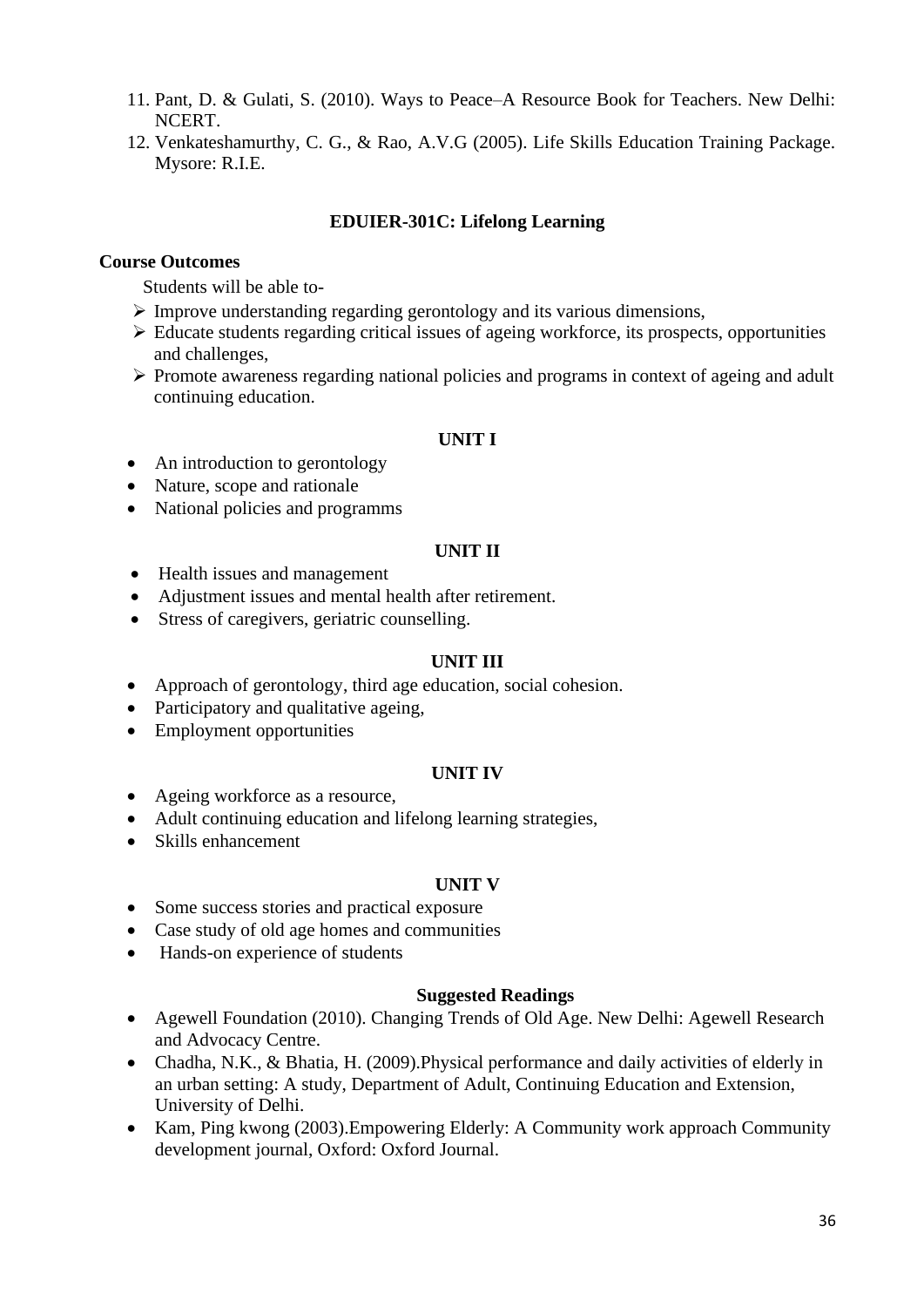- Lloyd, peter (2002). The Empowerment of the elderly people . London: School of Social Sciences, University of Sussex.
- Ministry of Law and Justice, Government of India (2007).The Maintenance and Welfare of Parents and Senior Citizens Act, New Delhi: Government of India.
- Shah, S.Y. (2003). Lessons from Adult Education programs in the East and South East Asian Countries: A case study of Thailand, International Journal of Adult and Lifelong Learning, New Delhi: IAEA.

## **EDUIER-301D: Any MOOC**

## **SEMESTER IV**

## **EDUCC-401: Educational Technology**

#### **Course Outcomes**

Students will be able to-

- $\triangleright$  Know about basics of educational technology
- $\triangleright$  Understand the concept of teaching, of teaching phase and levels of teaching
- ➢ Understand communication, models and different methods of getting learning and information
- ➢ Familiarize with new trends and techniques in education along with web based Instruction
- $\triangleright$  Become good practitioner of Educational technology
- $\triangleright$  Use the e-learning materials and media for effective learning;
- ➢ Develop an awareness about the recent innovations and future prospects of Education Technology

### **UNIT- I**

- Educational Technology- Meaning & Definitions, scope and significance.
- Development of Educational Technology
- Technology in Education and Technology of Education
- Forms of Educational Technology
- Difference among Educational Technology, Instructional Technology and Information Technology
- Concept of Systems Approach in Education

#### **UNIT-II**

- Concept of teaching: Meaning, definition, nature and scope of teaching.
- Taxonomy of teaching objectives; Writing teaching objectives in behavioral terms
- Modalities of teaching: Conditioning, Training, Instruction and Indoctrination,
- Difference between teaching and Instruction, conditioning & training,
- Phases of teaching: Pre-active, Interactive and Post-active phase of teaching
- Levels of Teaching: Memory, Understanding and Reflective levels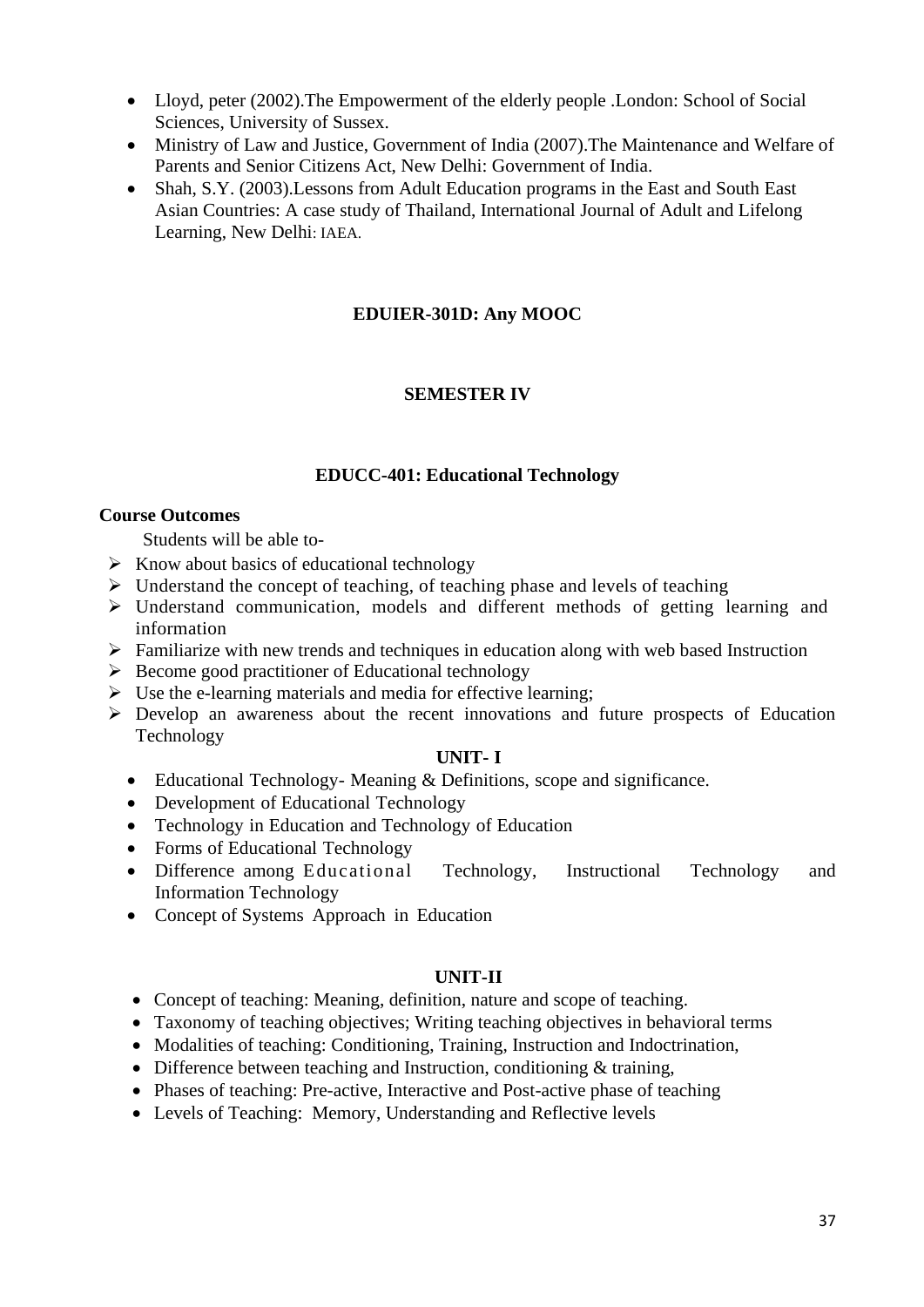## **UNIT-III**

- Concept of Communication
- Models of Teaching: -Definition and characteristics and Families
- (i) Information processing models (ii) Inquiry training model (iii) Concept attainment Model (iv) Advance organizer model (v) Social interaction model (vi) Jurisprudential model. (vii) Personal development model (viii) Non directive teaching, modification: Programmed Instruction.
- Teaching machines, Overhead projector (OHP), LCD Projector, Role of Computers in Education, Instructional Television, Closed circuit television (CCTV) and uses.
- Blended learning; Mobile learning (M learning). Web Based Instruction (WBI),
- Concept of OER and MOOCs
- Virtual Universities; Concept of Artificial Intelligence

# **UNIT – IV**

- Edger Dale's Cone of experience,
- Gagne's Nine Events of Instruction,
- Programmed Instruction
- Five 'E's of Constructivism
- Role and Importance of major institutions of educational technology in India UGC, IGNOU, CIET, SIET, NOS, NIST, CEC and EMMR

# **UNIT – V**

- Concept of Distance Education: Meaning, nature and scope of distance education;
- Differences in distance and open Learning,
- Methods of distance education, Evaluation strategies in Distance Education; Counseling in Distance Education.
- Problems of Distance Education.
- Recent trends of Research in Educational Technology
- Futuristic view of Educational Technology in India

- 1. Aggarwal, J.C. (2001). Principles, methods and techniques of teaching. Delhi: Vikas Publication.Allison Little John (2003): Refusing Online Resources. A Sustainable Approach to e‐Learning, Kogan Page Limited
- 2. Bengalee, Coomi (1986). Introduction to educational technology: innovations in education.
- 3. Mumbai: Saith.
- 4. Bhatia, K.K.(2001). Foundation of teaching learning process. Ludhiyana: Tandon Publishers.
- 5. Bhatt, B. D.,Sharma, S. R.(1992). Educational technology: concept and technique. New Delhi:
- 6. Kanishka Publg House.
- 7. Dahiya, S.S. (2008). Educational technology: towards better teaches preference. Delhi: Shirpa Publication.
- 8. Dangwal, Kiran L (2010) . Computers in Teaching and Learning. Vinod Pustak Mandir: Agra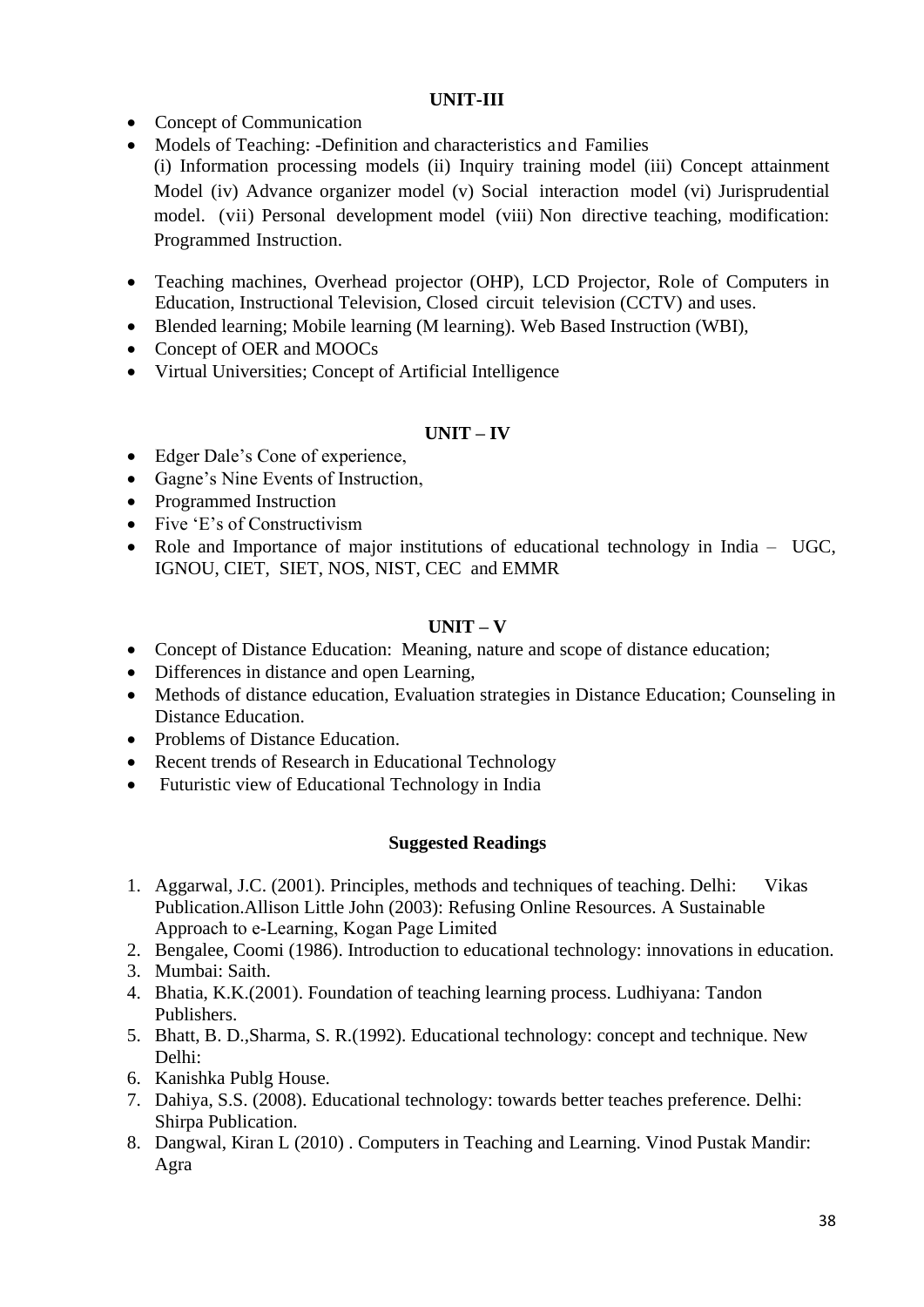- 9. Das, R. C. (1993). Education technology: a basic text. New Delhi: Sterling.
- 10. Dasgupta, D. N. Communication and Education, , Pointer Publishers
- 11. Heinich, Robert, Molenda, Michael, Russell, James D.(1989). Instructional media and the new technologies of instruction. New York: Macmillan.
- 12. Information and Communication Technologies in Education: A Curriculum for School and
- 13. Programme of Teacher Development, Handbook of UNESCO
- 14. Information and Communication Technologies in Teacher Education: A Planning Guide, Handbook of UNESCO
- 15. Jain, Purabi. (2004). Educational technology. New Delhi: Dominant.
- 16. Joyce, Bruce (2009). Models of teaching. New Delhi: Phi Learning.
- 17. Kumari, S. (2006). Increasing role of technology in education. Delhi: Isha.
- 18. Mangal, S.K. (2002). Essentials of teaching learning and information technology. Ludhiyana: Tandon Publishers.
- 19. Mukhopadhyay, M. (1990). Educational technology: challenging issues. New York: Sterling.

### **EDUEL-401A: Innovations in Education**

### **Course Outcomes**

Students will be able to-

- ➢ Develop awareness of various innovative practices and experiments in education.
- $\triangleright$  Develop awareness in contemporary modern issues and inspiring Innovations around the Globe**.**
- $\triangleright$  Develop innovative trends for growth and healthy living.
- $\triangleright$  Develop understanding of technical devices for inspiring innovations around the Globe.

## **UNIT I**

### **Innovation**

• Innovation– Meaning, concept, need and scope in view of technological, social change  $\&$ scientific temper, Obstacles in innovation, role of Education in overcoming obstacles and in bringing innovations.

### **UNIT II Innovative classroom**

• Innovative Classroom: Musical & Theatrical, Classroom without four walls, Drama in Education, Understanding social & environmental issues and local culture, Self realization, Creative expression by drama.

## **UNIT III**

#### **Innovative Experiment**

- Case Studies of Innovations in reference to Educational Institutions (CASE Baroda, Shantiniketan, Vidya Bhawan Udaipur), Innovative approach of Inclusive Education.
- Innovative Experiments in Education: Banasthali Vidyapeeth, SNDT University, People Science Movement, Hoshingabad Science Teaching Project. Educational rights of Transgender Community with special reference to Supreme Court judgment of 2014.

### **UNIT IV Innovative trends**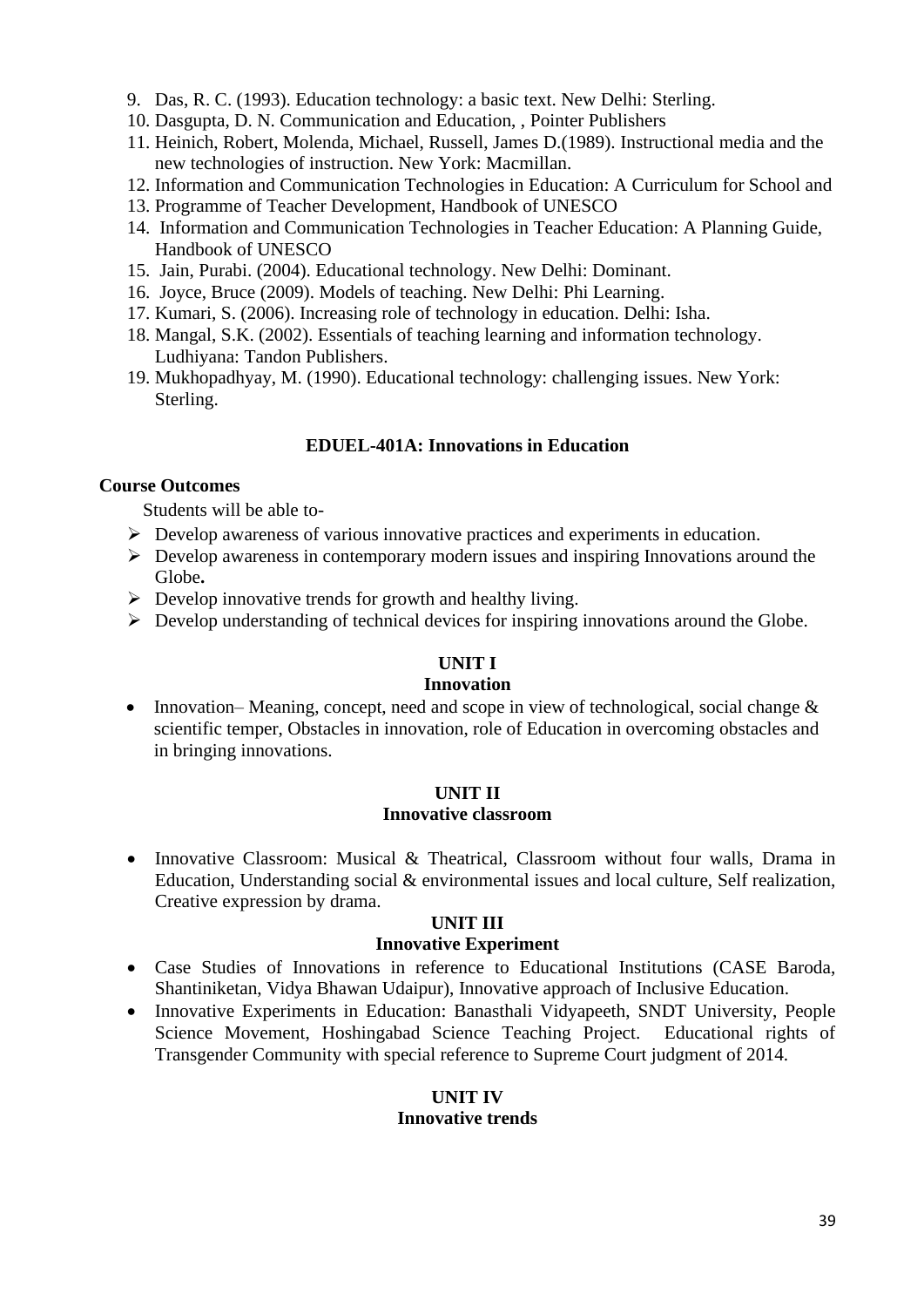- Some Innovative trends in teaching: Cooperative Learning Strategies, Constructivism, Concept Mapping, Simulation (Role Play), Reciprocal Peer Teaching, Inter & Multi Disciplinary Approach.
- Innovative programmes and Schemes for social development in the field of education: Positive Parenting, Aganwadi, Life skills Education, disaster management, Entrepreneurship development in Education, Pratham, Eklavya.

## **UNIT V**

#### **Inspiring Innovations around the Globe**

- Some Inspiring Innovations in Education around the Globe: Robert Teacher, Forest Kindergarten, Free University Education, 3D Learning, Literacy Brigades, Teacher Autonomy, the Paperless Classroom.
- Changing face of School and University in the age of information and communication technology, E-learning in Education, Interactive Radio, EDUSET, Internet, Teleconferencing, Virtual reality, Swayam.

#### **Suggested Readings**

- 1. Badheka, G. (1988). Divaswapna (K. Triwedi, Trans.). India: National Book Trust.
- 2. Chauhan S.S. (1994). Innovations in teaching learning process. New Delhi: Vikas Publishing House P. Ltd.
- 3. Kuroyanagi, T. (1981). Totto-Chan (D. Britton, Trans). Tokyo: Kodansha Publishers Ltd.
- 4. Laxmi, S. (1989). Innovations in Education. Delhi: Sterling Publishers Pvt. Ltd.
- 5. NCERT (1979). Experimentation & Innovations in School: A handbook. New Delhi: NCERT.
- 6. Radjou, N., Prabhu, J. & Ahuja, S. (2015). Jugaad. Gurgaon: Random House Group Ltd.
- 7. Shivani (1986). Amader Shantiniketan. New Delhi: Rajkamal Publication.

## **EDUEL-401B: Statistics in Education – Advanced**

#### **Course Outcomes**

Students will be able to-

- $\triangleright$  Understand the nature of Data and measures of relationship
- ➢ Understand measures of association, its assumption and uses, regression and prediction
- $\triangleright$  Know the concept of population, sample and sampling technique, Degree of freedom, Standard error, confidence, confidence intervals, null hypothesis and Parametric test.
- ➢ Understand non parametric tests and computer programmes like SPSS

### **UNIT-I**

- Assumptions and uses of other types of correlation- Biserial, Point Biserial, Tetra choric, Phi coefficient, Partial and Multiple correlation
- Regression and prediction: concept of regression, regression equations (involving two variables only) and their uses, accuracy of prediction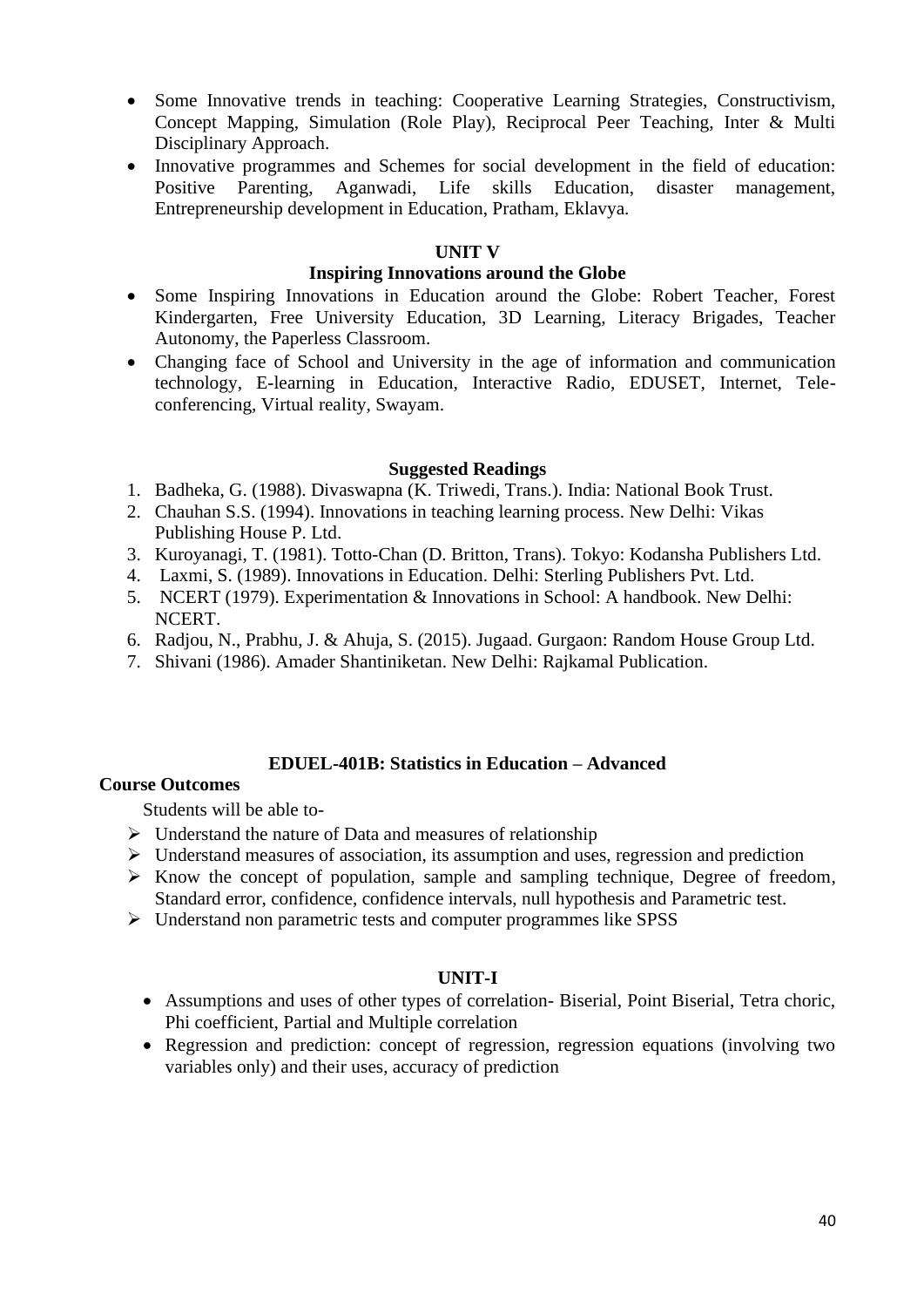### **UNIT-II**

- Concept of Population, Sample and Sampling error; Parameter and Statistic, Degree of freedom
- Standard error, confidence limits and confidence intervals
- Concept and testing of null hypothesis, Type-I and Type-II errors, Levels of significance, One tailed and two tailed tests

### **UNIT-III**

- Parametric tests: meaning, assumption, uses and types
- Calculation, Interpretation and uses of
	- a. t- test (for related and unrelated groups),
	- b. One way Analysis of Variance (ANOVA)

#### **UNIT-IV**

- Non Parametric tests: Concept, assumptions
- Calculation, Interpretation and uses of
	- a. Chi square test,
	- b. Sign test,

#### **UNIT-V**

- Calculation, Interpretation and uses of
	- a. Krushkal Wallis test
	- b. Median test,
- Use of Computer in data analysis- Excel, SPSS

#### **Suggested Readings**

- 6. Edwards, A. L. *Statistical Methods for Behavioural Sciences*, New York: Holt, Rinehart and Winston.
- 7. Ferguson, G. *A Statistical Analysis in Psychology and Education*, New York: McGraw Hills.
- 8. Fisher, R.A. *Statistical Methods for Research Workers*, New York: hafner Publishing Co.
- 9. Garret, H.E. *Statistics in Psychology and Education*, Bombay: Vakils
- 10. Guilford, J. P. & B. Fruchter. *Fundamental Statistics in Education and Psychology*, Tokyo: McGraw Hill 6. Lindquist, E. F. *Statistical Analysis in Educational Research*, Boston: Houghton Mifflin Co
- 10. McNemar, Q*. Psychological Statistics*, New York: Henry Holt & co.
- 11. Siegel, S. *Non Parametric Statistics for Behavioural Sciences*, New York: McGraw Hill
- 12. Tate, M.W. *Statistics in Education*, New York: McMillan Co.

#### **EDUEL-402A: Environmental and Population Education**

#### **Course Outcomes**

Students will be able to-

- ➢ Understand and know the concept, importance scope and aims of environmental education.
- ➢ Know about the various methods strategies and techniques of teaching environmental education for realizing its objectives and feel and develop concern about environmental issues.
- ➢ Know about the possible environmental hazards and enable them to combat, cope and eradicate their possible negative effects.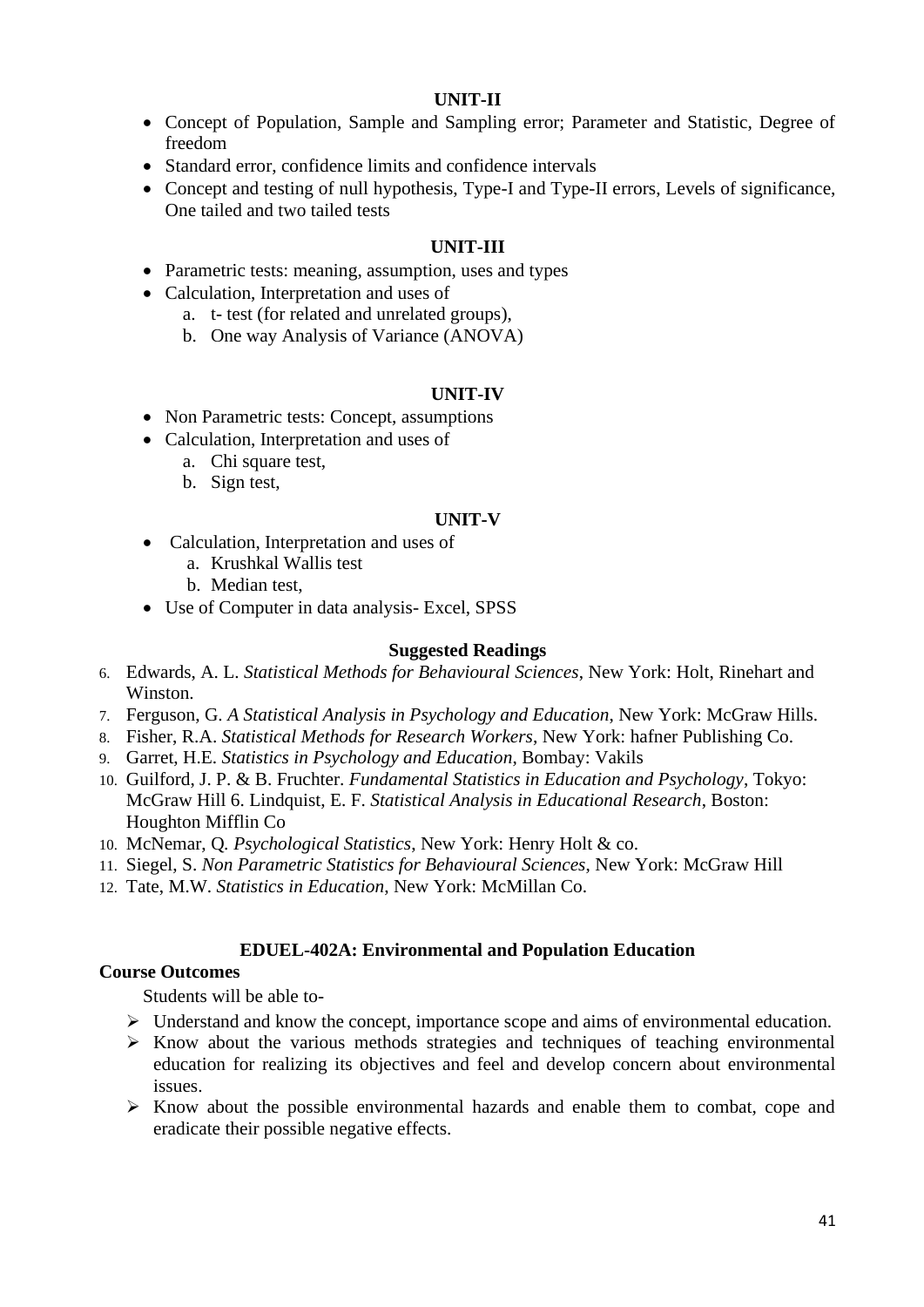- $\triangleright$  Get acquainted with the various basic components of environment essentially required for developing an environmental education curriculum.
- ➢ Understand and become familiar with various projects, studies etc. being carried out in different countries of the world and utilize the resources for solving their own problems.

# **UNIT I**

- 1. Environment: Concept, types, components and socio-cultural determinants.
- 2. Human Ecology: Concept, environment and adaptation.
	- Impact of human activities on environment.
	- Environmental hazards: environmental pollution (its types also); extinction of flora and fauna; deforestation; soil erosion.
	- Need for sustainable development and its meaning and implications.

## **UNIT II**

- 3. Environmental Education: Concept, importance, scope, aims-objectives and guiding principles and foundations.
	- Relationship between environment and education ecological and psychological perspective.
	- Content, objectives, methods and approaches (as a separate subject: as topical unit, as integrated and interdisciplinary subject) and strategies of environmental education at different educational levels.
	- Role of media.

# **UNIT III**

- 4. Environmental degradation: meaning and areas.
	- Causes and factors responsible for the lowering of environmental quality.
- 5. Eco-environmental concerns in India: Present scenario and future needs.
- 6. Environmental management: concept, planning, organization and agencies.
	- National schemes and movements related to environmental protection.
	- Environmental laws and constitutional provisions.

## **UNIT IV**

- 7. Population Education: concept, objectives, scope and approaches.
	- Population explosion and environment.
- 8. Population scenario in world perspective: size and composition of population.
	- Demographic distribution and density of population with special reference to India.
- 9. Population Dynamics: determinants of population growth.
	- Traditional and sociological, economic and political, biological and psychological Factors in population.

## **UNIT V**

- 10. Problems of Population Growth: family life, health and nutritional problems (with special reference to developing countries)
- 11. Population growth and Population policies: major institutions involved in population policies and implementation of programmes for population control.
- 12. Role of Teacher in Population Education:
	- as facilitator of knowledge .
	- as community leader in the process of social change.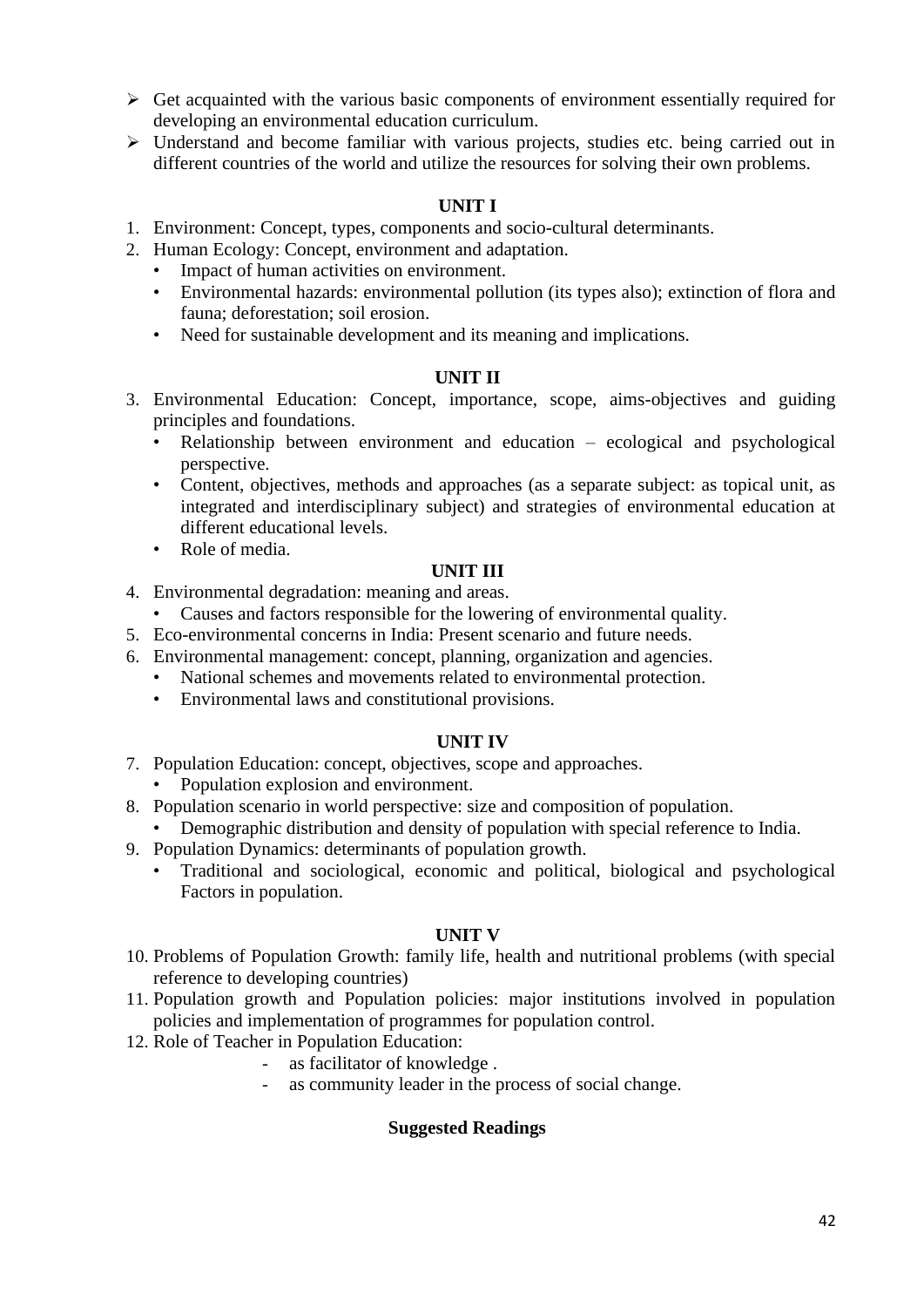- 1. Agarwal, A and Narain, S,-Towards a Green World, Centre for Science and Environment New Delhi.
- 2. Agarwal, A. and Narain, S. (Eds.)-The state of India Environment, Centre for Science and Environment. New Delhi.
- 3. Agnihotri-Environmental planning, Wiley Ltd., New Delhi.
- 4. Bandhu, D. & Berberet, G. (Eds.)- Environmental Education for conservation and development. Proceedings of second International conference on Environmental Education, New Delhi, 1985.
- 5. Bandhu, D. and Ramanathan, N.L. (Eds.)-Education for Environmental planning and conservation. Indian Environmental society, New Delhi, 1982.
- 6. Botkin and Keller-Environmental Studies, Bell and Howell Co., U.S.A.
- 7. Our common Future-Report of the world commission on Environment and Development, Oxford University Press, New Delhi.
- 8. Pandey, K.P. and Pandey, S-Paryavaran Shiksha avam Bhartiya Sandarbh, Bhartiya Prayavaran Shiksha Parishad.
- 9. Prakash, R : Man, science and Environment, Wiley, New Delhi.
- 10. Prasad-Environmental pollution, Wiley, New Delhi.
- 11. Rao- Environment Pollution Control, Wiley, New Delhi.
- 12. Ray-Pollution and Health Wiley, New Delhi.
- 13. Saxena-Environmental Education. Bhargava Book House,
- 14. Sodthwick, C.H-Ecology and the Quality of our Environment. Van Nostrand Co., London.
- 15. Swarup, R. et al-Environmental Health Education and Public understanding. Mittal Publications, New Delhi.
- 16. Shukla-Environmental Resources Conservations, New Royal Book Co., Lucknow.
- 17. Shukla-Concepts in Environmental Impact Analysis, New Royal Book Co., Lucknow.
- 18. Shukla-Ecology and Environment, New Royal Book Co., Lucknow.
- 19. Turk and Writes-Environmental Science, W.B. Sounders Co., London.
- 20. Tripathi-Advances in Environmental science, New Royal Book Co., Lucknow.
- 21. Varshney-Environmental Challenges, Wiley Ltd., New Delhi.
- 22. Wahi-Environmental Management. Wiley Ltd., New Delhi.
- 23. Agarwala, S.N.-India's Population Problem, McGraw Hill Pub. Co. Ltd., New Delhi.
- 24. Agarwala, S.N.-India's Population, Asia, Publishing House, New Delhi.
- 25. Anant Padmanabhan and Chandra, Ramesh (Ed.)-Population Education in Class Room, NCERT, New Delhi.
- 26. Bose, Ashish et. al.- Population studies in India, Vikas Publishing House Pvt., New Delhi.
- 27. Bose, Ashish-Studies in India's Urbanization 1901-71, Tate McGraw Hill Co., New Delhi.
- 28. Bose, Ashish (Ed.)- Pattern of population change in India, Allied publishers, New Delhi.
- 29. Sahu, Binod Kumar-Population Education, New Delhi-110016 published by sterling publishers Pvt. Ltd.

## **EDUEL-402B: Curriculum Development**

### **Course Outcomes**

Students will be able to-

- ➢ Understand the underlying bases principles, and intricacies inherent in the structure of a sound curriculum and the various forces and considerations involved that must be taken into account when developing a curriculum.
- ➢ Acquaint with various curricular types and their designs, process and construction.
- $\triangleright$  Know about curricular content, curriculum implementation and the process of curriculum evaluation.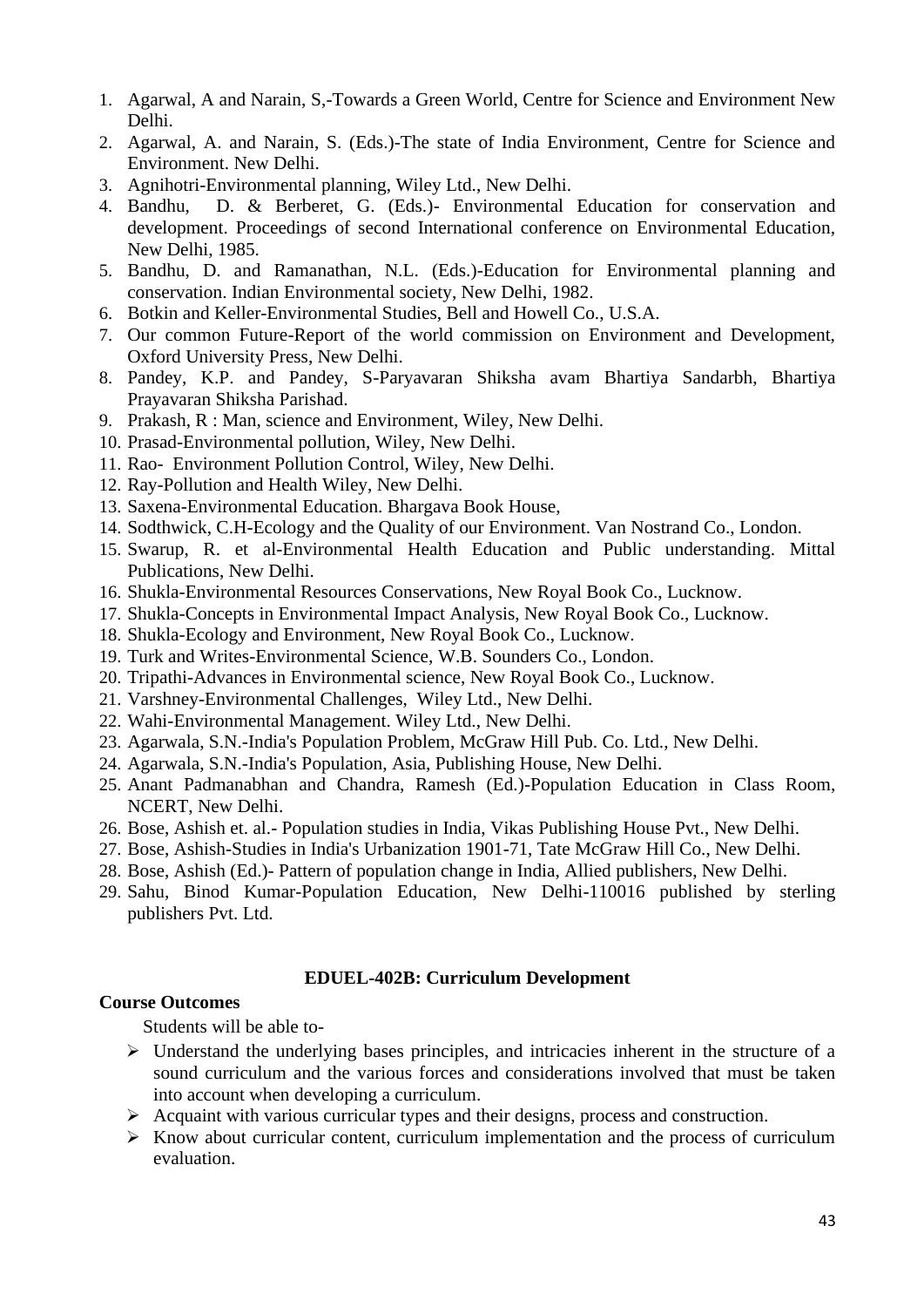- ➢ Know and understand issues, trends and researches conducted in India in the area of curriculum and curriculum development.
- ➢ Design and develop a curricular framework with given objectives in a particular field of formal study.

## **UNIT I**

- Curriculum: Concept and meaning.
- Curriculum, syllabus and Textbooks selection, gradation and organization of subject matter
- Bases, determinants and motives of curriculum Philosophical, Psychological, Sociological and discipline oriented considerations.
- Basic elements and principles of curriculum.
- Curriculum theories and procedures.

## **UNIT II**

- History of curriculum development.
- Categories and Types of Curriculum: Teacher centered, subject centered, child-centered, peripheral, Enrichment, Special, Integrated, Correlated, Fused, Interdisciplinary, Windowshopping, Frontline, Crash, Spinal.

# **UNIT III**

- Curriculum design and organization: Components, source, principles and approaches.
- Models of Curriculum: Different models of curriculum development Administrative Line Staff (Taxler), Grassroot-level planning (Hilda Taba), Demonstration, System analysis.
	- Criteria for selecting a model.

# **UNIT IV**

- Curriculum Construction principles and approaches; deduction of curriculum from aims and objectives of education.
- Curriculum Implementation: Models and Strategies; Leadership role and community participation.
- Role of curriculum support materials and Types and place materials and media (aids) to be used.
- Process of curriculum implementation in India.

# **UNIT V**

- Curriculum Evaluation: Importance and Models of curriculum evaluation.
- Types of curriculum evaluation (formative, summative).
- Interpretation of evaluation results and the methods.
- Issues and Trends in curriculum development and curriculum research in India. Suggestions and recommendations in curriculum development – as per University Education Commission (1948), Secondary Education Commission (1952), Education Commission (1966) and NPE (1986).

## **Suggested Readings**

1. Berman, L.U.: New Principles in the Curriculum, Ohio, Charles, E. Merril Book, 1968.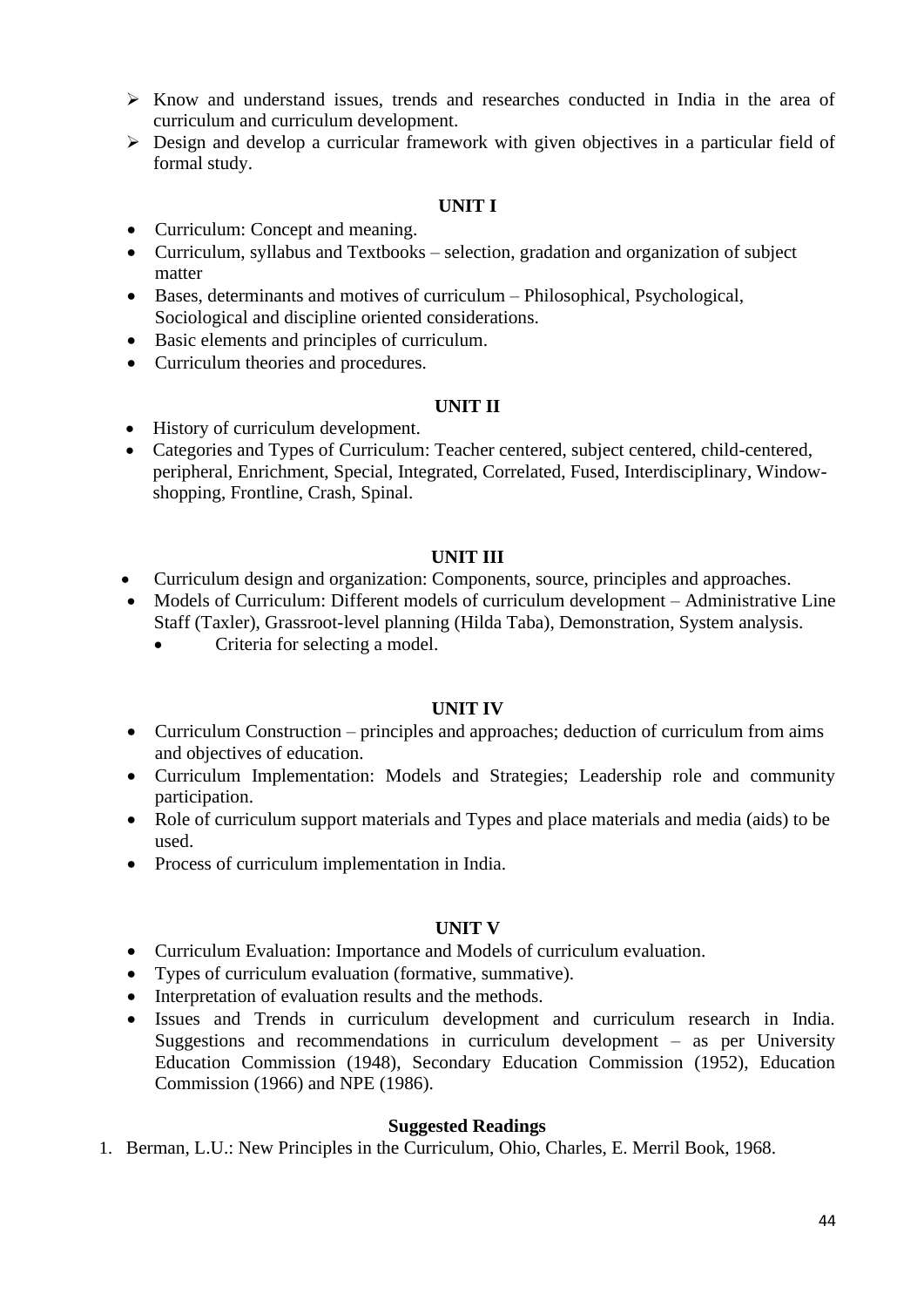- 2. Bigge, M.L. & Hunt, M.P. : Psychological Foundations of Education, Harper & Row, New Delhi, 1968.
- 3. Brent, Allen : Philosophical Foundations for the Curriculum, Allen & Unwin, Boston, 1978.
- 4. Brent, R.Ken & Uurub, A. : Secondary School Curriculum, Lexingtons D.C. Health, 1969.
- 5. CERI : Hand Book on Curriculum Development, Organisation for Economic Cooperation and Development, Australia, 1975.
- 6. Dewey, JI : Democracy and Education, Macmillan Co., New York, 1961
- 7. Daview, I. : Objectives in Curriculum Design, McGraw Hill, London, 1976.
- 8. Dougles, H.P. : High Schools Curriculum, Ronald Press, New York, 1974
- 9. Education Commission (1964-66)
- 10. Galen Saylor & William Alexander Holt, : Planning Curriculum for Schools, New York, Rinehart & Winston Inc. 1974.
- 11. Golby, M.(ed.) : Curriculum Design, Open University, London, 1975.
- 12. Gwynn, J.M. & Chase, J.B. : Curriculum Principles and Social Trends, Macmillan Co., New York, 1969.
- 13. Hilda Taba : Curriculum Development : Theory & Practice, New York, Harcourt Brace, Jovanovich Incb. 1962.
- 14. Hoper, Richard : The Curriculum : Context, Design and Development, The Open University Press, Edinburg, 1973.
- 15. Howson, Geoffery (ed.) : Developing a New Curriculum, Heinumunn, London, 1972.
- 16. Ingram, B.J. : Curriculum Integration and Lifelong Education, Pergamon Press and the UNESCO Institute for Education, Hamburg, 1979
- 17. Iswarbhat Patel Committee (1977)
- 18. Kelley, A.C. : Curriculum Theory of Practice, Harper & Row, London 1977.
- 19. Lawtan. D. : Class, Culture and the Curriculum, Roultege and Rogan Paul Ltd., London, 1975.
- 20. Mamidi. M.R. and Ravishankar : Curriculum Development and Educational Technology, Sterling Publishers Pvt. Ltd., New Delhi, 1983
- 21. Mehdi, B., Arora, G.L. & Goyal, B.R.: Our Curriculum Concerns, NCERT, New Delhi, 1981.
- 22. Miceael, W.A. : Ideology and Curriculum, Rourledge & Kegan Paul, London, 1979.
- 23. National Policy on Education, 1986
- 24. Nicholes S.H. and Nicholas, A. : Developing Curriculum, George Allen and Unwin, Boston, London, 1976
- 25. Oriosky, D.E. and Smith, B.O. : Curriculum Development Issues and Insights, Rand McNally College Publishing Company, USA, 1976.
- 26. Programme of Action, 1987.
- 27. Radhakrishnan, S. : Hindu Views of Life, George Allen & Unwin, New York, 1954.
- 28. Ramkrishna Mission : The Cultural Heritage of India, Vol. II, Calcutta, 1969.
- 29. Richmand, K.W. : The Cultural Heritage of India, Vol. II, Calcutta, 1969.
- 30. Rouhela, A.P. & Vyas, K.S. : Socialogical Foundations of Education in India, Dhanpat Rai & Sons, Delhi.
- 31. Saylor, J.G. and Alexander, W.H. : Curriculum Planning for Modern Schools, Holt, Rinehart and Winston, Inc. USA. 1966.
- 32. Syllabi for Primary and Secondary Level prepared by N.C.E.R.T.
- 33. Tanner, D. : Secondary Curriculum : Theory and Development, McMillan Co., New York, 1971
- 34. This Robert, S. : Curriculum, Principles and Foundations, thomas Growell Co., New York, 1976.
- 35. N.C.T.E. Curriculum Framework 1978, 1988.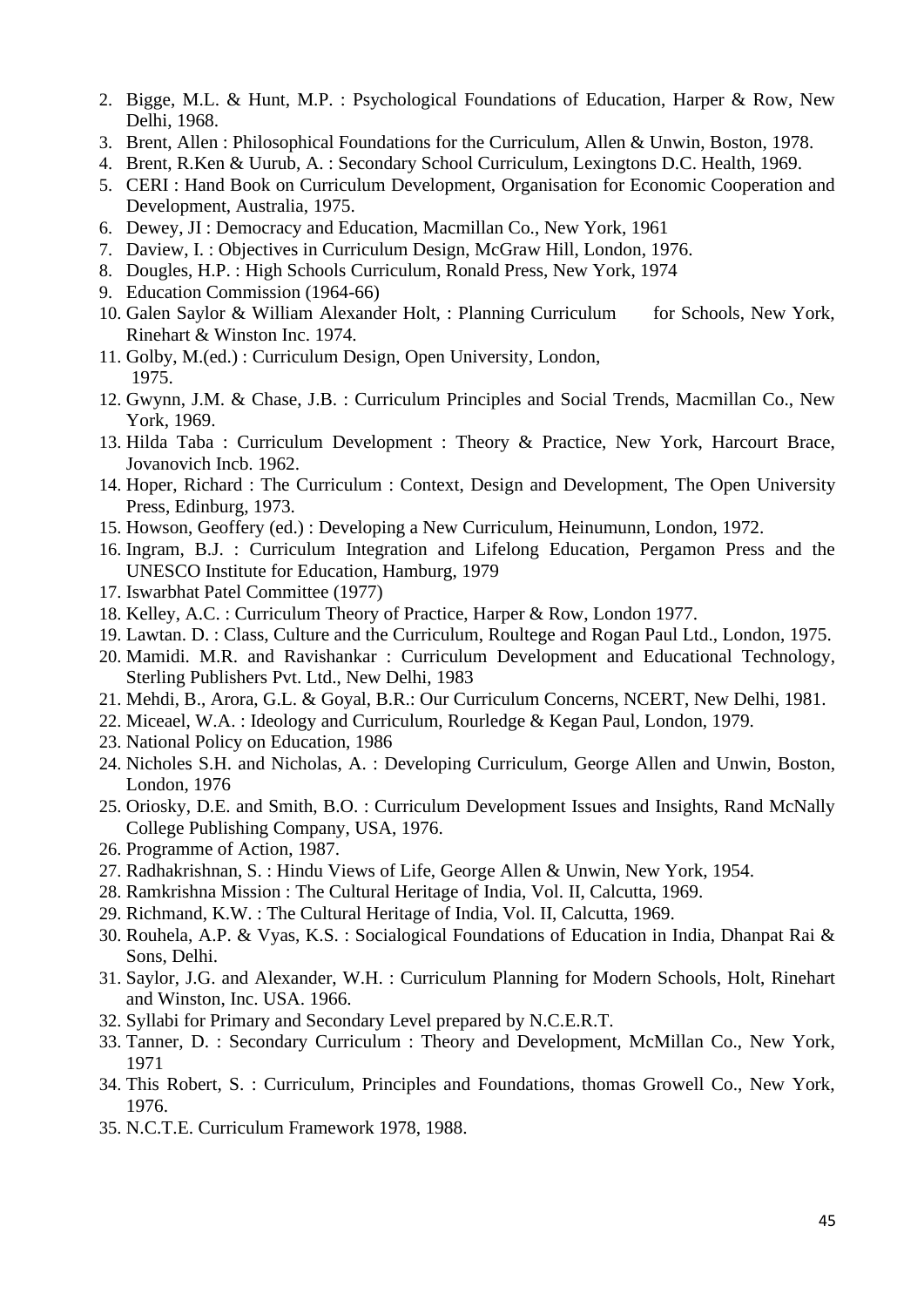# **EDUMT-401: Dissertation and its Viva Voce with Writing a Research Paper for Publication**

## **EDUIRA-401A: Value and Peace Education**

### **Course Outcomes**

Students will be able to-

- $\triangleright$  Understand the nature and classification of values.
- $\triangleright$  Understand the importance of values in human life.
- $\triangleright$  Examine the role of values in Education.
- ➢ Understand the concept of world peace from different perspective.

### **UNIT I**

- Meaning, Need and importance of value education in the present world.
- Value system Role of culture and civilization.
- Concept of values in behavioural sciences, nature and sources of values, determinants of values (Biological, Social, Psychological, Ecological) – their bearing on education in varying degrees, Indian culture and values.

#### **UNIT II**

- Classification of values: Material, Social, Moral and Spiritual; Inculcation of values through education, Theories of value, Positive and negative values. Role of education to overcome negative values.
- Ethical values- Professional ethics, Mass media ethics, advertising ethics; Influence of ethics on family life.
- Family values- Components, structure and responsibilities of family, Neutralization of anger, Adjustability, Threats of family life, Status of women in family and society, Caring for needy and elderly, Time allotment for sharing ideas and concerns.

## **UNIT III**

- Levels of values realization, value conflict and their resolution, development of values as a personal and life long process.
- Social awareness, Consumer awareness, Consumer rights and responsibilities, Redressal mechanisms.

#### **UNIT IV**

- Effect of international affairs on values of life, Issue of Globalization- Modern warfareterrorism, Environmental issues- mutual respect of different cultures, religions and their beliefs.
- Concept of World Peace in Indian Perspective- Vasudhaiv Kutubakam, Sarv Dharm Sambhav. Definition, Need and Importance of World Peace.

#### **UNIT V**

- Relevance of World Peace in Global World : First world war- causes, countries involved and result, Establishment of League of Nation, Second World War: causes, countries involved and result, Establishment of United Nations Organization (U.N.O.)
- Some Important Organizations in the world for World Peace: viz. United Nations Educational Scientific and Cultural Organization (UNESCO), UNO (year of establishment, Motto, Member countries, Head Quarters) Theosophical Movement and Communal Harmony for Peace.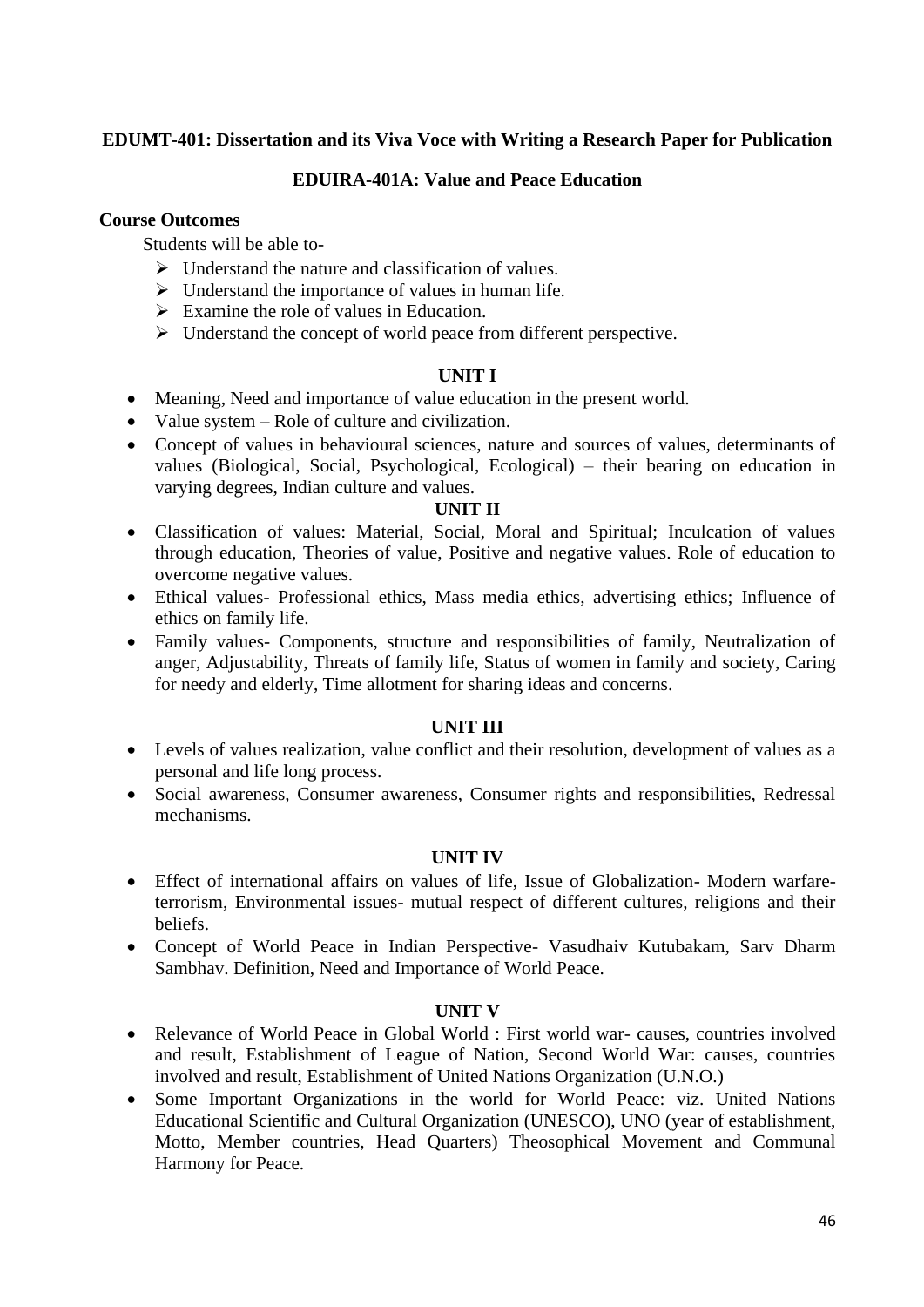### **Suggested Readings**

- 1. Bandiste, D.D. (1999). Humanist Values: A Source Book. Delhi: B.R. Pub
- 2. Chakravarthy, S. K. (1999).Values and ethics for Organizations: theory and Practice. New Delhi: Oxford University Press.
- 3. Chitakra, M. G. (2003): Education and Human Values. New Delhi: A.P.H. Publishing.
- 4. Das, M. S. & Gupta, V.K. (1995). Social Values among Young adults: A changing Scenario New Delhi: M.D. Publications.
- 5. Department of Educational Psychology and Foundations of Education (n.d.). Education for Values in Schools: A Framework. New Delhi: NCERT.
- 6. Rao, R. K.(1986).Moral Education: A Practical Approach. Mysore: RIMSE.
- 7. Ruhela, S. P. (1986). Human Values and education. New Delhi: Sterling Publications.
- 8. Satchidananda, M. K. (1991). Ethics, Education, Indian Unity and Culture. Delhi: Ajantha Publications.
- 9. Swami Budhananda (1983). How to Build Character: A Prime. New Delhi: Ramakrishna Mission.
- 10. VenKataiash, N. (1998).Value Education, New Delhi: APH.

## **EDUIRA-401B: Human Rights Education**

### **Course Outcomes**

Students will be able to-

- ➢ Promote awareness of human rights
- ➢ Understand the national significance of human rights
- $\triangleright$  Recognize the violation of human rights and based to protect oue rights
- $\triangleright$  Encourage activities to protect human rights
- ➢ Understand the need and significance of value education
- ➢ Understand the concept of values and classification of values
- ➢ Understand and analyse various approaches for value education
- ➢ Generate knowledge in value education through research
- ➢ Recognize the relevance of value education in teacher education
- ➢ Help to practice and propagate values among students
- ➢ Understand the importance of values in life and in education.

## **UNIT-1**

- Human Rights meaning and concept, Rights and duties Indian and international perspectives; evolution of Human Rights; the historical background; definition under Indian and international documents
- Classification of Human Rights and Relevant Constitutional provisions Right to life, liberty and dignity; Right to equality; Right against exploitation; Cultural and educational Rights, economic Rights, Political Rights, Social Rights.
- Human Rights of marginalized groups women, children, minorities, scheduled castes and scheduled tribes, destitute etc.

## **UNIT-II**

• Human values - Definition, meaning and concepts. Classification of values proximate and distant intrinsic and extrinsic.